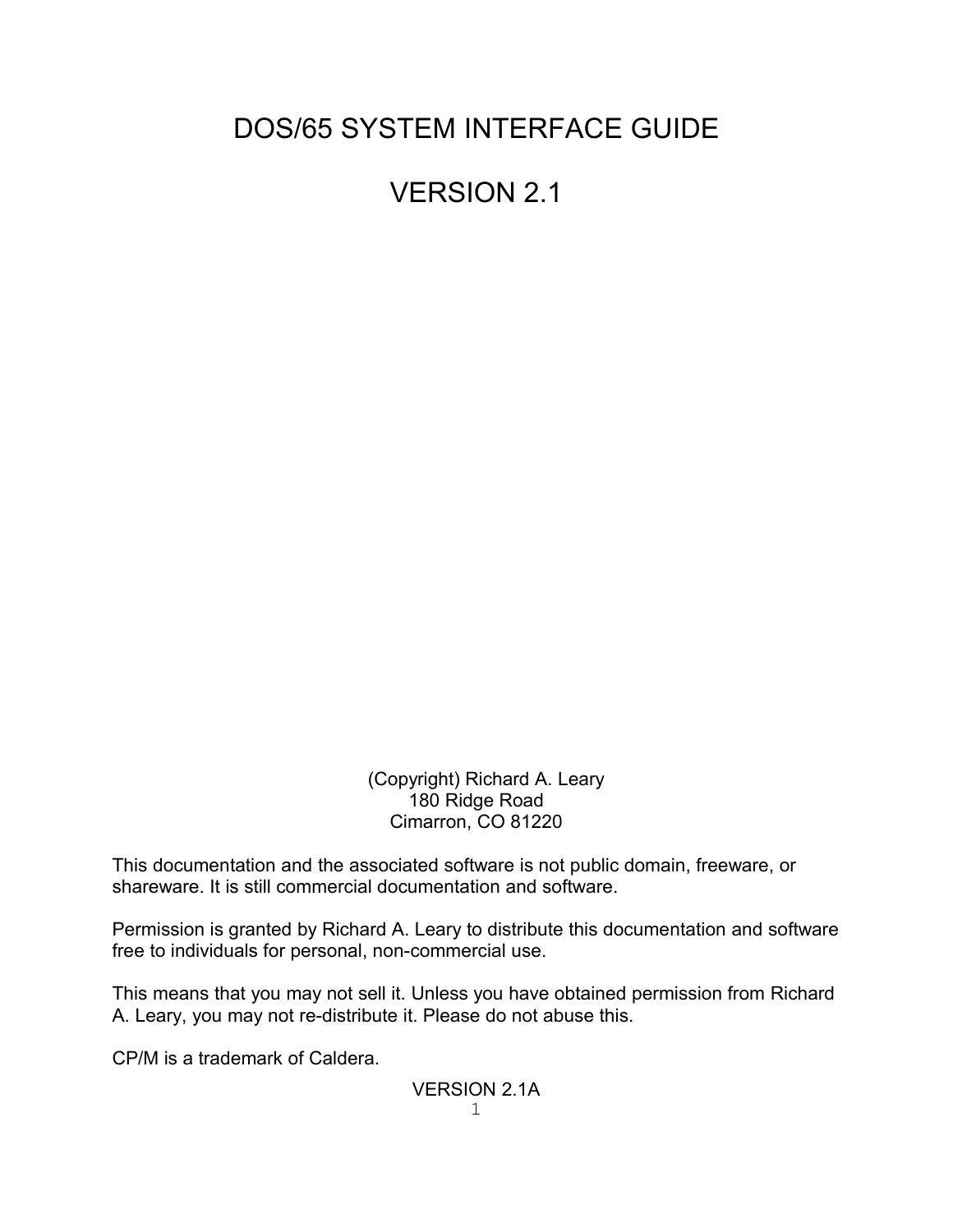## **TABLE OF CONTENTS**

| $2.2.6$ X = 6 (READ CONSOLE INPUT WITHOUT ECHO) |  |
|-------------------------------------------------|--|
|                                                 |  |
|                                                 |  |
|                                                 |  |
|                                                 |  |
|                                                 |  |
|                                                 |  |
|                                                 |  |
|                                                 |  |
|                                                 |  |
|                                                 |  |
|                                                 |  |
|                                                 |  |
|                                                 |  |
|                                                 |  |
|                                                 |  |
|                                                 |  |
|                                                 |  |
|                                                 |  |
|                                                 |  |
|                                                 |  |
|                                                 |  |
|                                                 |  |
|                                                 |  |
|                                                 |  |
|                                                 |  |
|                                                 |  |
|                                                 |  |
|                                                 |  |
|                                                 |  |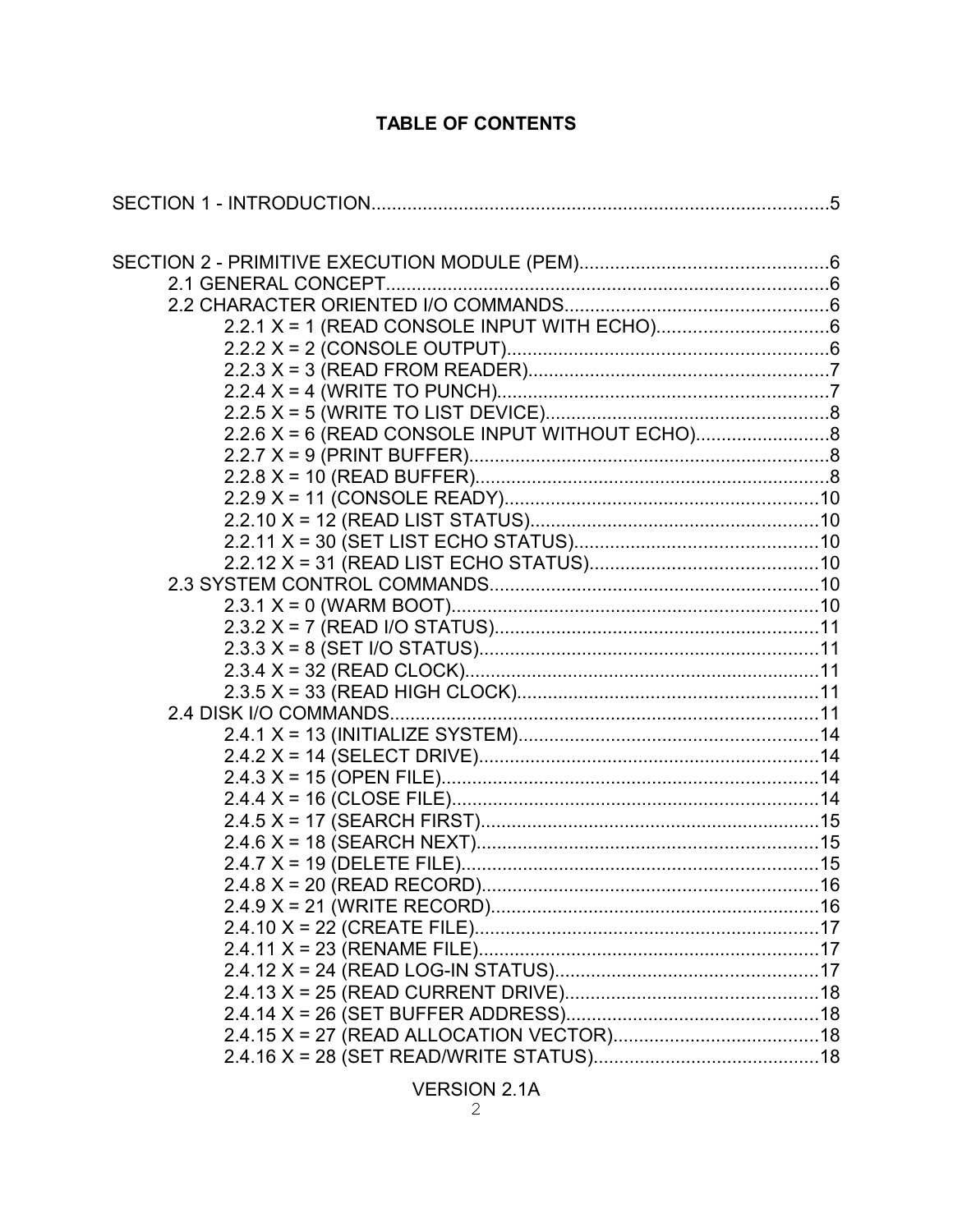| 3.2.1 EXECUTE COLD BOOT INITIALIZATION (SIM)20 |  |
|------------------------------------------------|--|
|                                                |  |
|                                                |  |
|                                                |  |
|                                                |  |
|                                                |  |
|                                                |  |
|                                                |  |
|                                                |  |
|                                                |  |
|                                                |  |
|                                                |  |
|                                                |  |
|                                                |  |
|                                                |  |
|                                                |  |
|                                                |  |
|                                                |  |
|                                                |  |
|                                                |  |
|                                                |  |
|                                                |  |
|                                                |  |
|                                                |  |
|                                                |  |
| 3.7.1 NUMBER OF SYSTEM TRACKS (NSYSTR)31       |  |
|                                                |  |
| 3.7.3 ALLOCATION BLOCK SIZE CODE (BLKSCD)32    |  |
|                                                |  |
| 3.7.5 MAXIMUM DIRECTORY NUMBER (MAXDIR)33      |  |
| 3.7.6 ADDRESS OF ALLOCATION MAP (ALCMAP)33     |  |
|                                                |  |
| 3.7.8 ADDRESS OF CHECKSUM MAP (CHKMAP)34       |  |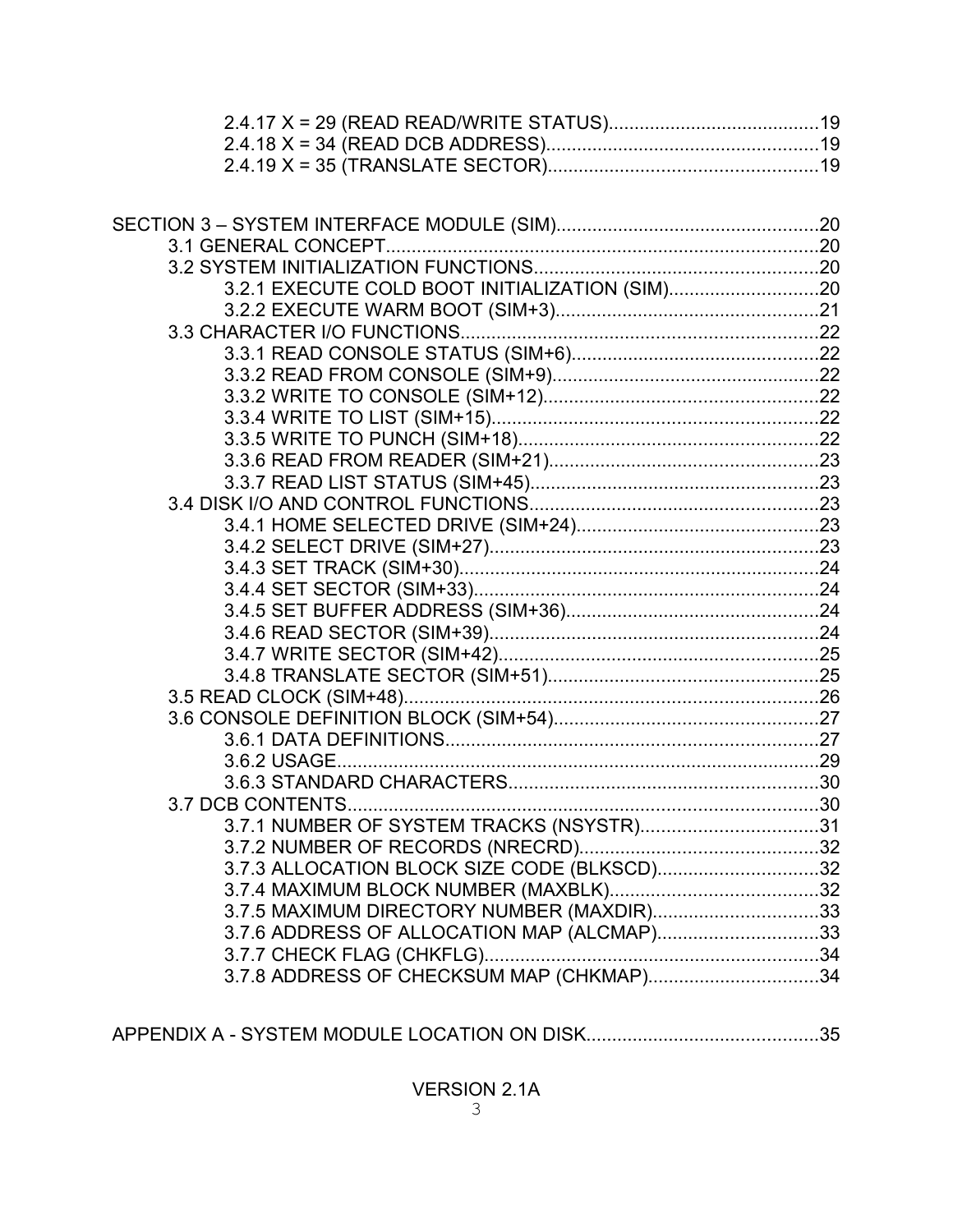| .36 |
|-----|
| .37 |
| .39 |
| .39 |
| .39 |
| 40  |
| .43 |
| 43  |
| .43 |
| .43 |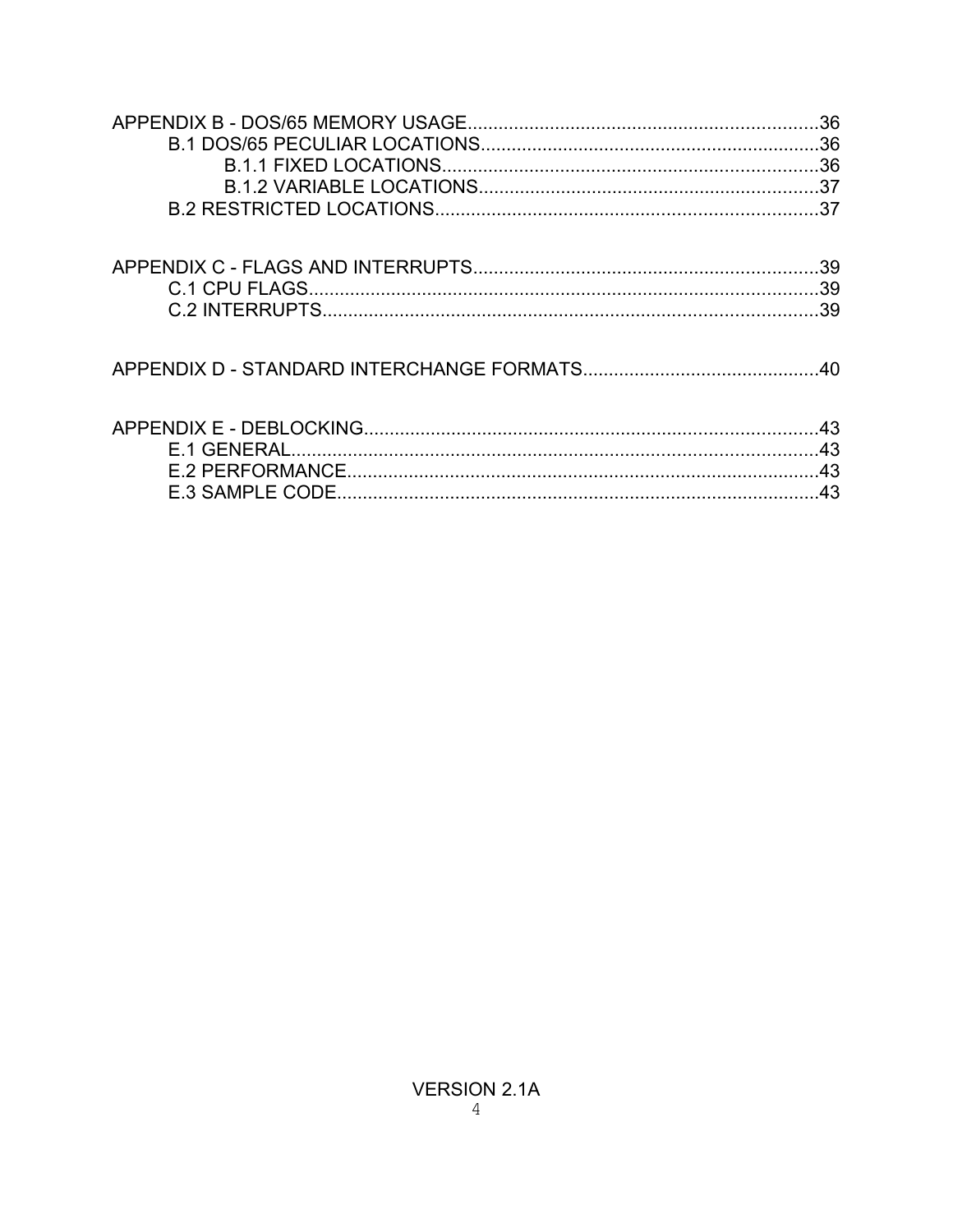# **SECTION 1 - INTRODUCTION**

DOS/65 is a powerful and flexible operating system for the 65XX series of microprocessors. Most of its power is realized as a result of the ease with which user programs can use the console and file oriented I/O features of the PRIMITIVE EXECUTION MODULE (PEM) portion of the operating system. The flexibility on the other hand is realized through use of a software structure which places all of the hardware peculiar device control routines in a SYSTEM INTERFACE MODULE (SIM) which can be modified by the user to conform to his peculiar hardware and software environment. SIM allows definition both of the disk characteristics through use of a DISK CONTROL BLOCK (DCB) and the console characteristics through use of a CONSOLE DEFINITION BLOCK (CDB).

PEM and SIM are thus the two key interfaces in DOS/65 which the programmer must understand in order to effectively use DOS/65. Each of these two interfaces will be discussed in the following sections.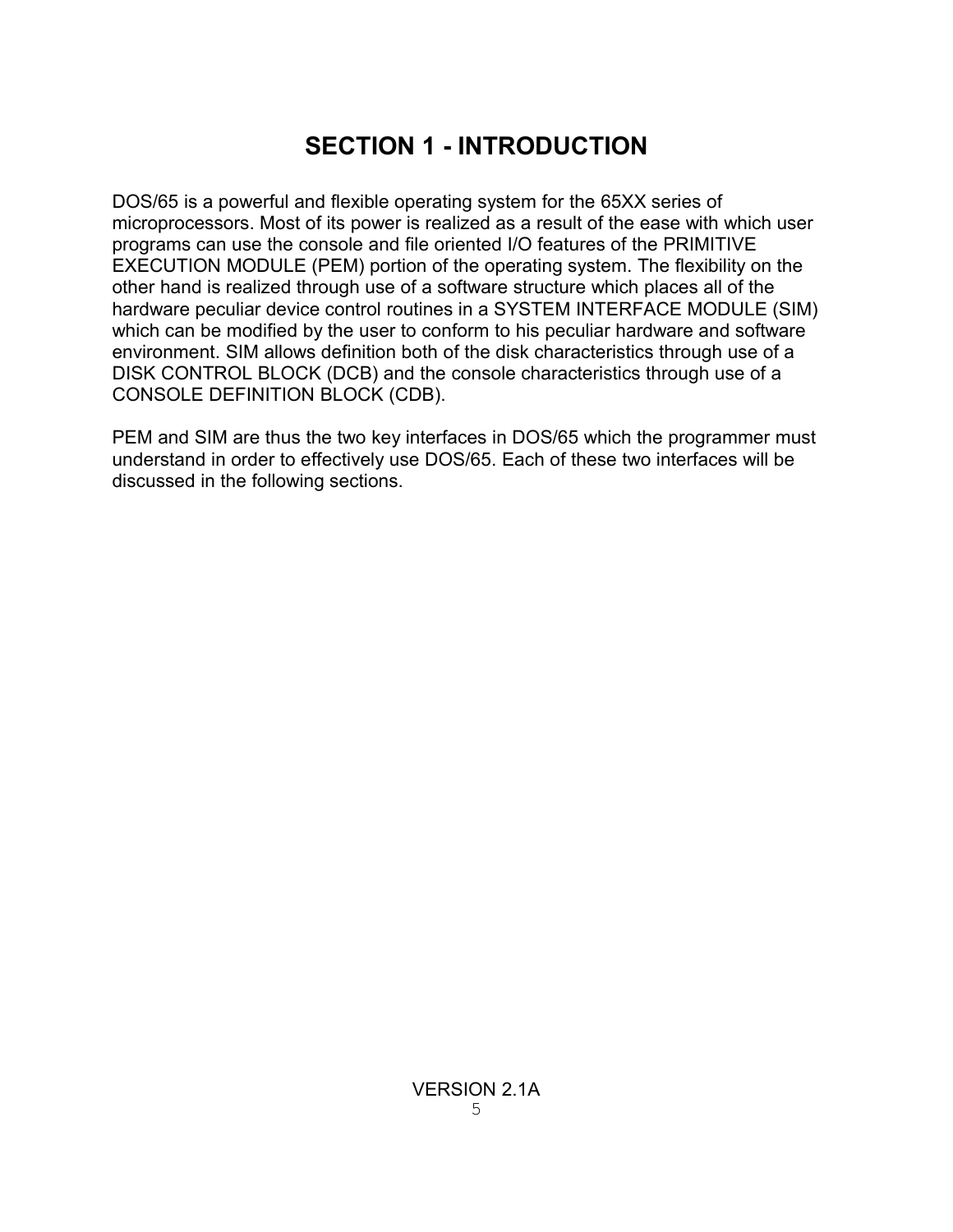# **SECTION 2 - PRIMITIVE EXECUTION MODULE (PEM)**

#### 2.1 GENERAL CONCEPT

Each time PEM is entered it performs a single function and upon completion of that function executes an RTS. Thus, PEM is normally entered as a subroutine. The specific function performed is determined by the number contained in the X register of the 6502.

In addition to the contents of the X register, the value of the A, and in some cases also the Y, register upon entry determines not what is done but rather to what or with what the function specified by the X register is performed. Similarly, upon exit the A register contains the result if the result is a single byte quantity such as an ASCII character, or for 16 bit results the A and Y register together contain the result.

Figure 2-1 summarizes the register conditions at entry to PEM and upon return. Each command is discussed in the following sections.

#### 2.2 CHARACTER ORIENTED I/O COMMANDS

Those commands which involve transfer of single ASCII characters are described in the following sections. The contents of the CONSOLE DEFINITION BLOCK referred to in this section are defined in Section 3.6.

#### 2.2.1 X = 1 (READ CONSOLE INPUT WITH ECHO)

This command returns a single ASCII character in A from the console input device. If a null (\$00) then the Z flag is set. If the character is a printable character (\$20 through \$7F) it will be sent to the console output. The CR (\$0D), LF (\$0A), and HT (ctl-i or \$09) characters will also be output, however, the HT echo will be expanded using blanks (\$20) to the next modulo-8 column. The actual character returned by PEM in this case will be the HT, not the blanks resulting from the expansion. No other control characters are echoed. While SIM is supposed to provide characters having the MSB set to zero, PEM neither checks for zero nor sets that bit to zero. If the LIST ECHO flag is set, the character (after expansion) will also be sent to the list device.

#### 2.2.2 X = 2 (CONSOLE OUTPUT)

This command causes the single ASCII character in A to be sent to the console output device. All characters (\$00 to \$FF) will be output exactly as input to PEM except for HT VERSION 2.1A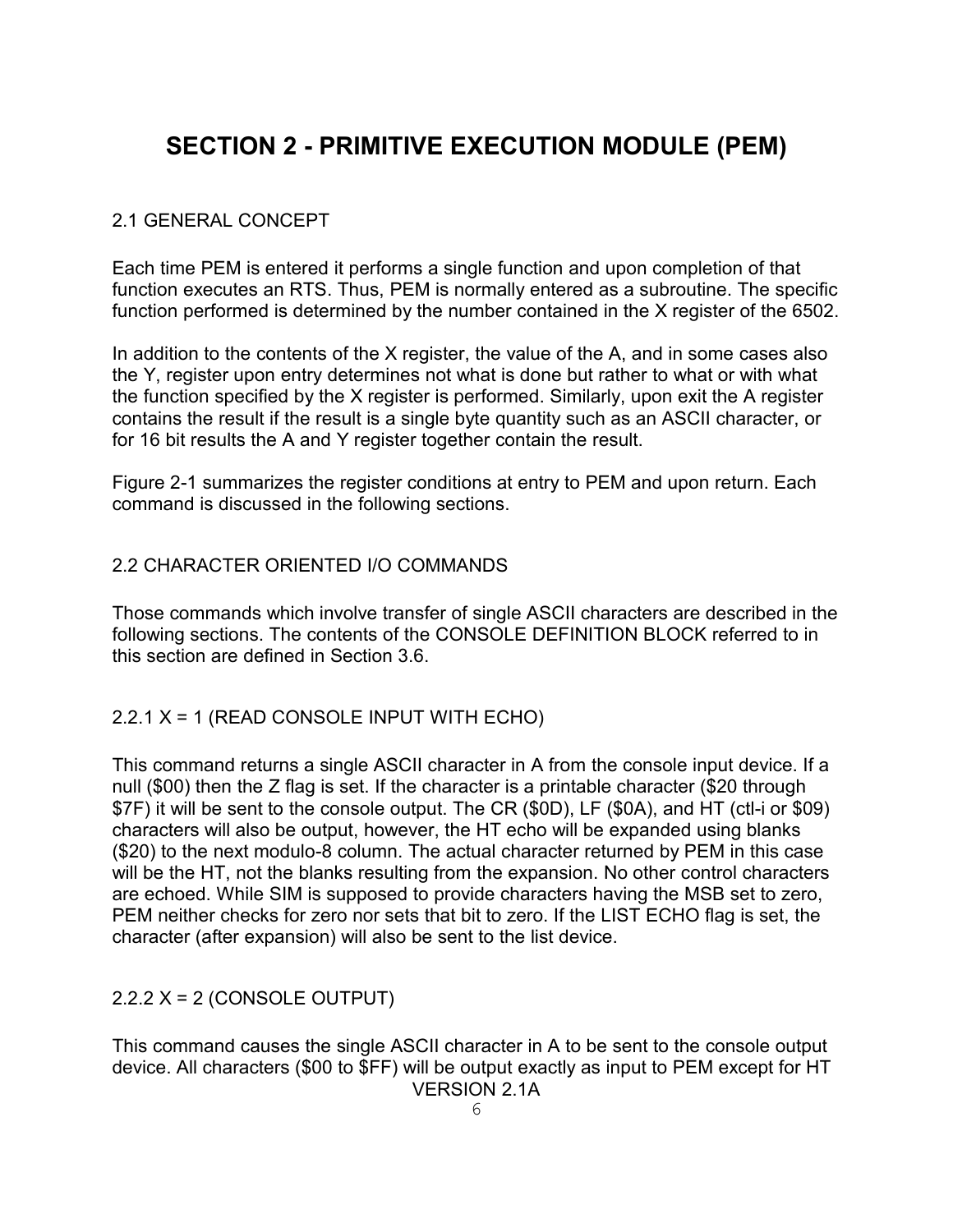(\$09) which is expanded using blanks (\$20) to the next modulo-8 column. Note that the MSB of the character being output is not checked for zero nor is it automatically set to zero. If the LIST ECHO flag is set, the character (after expansion) will also be sent to the list device.

Each time a character is sent to the console the READ CONSOLE STATUS routine in SIM is executed. If a key has been pressed it is read by PEM and saved for later use by a READ CONSOLE INPUT command  $(X = 1 \text{ or } X = 6)$ . However, if the key is a (ctl-s) PEM does not save the (ctl-s) but waits for a second key to be pressed. If that second key is a (ctl-c), a WARM BOOT is executed by jumping to SIM+3. All other keys are not saved but return control to the calling routine. This last feature allows the output to be "held" and thus is useful for viewing lengthy outputs on a non-permanent console output device such as a CRT.

|                 | <b>INPUT</b>           |                        | <b>OUTPUT</b>      |                 |  |
|-----------------|------------------------|------------------------|--------------------|-----------------|--|
| <b>REGISTER</b> | SINGLE BYTE            | <b>TWO BYTE</b>        | <b>SINGLE BYTE</b> | <b>TWO BYTE</b> |  |
|                 | <b>PARAMETER</b>       | <b>PARAMETER</b>       | <b>RESULT</b>      | <b>RESULT</b>   |  |
| $\overline{ }$  | Parameter (if any)     | Low Byte               | Result (if any)    | Low Byte        |  |
|                 |                        | High Byte              | х                  | High Byte       |  |
| х               | <b>Function Number</b> | <b>Function Number</b> | X                  |                 |  |
| S               | See note 2             | See note 2             | Unchanged          | Unchanged       |  |
|                 |                        |                        | $Z=1$ IFF A=0      | $Z=1$ IFF A=0   |  |
| P               | х                      | x                      | $N = 1$ IFF A<0    | $N==1$ IFF A<0  |  |
|                 |                        |                        | $D=0$              | $D=0$           |  |
|                 |                        | See note 3             | See note 3         |                 |  |
| <b>NOTES</b>    |                        |                        |                    |                 |  |

1.  $X =$  "don't care" or indeterminate.

2. While S upon exit from PEM is unchanged (except for the action of the RTS) its value at input should be large enough to ensure that no stack underflow results or that the stack intrudes into any page one reserved areas such as the default buffer. While it is estimated that PEM uses less than 32 bytes of stack space, the total which should be allowed depends upon the design of SIM. The 88 bytes available above the default buffer should be adequate for most user programs.

3. The setting of the I flag upon exit from PEM is purely a function of SIM. PEM itself does not alter that flag. All flags not noted (C, B, and V) have indeterminate values upon return.

4. This table is valid only for X greater than zero and less than or equal to the maximum value. For all values of X greater than the maximum allowable only the S and P output conditions are valid. For X equal to zero there is no "return".

Figure 2-1 PEM Register Usage

### $2.2.3$  X = 3 (READ FROM READER)

This command causes a single ASCII character to be read from the reader device. As was the case for the console the MSB is neither checked nor altered by PEM.

### $2.2.4$  X = 4 (WRITE TO PUNCH)

This command causes a single ASCII character to be sent to the punch device. Again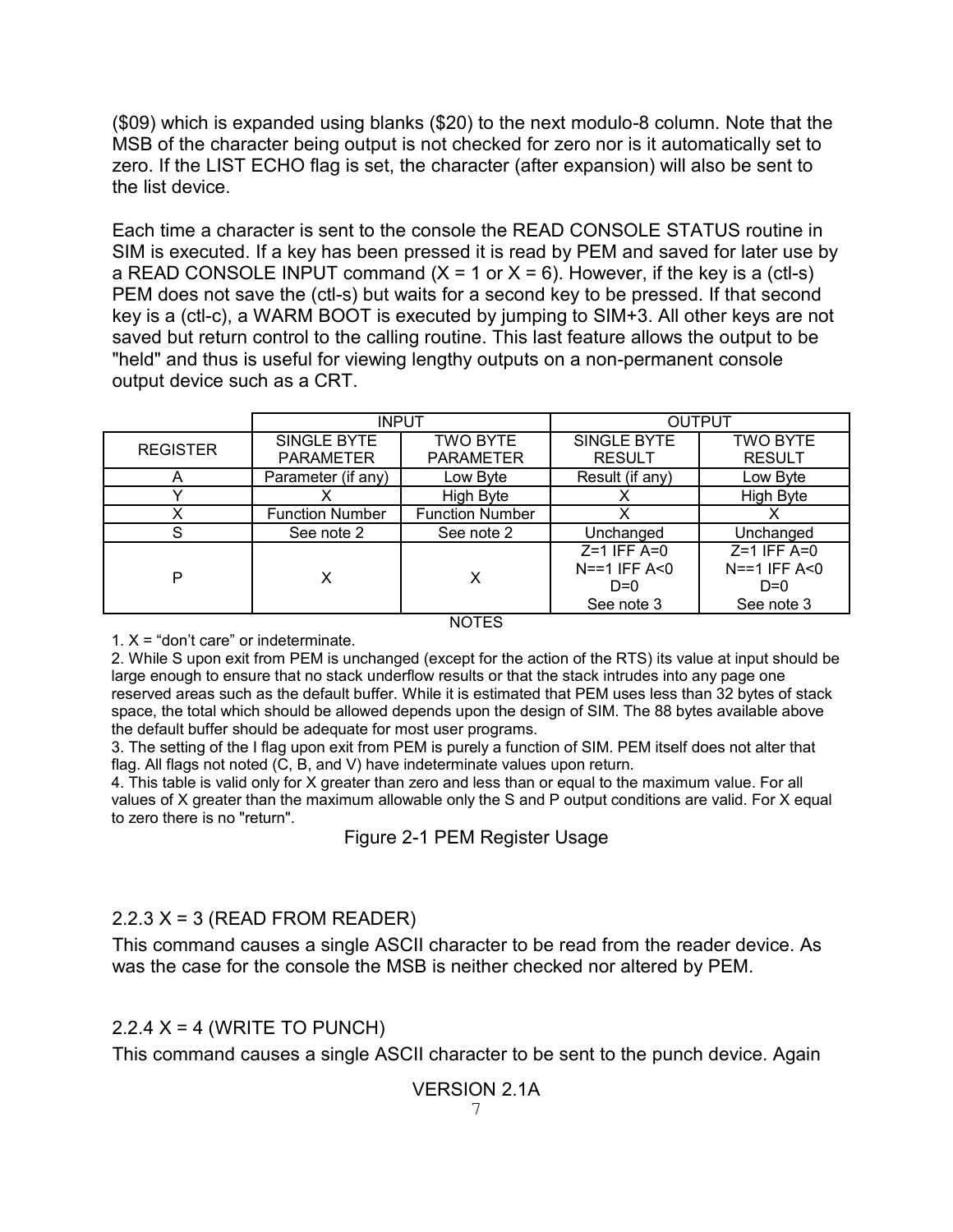the MSB is neither checked nor altered by PEM.

## $2.2.5$  X = 5 (WRITE TO LIST DEVICE)

Similar to the action of the previous output commands, this command causes a single ASCII character to be sent to the list device. The MSB is neither checked nor altered by PEM. All characters (including the HT) are output exactly as input to PEM.

## 2.2.6 X = 6 (READ CONSOLE INPUT WITHOUT ECHO)

This command functions exactly like the  $X = 1$  command except that the character is not echoed either to the console output or list device.

## $2.2.7$  X = 9 (PRINT BUFFER)

This command causes the ASCII string pointed to by the A (low) and Y (high) registers to be sent to the console output device. The string may be up to 256 characters long. Output will only be terminated when a "\$" is encountered in the string or after the 256th character. As was the case for the single character output commands, the HT character will be expanded to a modulo-8 column. The output string will also be sent to the list device if the LIST ECHO flag is set.

## 2.2.8 X = 10 (READ BUFFER)

This command causes an entire line of data to be read from the console input device, stored in a buffer and echoed to the console output device. The read is terminated by entry of a carriage return (CR) at the console. Upon entry the A (low) and Y (high) registers point to the start of the buffer. The buffer is organized in a unique way. Upon entry the byte pointed to by A and Y contains the maximum number of characters in the buffer. That value is not changed during execution. Upon exit the second byte contains the number of characters in the buffer. The characters themselves begin at the third byte. A typical buffer at exit would be as shown in Figure 2-2.

| <b>POSITION</b> | <b>CONTENTS</b> | <b>COMMENTS</b>                                    |  |
|-----------------|-----------------|----------------------------------------------------|--|
|                 | 32              | At entry contains maximum length (32 in this use). |  |
|                 |                 | Is the byte pointed to by A & Y at entry           |  |
|                 |                 | At exit contains number of characters input        |  |
|                 |                 | First character                                    |  |
|                 | N               | Second character                                   |  |
|                 |                 | Last character                                     |  |
| ------------    |                 |                                                    |  |

#### Figure 2-2 READ BUFFER

Several special characters cause specific buffer editing actions to be executed if entered from the console during execution of this command. Those characters and the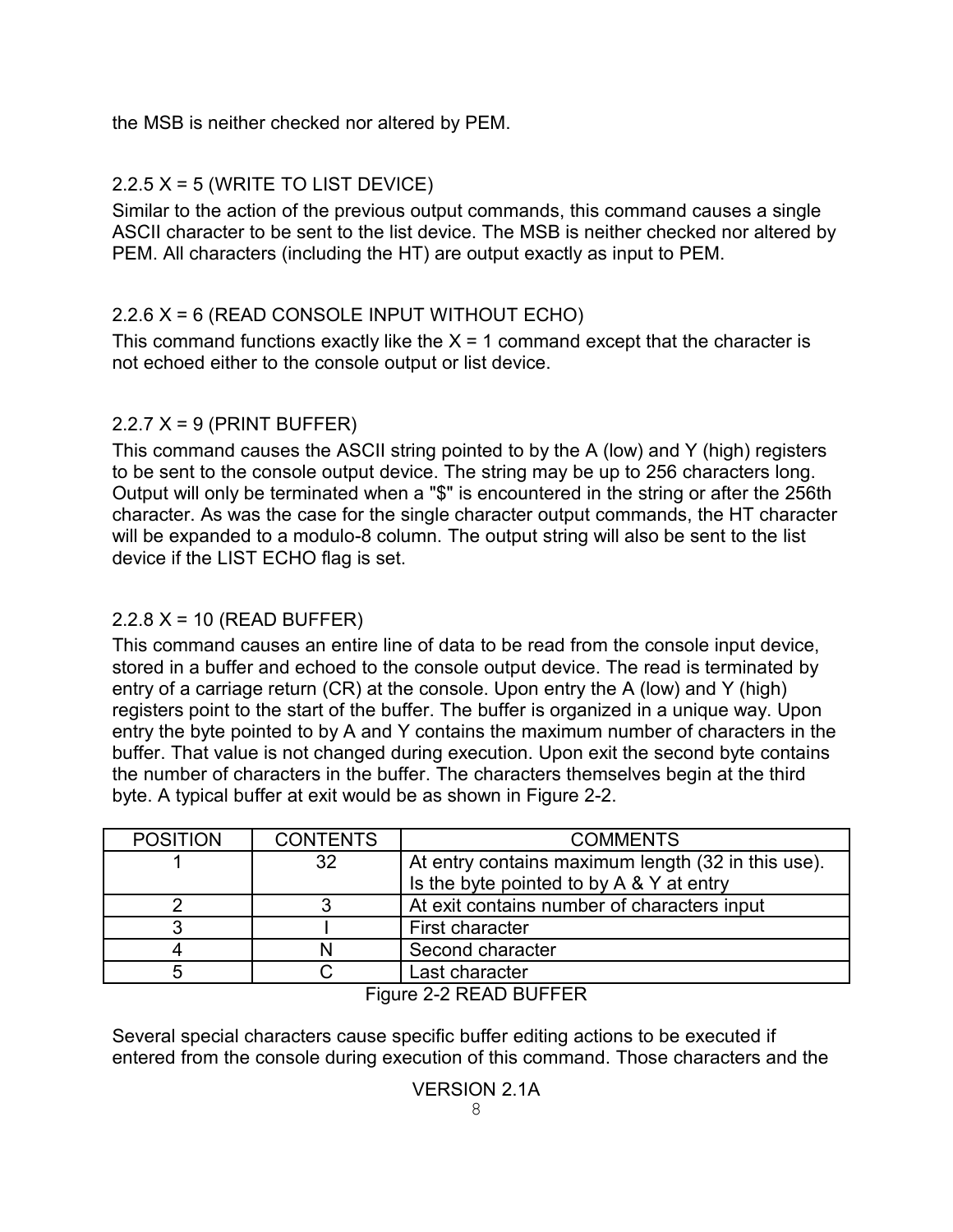resulting action are:

#### (ctl-i) Horizontal Tab

As was the case for the single character commands, the echo consists of enough blanks to move the cursor to a modulo-8 column.

#### (ctl-r) Line Repeat

This character is not entered into the buffer nor is it echoed. It causes a (CR) to be sent to the console followed by enough FORWARD SPACE (SIM+57) characters to skip over any characters printed on the current line before the READ BUFFER command was executed. A CLEAR TO END OF LINE (SIM+56) character is then sent to the console followed by the complete contents of the buffer. All characters are output literally except control characters and the (ctl-i) which is expanded to a modulo-8 column using blanks. All other control characters are output as an INVERT ATTRIBUTES (SIM+59) character followed by the character resulting from "oring" the character with an ASCII @ and then followed by a NORMAL ATTRIBUTES (SIM+58) character. This command is most useful to check that buffer contents are correct or to see what the buffer contents are after character deletes.

#### (delete) Character Delete

This character is not entered into the buffer nor is it echoed. The (delete) causes the last character in the buffer to be deleted. The (delete) also causes one or more BACKSPACE (SIM+55), \$20, BACKSPACE (SIM +55) sequences to be sent to the console to erase the deleted character.

(ctl-x) Line Cancel

This character is not entered into the buffer nor is it echoed. It causes a (CR) to be sent to the console followed by enough FORWARD SPACE (SIM+57) characters to skip over any characters printed on the current line before the READ BUFFER command was executed. A CLEAR TO END OF LINE (SIM+56) character is then sent to the console. It then causes the buffer to be emptied. This command is most useful if an input line is in error but is too long to be conveniently corrected using the (delete).

(ctl-e) Physical (CR) and (LF)

This character is not entered into the buffer nor is it echoed. It causes a (CR)(LF) combination to be sent to the console. This command is most useful with console devices having limited line lengths and no automatic end of line (CR)(LF) feature.

(ctl-p) Toggle LIST ECHO

This character is not entered into the buffer nor is it echoed. It causes the VERSION 2.1A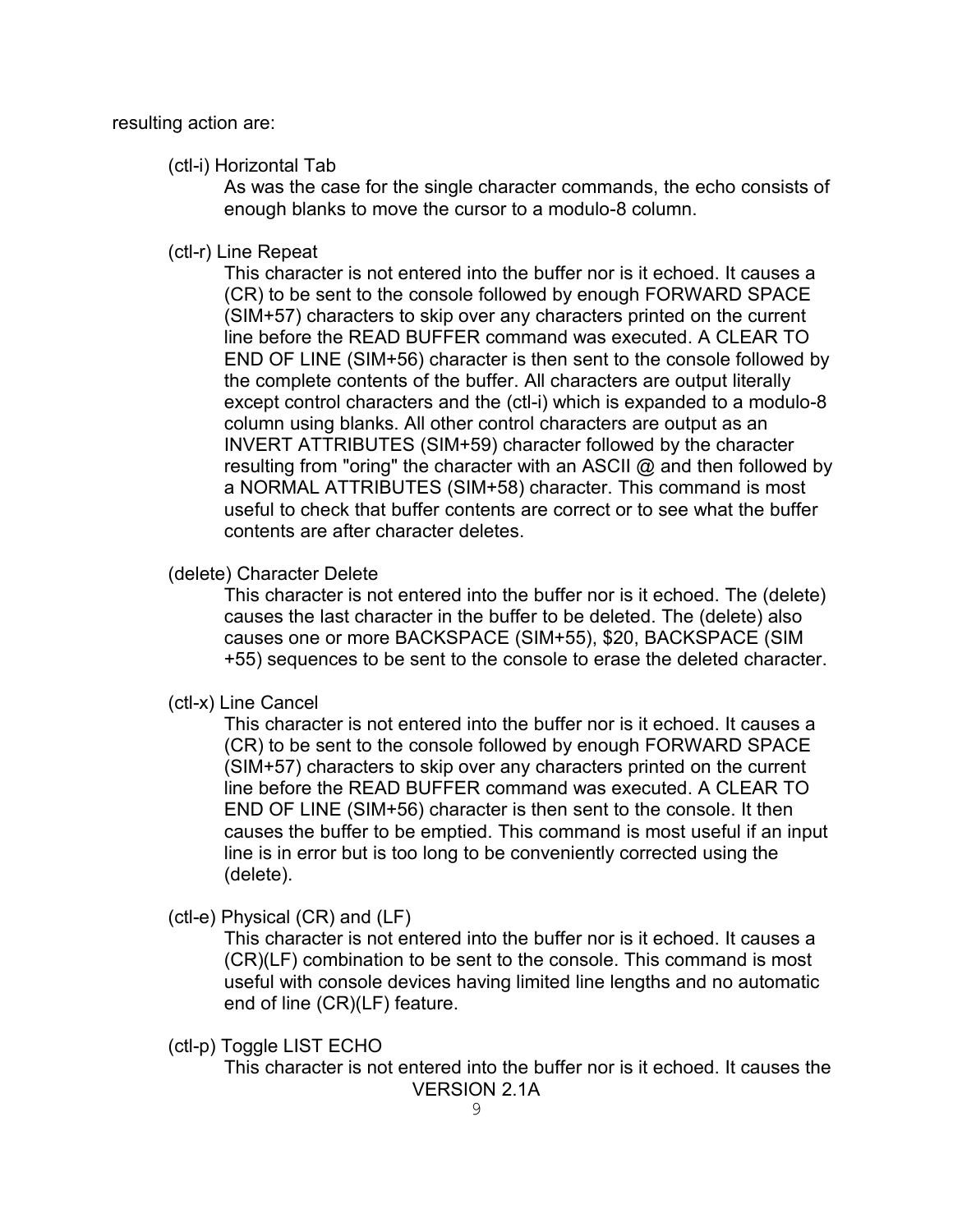LIST ECHO flag to be toggled (on to off or off to on).

### (ctl-c) WARM BOOT

If this character is the first character in the buffer, it causes a WARM BOOT to be executed. If not the first character in a line, then it is handled as a normal character and is entered into the buffer.

## 2.2.9 X = 11 (CONSOLE READY)

This commands checks to see if a console input is waiting. If an input is ready A is set to a non-zero value and Z is cleared. If no character is ready then A is set to zero and Z is set. As was the case for the CONSOLE OUTPUT  $(X = 2)$  function, a (ctl-s) will "hold" execution until another character is entered. In this instance, the second key will cause a "not-ready" condition upon return. If the second key is a (ctl-c) a WARM BOOT will be executed.

## 2.2.10 X = 12 (READ LIST STATUS)

This commands checks to see if the list device can accept another output character. If a character can be accepted then A is set to a non-zero value and Z is cleared. If a character can not be accepted then A is set to zero and Z is set.

## $2.2.11$  X = 30 (SET LIST ECHO STATUS)

The contents of the A register are stored in the LIST ECHO flag. If the MSB of that value is 1, then characters output using the CONSOLE OUTPUT  $(X = 2)$  function also will be sent to the list Device. If the MSB is a 0 then the characters will not be output to the list device. Note that the LIST ECHO flag does not affect output using the LIST OUTPUT  $(X = 5)$  function.

## 2.2.12 X = 31 (READ LIST ECHO STATUS)

Upon return, the A register contains the current value of the LIST ECHO flag. The N flag will reflect the value of the MSB. Thus if  $N = 1$  (i.e., minus), then the list echo is enabled. If  $N = 0$  (i.e., plus), then the list echo is disabled.

## 2.3 SYSTEM CONTROL COMMANDS

These commands control several general aspects of the system. These commands do not involve actual disk I/O operations.

## $2.3.1 X = 0$  (WARM BOOT)

The warm boot command is unique in that it does not return to the calling program. Its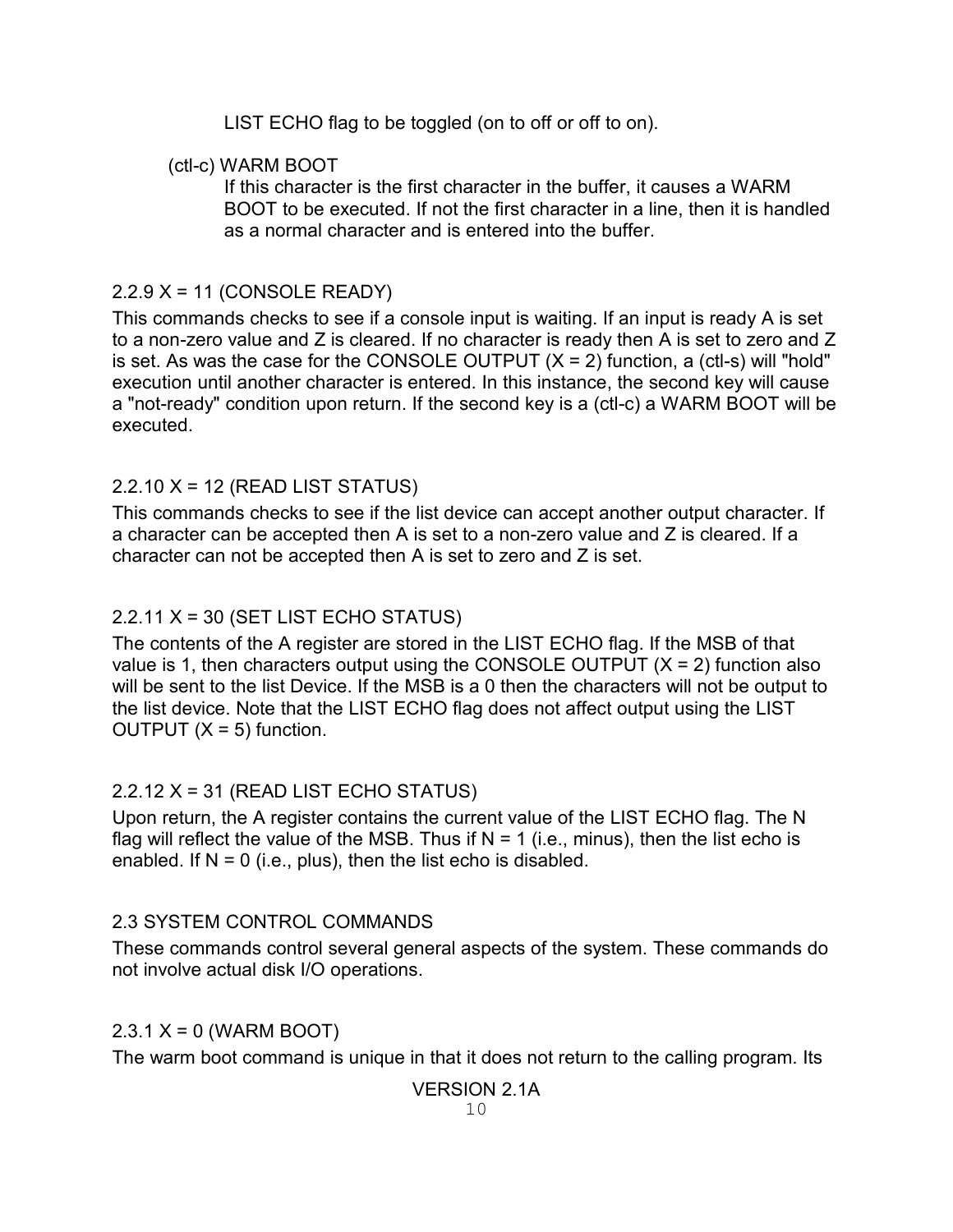primary function is to reload CCM and PEM from drive A and then execute CCM. The default drive will remain unchanged. This command is most often used to reinitialize the system after a transient program has completed execution. The JMP at \$100 will also cause a warm boot to be executed, however, that jump goes directly to SIM+3 without using PEM.

## 2.3.2 X = 7 (READ I/O STATUS)

This command returns the contents of location \$106 in the A register. DOS/65 does not use this byte, thus it can be used by the user to hold an I/O device mapping vector or for any other purpose. The standard version of SIM does set this byte to zero when a cold boot is executed.

## 2.3.3 X = 8 (SET I/O STATUS)

This command stores the contents of the A register at location \$106. As discussed above, neither this action nor the value of the contents of \$106 are significant to DOS/65.

## 2.3.4 X = 32 (READ CLOCK)

This command calls the real time clock routine at SIM+48 (see section 3.5) and saves the three values returned by SIM in an internal PEM storage area. Upon exit from PEM, the A register will contain the low byte of the three byte real time clock counter and Y will be zero if a clock is present or will be 128 if no clock is present. If Y is 128 then the contents of the A register are meaningless.

## 2.3.5 X = 33 (READ HIGH CLOCK)

This command returns the middle byte of the real time clock in the A register and the high byte in Y. Since this command does not issue a new call to SIM it must be used only after a READ CLOCK  $(X = 32)$  command has been executed. If the last READ CLOCK (X=32) command returned with Y equal to 128 then the return values from this command are meaningless.

### 2.4 DISK I/O COMMANDS

These commands control the disk I/O operations of DOS/65. Two concepts are central to use of these commands. The first is that of a FILE CONTROL BLOCK (FCB), A FCB is a 33 byte region which is initialized by the user and then is used by PEM to control disk I/O. The function of each byte in the FCB is discussed in detail in the System Description and is presented in summary form in Figure 2-3.

| <b>Byte</b>                                           | nemonic<br>Mr | .<br>lanation |
|-------------------------------------------------------|---------------|---------------|
| Δ<br>ЭN<br>,,<br>. .<br>.<br>$\overline{\phantom{a}}$ |               |               |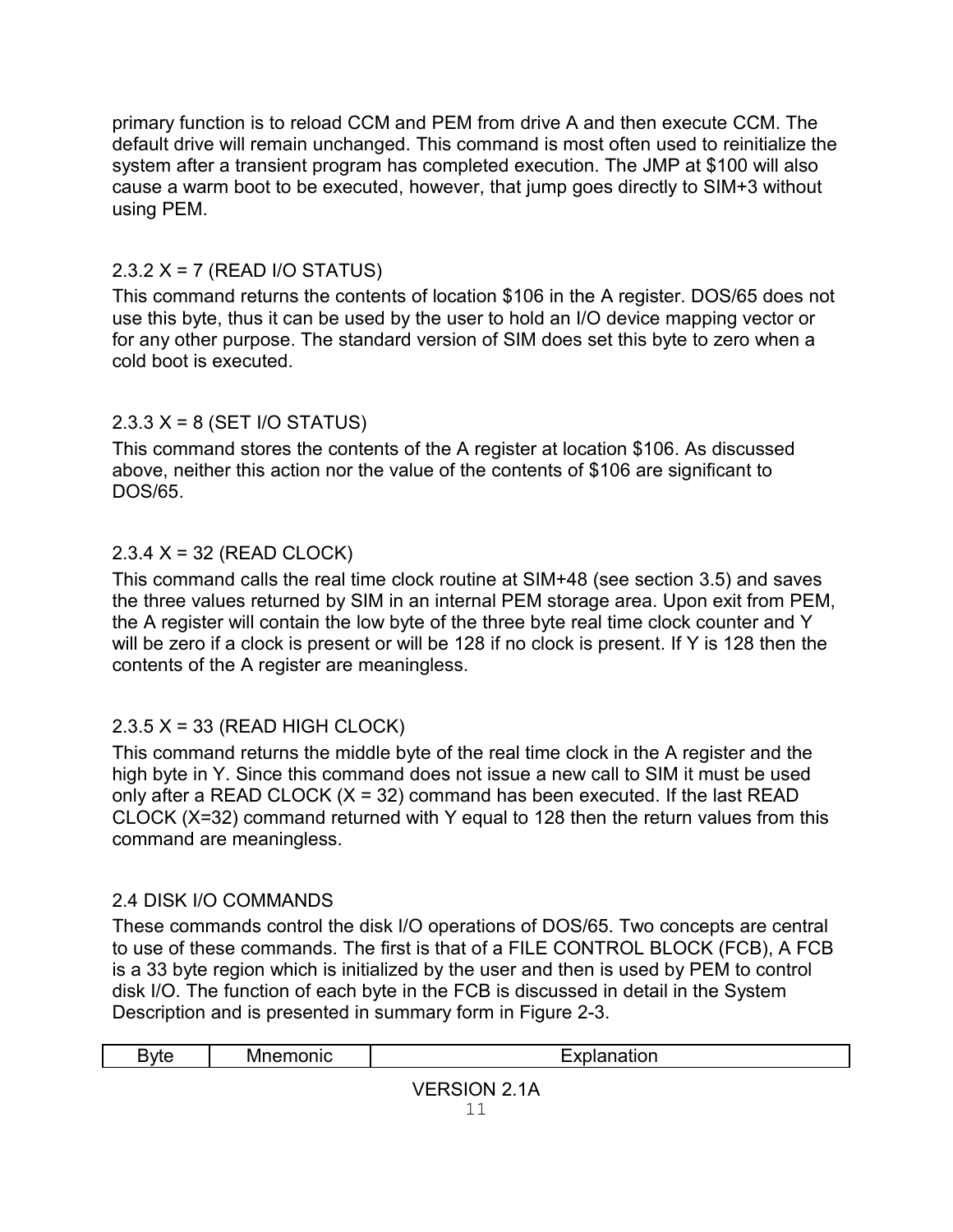| $\mathbf 0$     | D                       | DRIVE number, i.e., 0 through 7                                    |
|-----------------|-------------------------|--------------------------------------------------------------------|
| 1               | N                       | Byte 1 is the first character of file NAME where full              |
| $\overline{2}$  | N                       | name is of the form NNNNNNNNN.TTT                                  |
| $\overline{3}$  | N                       | Name is blank filled to byte 8 if actual name is less than         |
| 4               | N                       | eight characters long.                                             |
| $\overline{5}$  | N                       |                                                                    |
| 6               | N                       |                                                                    |
| $\overline{7}$  | N                       |                                                                    |
| 8               | N                       |                                                                    |
| $\overline{9}$  | T                       | Byte 9 is the first character of the file name extension           |
| 10              | T                       | or TYPE, i.e., the three characters after the ".". This is         |
| 11              | T                       | also blank filled if needed.                                       |
| 12              | E                       | <b>EXTENT</b>                                                      |
| $\overline{13}$ |                         | Not used                                                           |
| 14              |                         | Not used                                                           |
| 15              | R                       | NUMBER of RECORDS in binary                                        |
| $\overline{16}$ | B                       | <b>BLOCK NUMBERS</b>                                               |
| 17              | B                       |                                                                    |
| $\overline{18}$ | B                       |                                                                    |
| 19              | B                       |                                                                    |
| 20              | B                       |                                                                    |
| 21              | B                       |                                                                    |
| 22              | B                       |                                                                    |
| $\overline{23}$ | B                       |                                                                    |
| 24              | B                       |                                                                    |
| 25              | B                       |                                                                    |
| 26              | B                       |                                                                    |
| 27              | B                       |                                                                    |
| 28              | B                       |                                                                    |
| 29              | B                       |                                                                    |
| 30              | B                       |                                                                    |
| 31              | B                       |                                                                    |
| 32              | $\overline{\mathsf{x}}$ | NEXT RECORD in binary<br>$\sim$ $\sim$ $\sim$ $\sim$ $\sim$ $\sim$ |

Figure 2-3 FCB Contents

Each disk has a directory which contains a user defined number of directory entries (normally 64 for most floppy diskette formats) numbered starting with 0. Each directory entry corresponds to one or more extents of a file. Each extent references up to 16K (K=1024) bytes as individual 128 byte records. The data is organized in lK, 2K, 4K, 8K or 16K byte blocks as a function of the DCB contents in SIM. The number of each block assigned to a directory entry is stored in that directory. Since \$00 is not a legal block number for user files its appearance in a directory entry means that no block is assigned for that particular portion of the directory.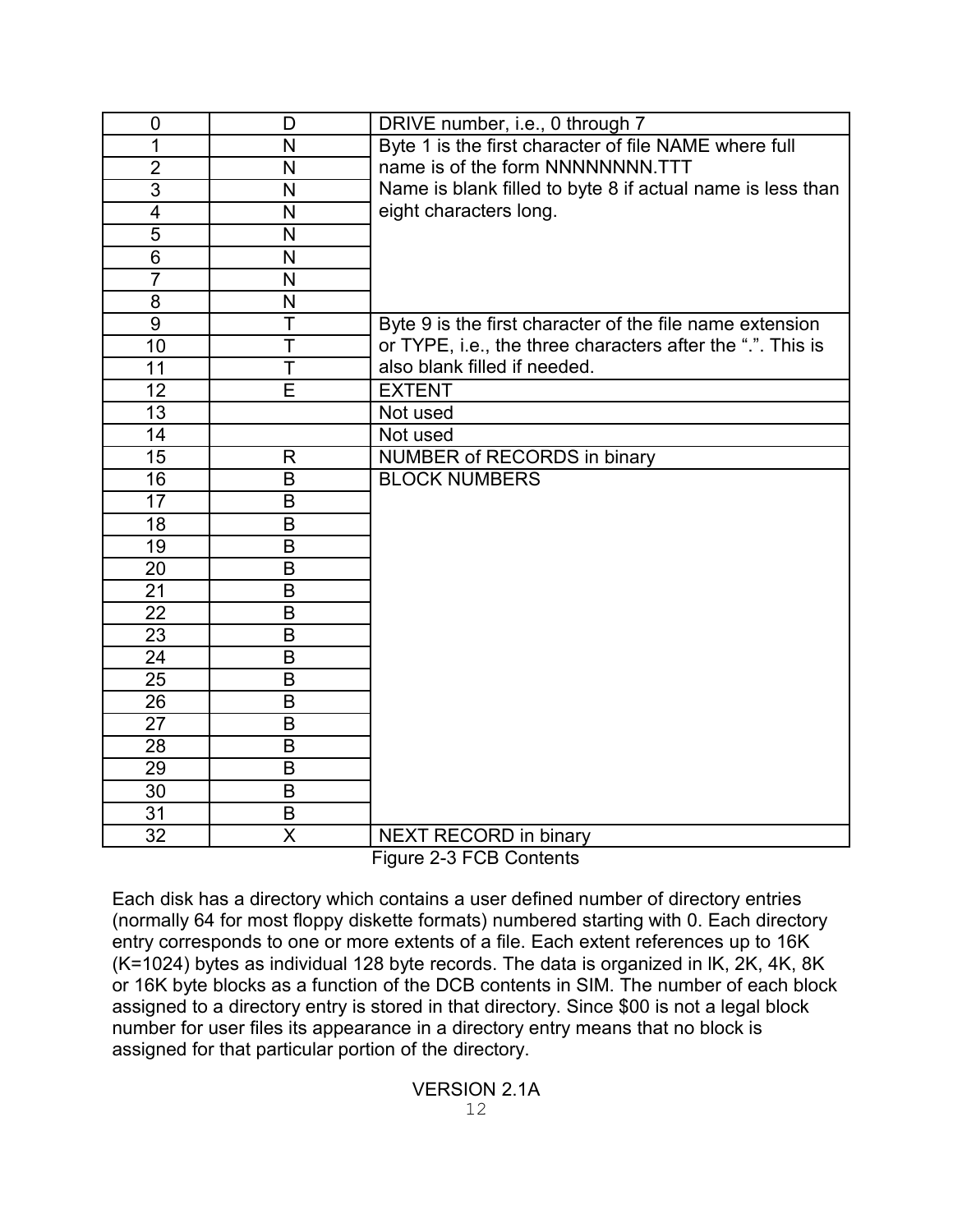The aspects of the use of the FCB that should be remembered are:

- User must fill in

DRIVE (Byte 0) \$0 = default drive (1 to 8 selects designated drive minus 1)

NAME (Bytes 1-8) Upper Case ASCII

TYPE (Bytes 9-11)

EXTENT (Byte 12) (0 to \$1F)

before searching for, opening, closing, deleting, or creating a file. Special actions for FCB use when renaming a file are discussed under that command. While not absolutely necessary, all unused bytes should be set to 0 before any functions are executed.

- DOS/65 fills in

NUMBER RECORDS (Byte 15)

BLOCK NUMBERS (Bytes 16-31)

when a file is opened and maintains those values during read or write operations and updates the disk directory if a new extent is automatically opened or when a file is closed.

- User must set

NEXT RECORD (Byte 32)

before any read or write. Sequential sector read or writes do not require any user action as the NEXT RECORD will automatically be incremented after each read or write operation.

The second key concept is that of a sector buffer. This 128 byte block is the region in which DOS/65 does all disk reads and writes. This includes all directory reads required during operation as well as data reads or writes. The fact that two types of uses are made of the buffer is significant since the buffer contents may be altered by normal DOS/65 actions other than user commanded reads or writes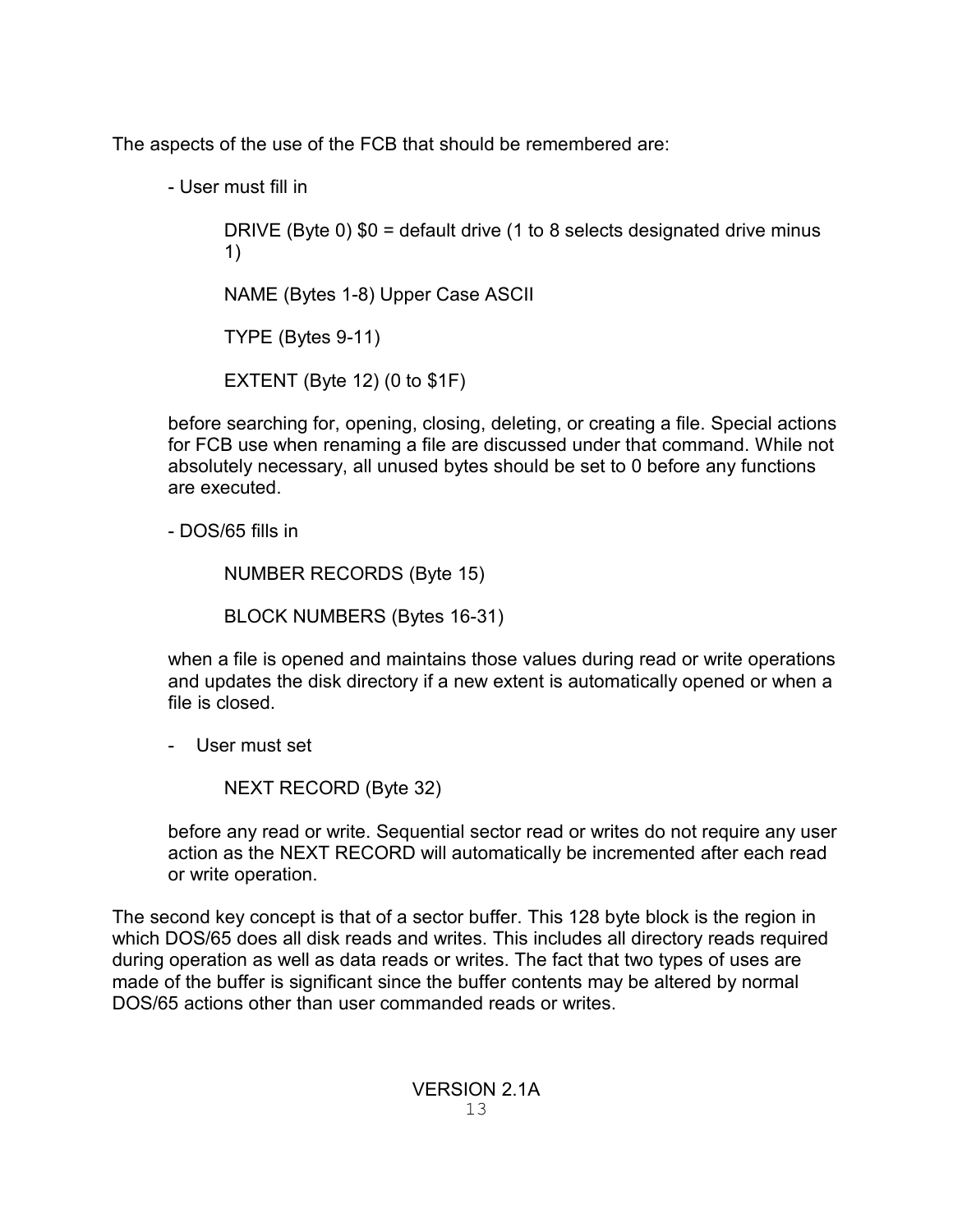#### $2.4.1$  X = 13 (INITIALIZE SYSTEM)

This command executes the following sequence:

- Clear log-in status so that no drive is considered on-line.
- Log-in drive A and select it as the default drive.
- Set drive A status to read/write

The effect of these actions is to clear the disk allocation maps and directory checksums which DOS/65 maintains but then to set them to match the disk currently in Drive A. Those maps and checksums are key elements in allocating disk space when writing new data and in verifying that the disk in the drive being addressed has not been changed since it was last logged-in.

### 2.4.2 X = 14 (SELECT DRIVE)

The drive specified by the contents of the A register (\$00 through \$07) is selected as the default drive. If that drive is not logged-in, it is logged-in and set to a read/write mode.

### *CAUTION*

*If the specified drive is already logged-in, no check is made during execution of this command to ensure that the disk has not been changed. (See Section 2.4.1.) However if any write operation is attempted to a drive whose directory checksum map entries do not match the checksums of the directory entries on the disk, then a PEM error message will be sent to the console and appropriate user action requested unless the DCB for that drive has disabled directory checksum verification. Any read operation to such a drive will be allowed.*

### $2.4.3 X = 15 (OPEN FILE)$

The file matching the DRIVE, NAME, TYPE and EXTENT fields of the FCB pointed to by A (low) and Y (high) will be initialized by DOS/65. If the file is a valid file and is successfully opened, the A register upon return will contain the directory number modulo 4 (0 to 3) of the file and N will be O. If the file is not successfully opened, the value returned in A will be 255 (\$FF) and N will be 1. This command will fill in the NUMBER RECORDS byte and the BLOCK NUMBER FIELDS in the FCB.

#### $2.4.4$  X = 16 (CLOSE FILE)

The file matching the DRIVE, NAME, TYPE, AND EXTENT fields of the FCB pointed to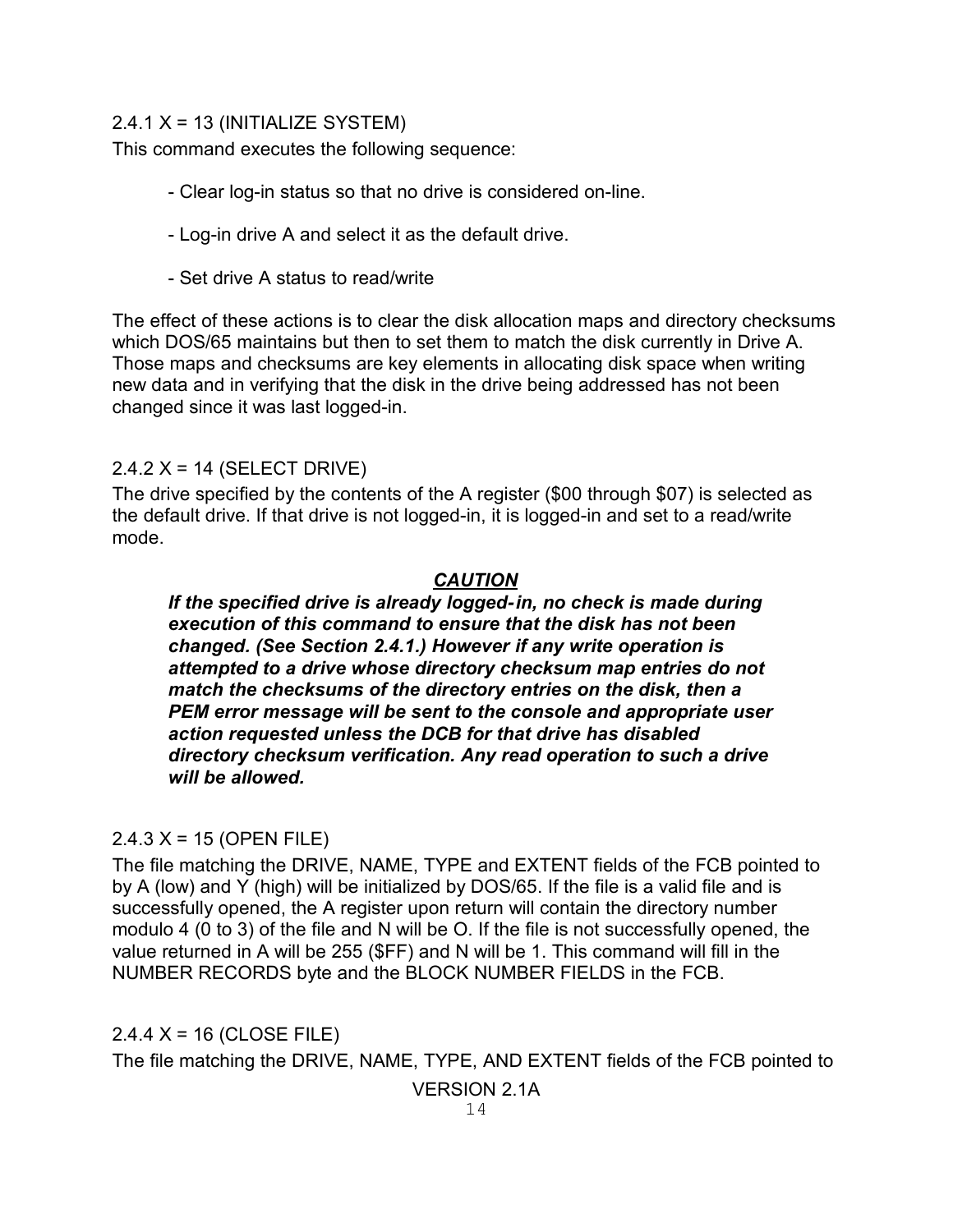by A (low) and Y (high) will be closed by DOS/65.

## *CAUTION*

## *The file must be "open" for this command to execute properly.*

This command updates the directory entry on the disk and if successful returns the directory number modulo 4 (0 to 3) in the A register and clears N to 0. If not successful, the contents of the A register upon return will be 255 (\$FF) and N will be set.

# 2.4.5 X = 17 (SEARCH FIRST)

The file extent matching the DRIVE, NAME, TYPE, and EXTENT fields of the FCB pointed to by A (low) and Y (high) will be searched for in the directory. If found, the directory number modulo 4 (0 to 3) will be returned in the A register and N cleared to 0. A '?' in any position of the NAME and TYPE fields will match any character in the directory. The contents of the buffer will contain the directory entry beginning at location:

BUFFER + ((A) \*32)

Example : IF (BUFFER =  $$128$ ) and (A = 1) Then directory begins at \$148

If not found, the returned value in A will be 255 (\$FF) and N will be set to 1.

## $2.4.6$  X = 18 (SEARCH NEXT)

The next file extent matching the DRIVE, NAME, TYPE, and EXTENT fields of the FCB pointed to by A (low) and Y (high) will be searched for. If found, the directory number modulo 4 (0 to 3) will be returned in A and N will be cleared. As discussed above, the directory is located in the BUFFER at a position determined by the directory number. If not found, A will be set to 255 (\$FF) and N will be set to a 1.

NOTE

This command is only guaranteed to be meaningful if the last previous disk I/O command was  $X = 17$  (SEARCH FIRST).

# 2.4.7 X = 19 (DELETE FILE)

The file matching the DRIVE, NAME, and TYPE fields of the FCB pointed to by A (low) and Y (high) will be deleted if it exists. The return value from the command will always be 255 (\$FF) and N will always be set.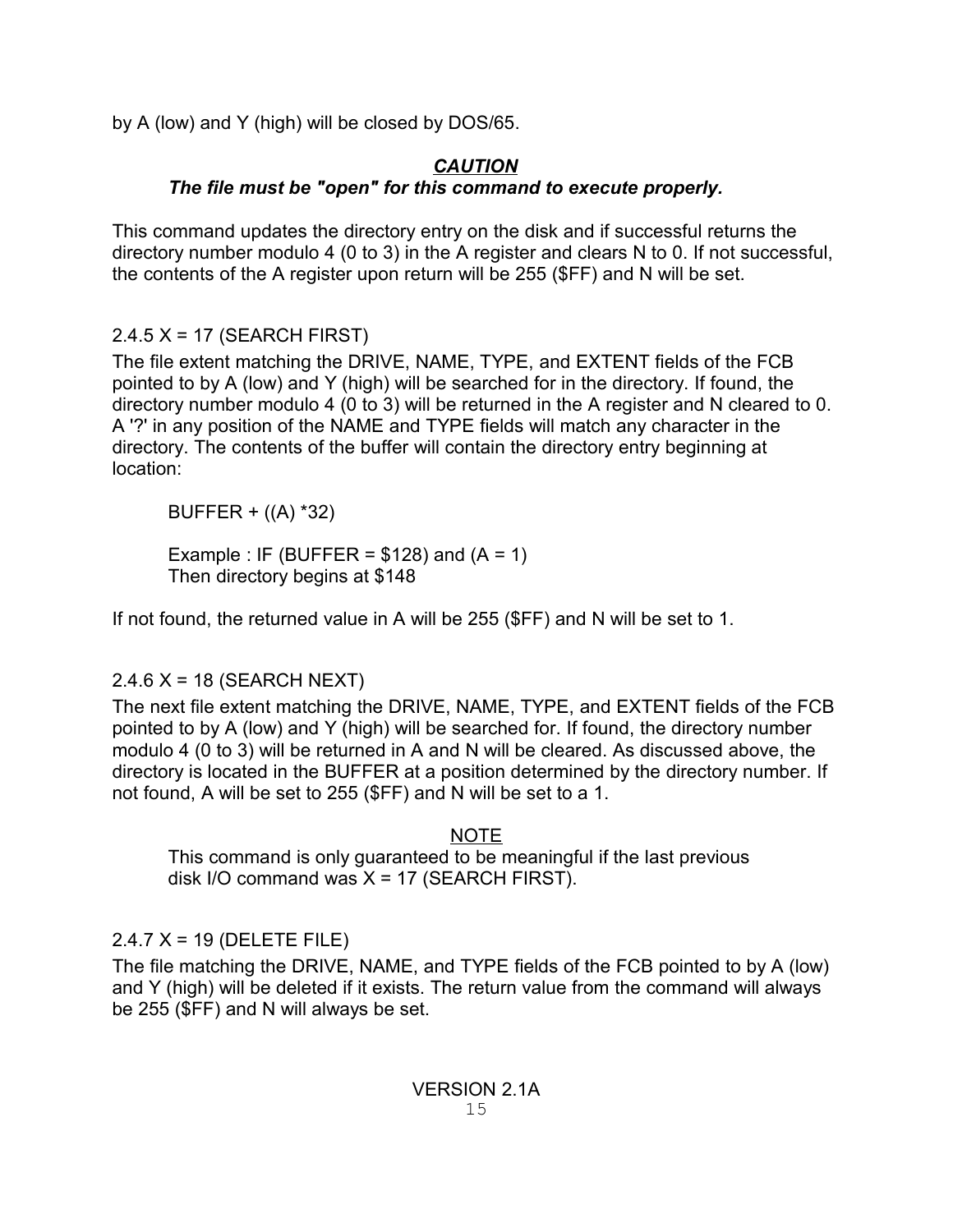#### 2.4.8 X = 20 (READ RECORD)

The record specified by the NEXT RECORD field of the FCB pointed to by A (low) and Y (high) will be read from the disk into the current BUFFER. The file must be open. The following return codes are used to signify the results of the read operation.

| A Value        | <b>Meaning for READ</b>                                                                                                                                                                                                        |
|----------------|--------------------------------------------------------------------------------------------------------------------------------------------------------------------------------------------------------------------------------|
| 0              | Read successful                                                                                                                                                                                                                |
|                | Physical end of file                                                                                                                                                                                                           |
| $\overline{2}$ | Attempt to read data from an unwritten block. This return will usually<br>only occur when the user is performing random reads from a file and<br>the block entry specified by the value of NEXT RECORD is empty, i.e.,<br>\$00 |
| 255            | Error                                                                                                                                                                                                                          |

The NEXT RECORD field will be automatically incremented by DOS/65 after the read and the next extent opened if necessary.

Random reads will require the user to open and close the proper extent using explicit open and close commands. The following equations are used to calculate the extent and record number of the nth random record:

EXTENT = INTEGER.PART.OF(n/128) RECORD = n-(EXTENT\*128)

### 2.4.9 X = 21 (WRITE RECORD)

The record specified by the NEXT RECORD field of the FCB pointed to by A (low) and Y (high) will be written to the disk from the current BUFFER. The file must be open. The following return codes are used to signify the results of the write operation where MAX is as defined in section 2.4.8.

| A Value | Meaning for WRITE                           |
|---------|---------------------------------------------|
|         | Write successful                            |
|         | Extending error, i.e., next record is > 127 |
|         | Disk full                                   |
| 255     | Error                                       |

As was the case for the READ RECORD function, the NEXT RECORD field will be automatically incremented after the write and if necessary a new extent will be automatically opened.

## *CAUTION If a new extent is automatically opened by DOS/65 after a write*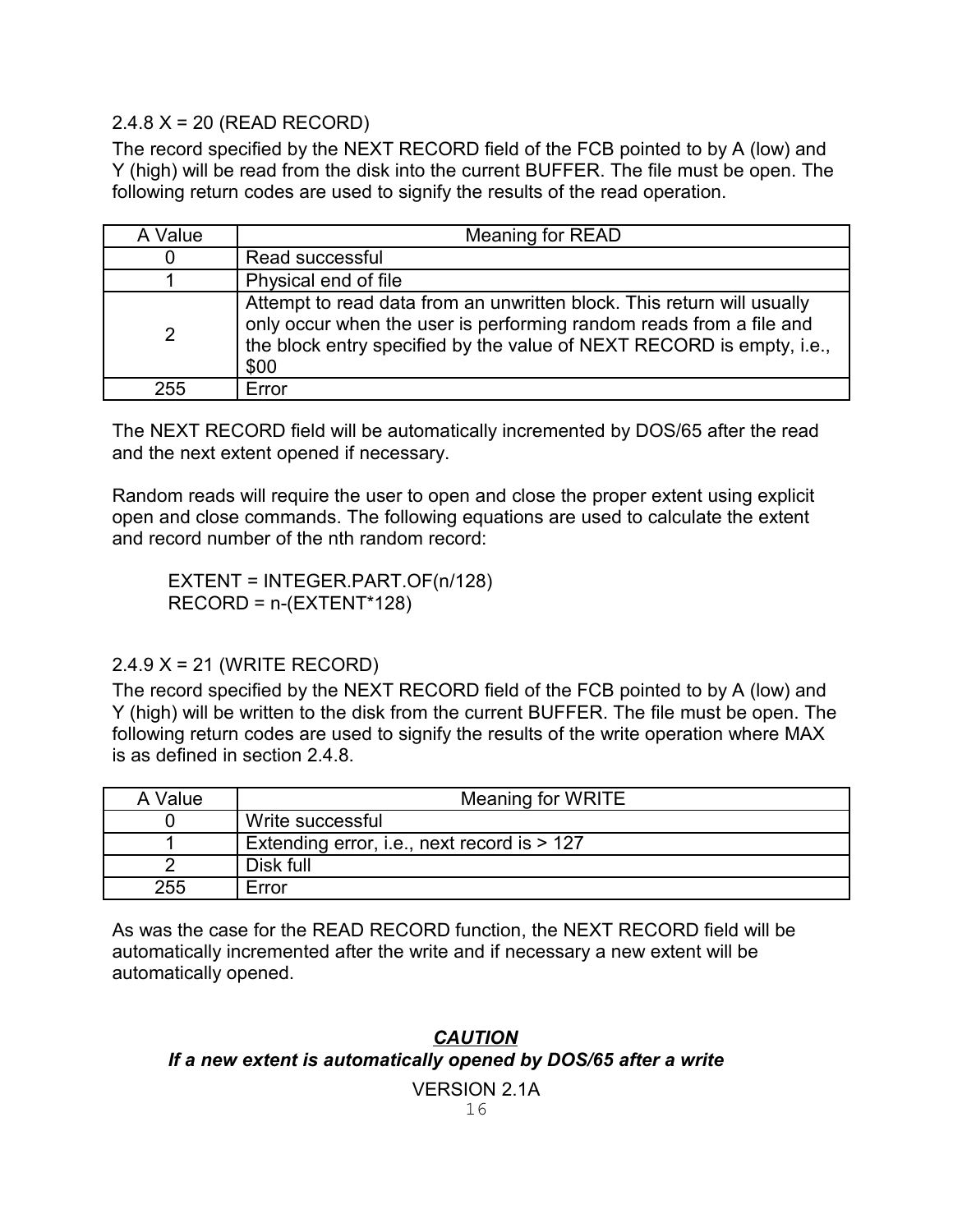## 2.4.10 X = 22 (CREATE FILE)

The file extent matching the DRIVE, NAME, TYPE and EXTENT fields of the FCB pointed to by A (low) and Y (high) will be created and the directory marked as empty. If successful, the directory number modulo 4 (0 to 3) will be returned in the A register and N cleared to 0. If the attempt is unsuccessful, the A register will be set to 255 and N set to 1.

## *CAUTION*

#### *Creation of a file using a FCB which contains illegal characters or lower case alphabetic characters could result in a file which cannot be executed or manipulated using CCM.*

### 2.4.11 X = 23 (RENAME FILE)

This command is a unique command in that the normal FCB format is modified. For this command the file corresponding to the DRIVE, NAME, and TYPE fields of the FCB pointed to by A (low) and Y (high) is renamed to correspond to the NAME and TYPE contained at location FCB+16. If the following FCB were pointed to by A and Y upon execution of this command, the file OLDNAME.ASM would be renamed to NEWFILE.BAK.

\$0 0 L D N A M E \$20 A S M \$0 \$0 \$0 \$0

\$0 N E W F I L E \$20 B A K \$0 \$0 \$0 \$0

## *CAUTION*

*If the old file name or type portions of the FCB contain a ?, all files which match the resulting AFN will be changed to match the new file name and type . The consequences of that action could include having identical names. For example, FILE.A and FILE.B would be renamed to FILE.A if the following FCB were used:*

\$0 F I L E \$20 \$20 \$20 \$20 ? \$20 \$20 \$0 \$0 \$0 \$0 \$0 F I L E \$20 \$20 \$20 \$20 A \$20 \$20 \$0 \$0 \$0 \$0

## 2.4.12 X = 24 (READ LOG-IN STATUS)

This command returns the drive log-in status byte in the A register. Bit 0 corresponds to drive A, bit 1 to B, bit 2 to C, and so on up through bit 7 which corresponds to H. If a given bit is zero, the corresponding drive is not logged-in, if a one the drive is logged-in.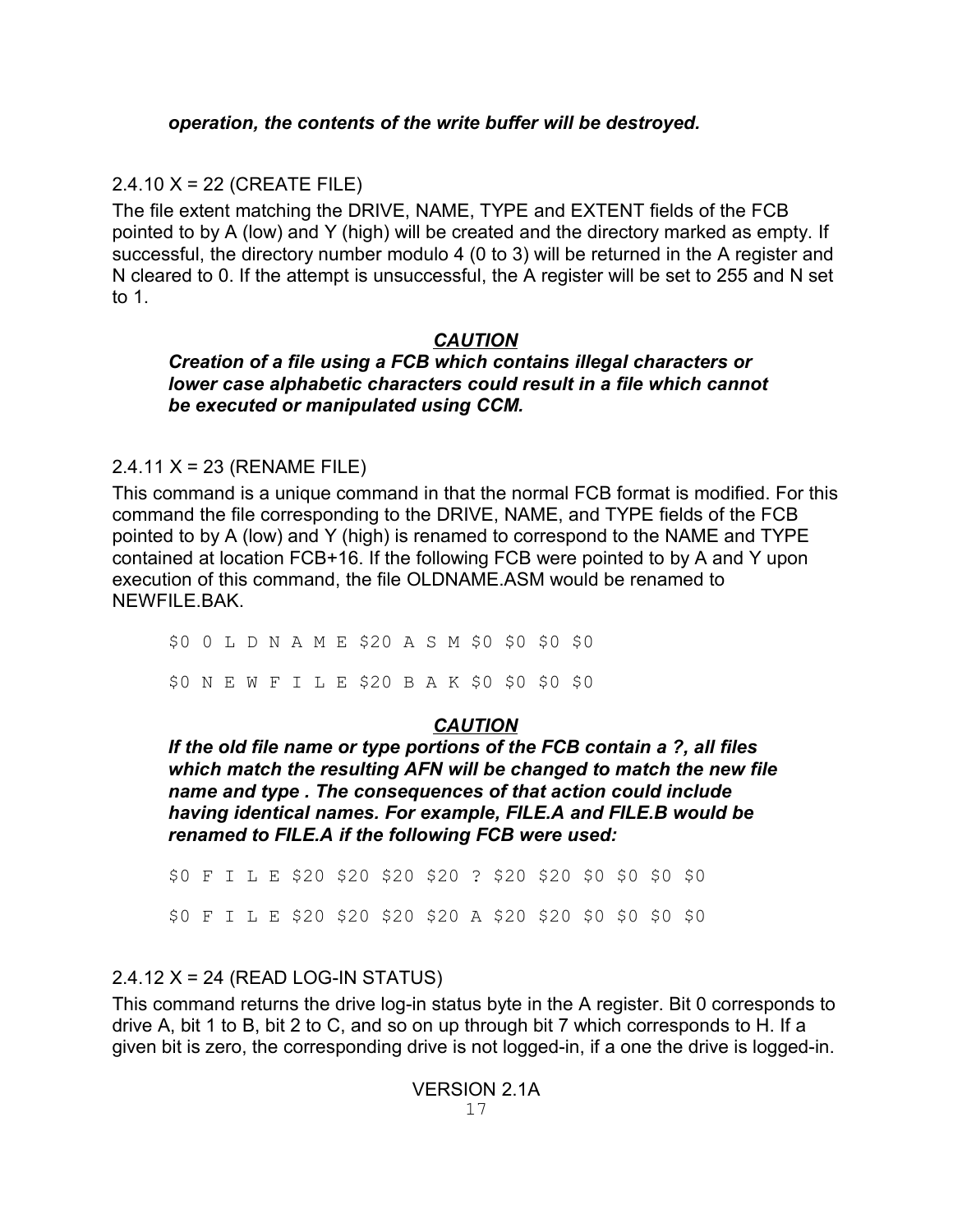## *CAUTION*

#### *If the value of a bit is a 1, it does not mean that the disk in the corresponding drive has not been changed. For additional details see sections 2.4.1 and 2.4.2.*

## 2.4.13 X = 25 (READ CURRENT DRIVE)

This command returns in the A register the drive number ( $0 = A$ ,  $1 = B$ ,  $2 = C$ ,..., or  $7 =$ H) corresponding to the current default drive.

## $2.4.14$  X = 26 (SET BUFFER ADDRESS)

This command sets the sector buffer starting address to the value in the A (low) and Y (high) registers. Caution must be exercised in using this command to ensure that portions of DOS/65 (PEM and SIM especially) are not destroyed by incorrect placement of the buffer.

## 2.4.15 X = 27 (READ ALLOCATION VECTOR)

This command returns in the A (low) and Y (high) registers the address of the beginning of the block allocation map for the default drive. DOS/65 maintains a map for each drive which indicates the allocation status of each block. The blocks are numbered from 0 to MAXBLK and are mapped into the following bit and byte of the map.

BYTE = INTEGER.PART.OF(BLOCK/8)

BIT = 7-(BLOCK-(BYTE\*8))

#### NOTE

Directory blocks will always show as allocated.

### *CAUTION*

*Alteration of the contents of the map could result in over writing of the contents of the affected blocks.*

### 2.4.16 X = 28 (SET READ/WRITE STATUS)

This command causes the byte contained in the A register to be transferred to the read/ write status byte maintained by PEM. Bit 0 corresponds to drive A, bit 1 to B, bit 2 to C, and so on up through bit 7 which corresponds to H. If the value of the corresponding bit is a 0 then the corresponding drive will be set to a read/write mode, if a 1; then the drive is set to a read only mode.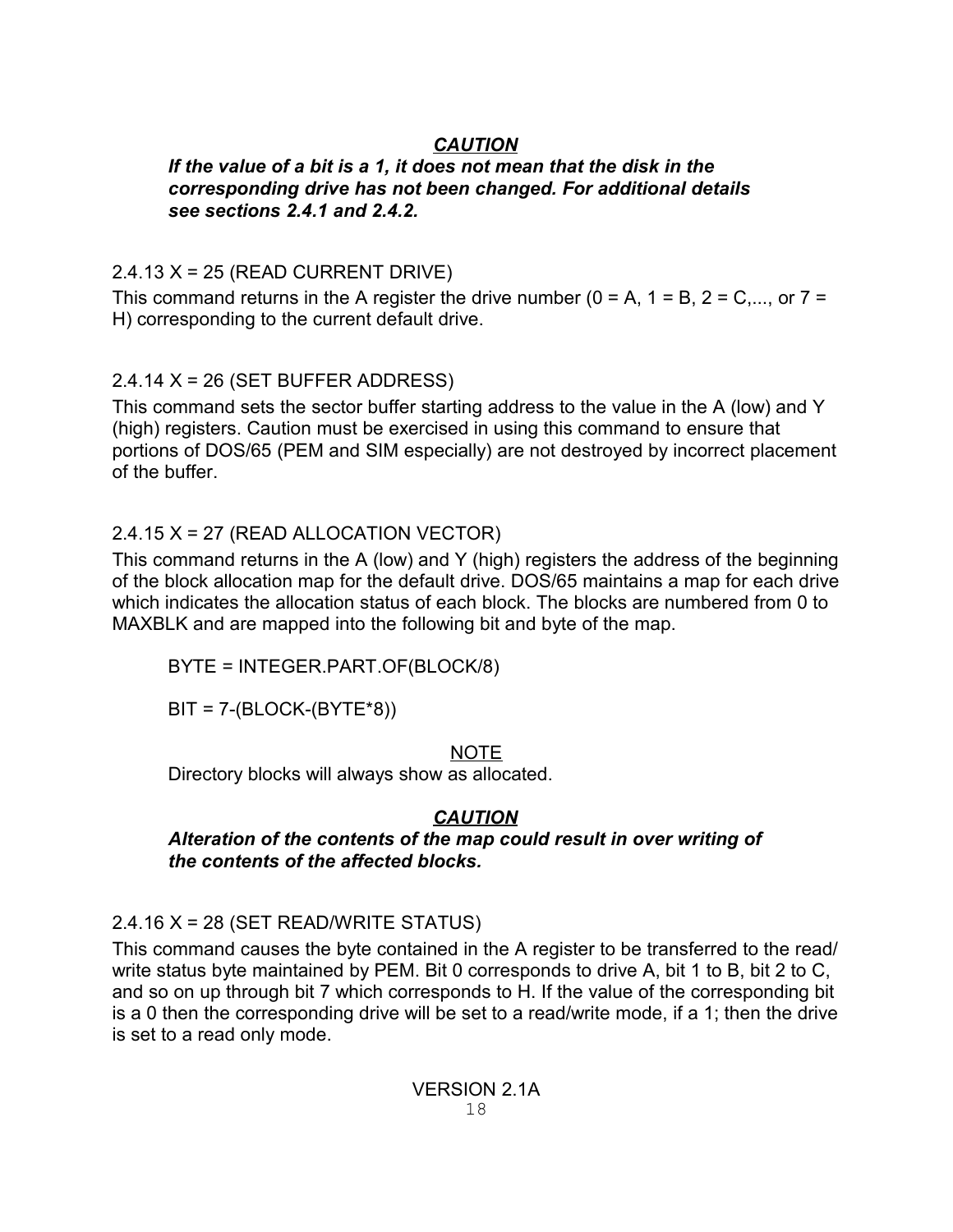## 2.4.17 X = 29 (READ READ/WRITE STATUS)

This command returns the read/write status byte in the A register. The value of each bit is determined as discussed in section 2.4.16.

## 2.4.18 X = 34 (READ DCB ADDRESS)

This command returns in the A (low) and Y (high) registers the address of the DCB for the default drive.

## 2.4.19 X = 35 (TRANSLATE SECTOR)

This command calls the TRANSLATE SECTOR (SIM+51) routine in SIM using the values in the A (low) and Y (high) registers as the logical sector number. This command then returns in the  $\overline{A}$  (low) and  $\overline{Y}$  (high) registers the physical sector calculated by SIM for the default drive.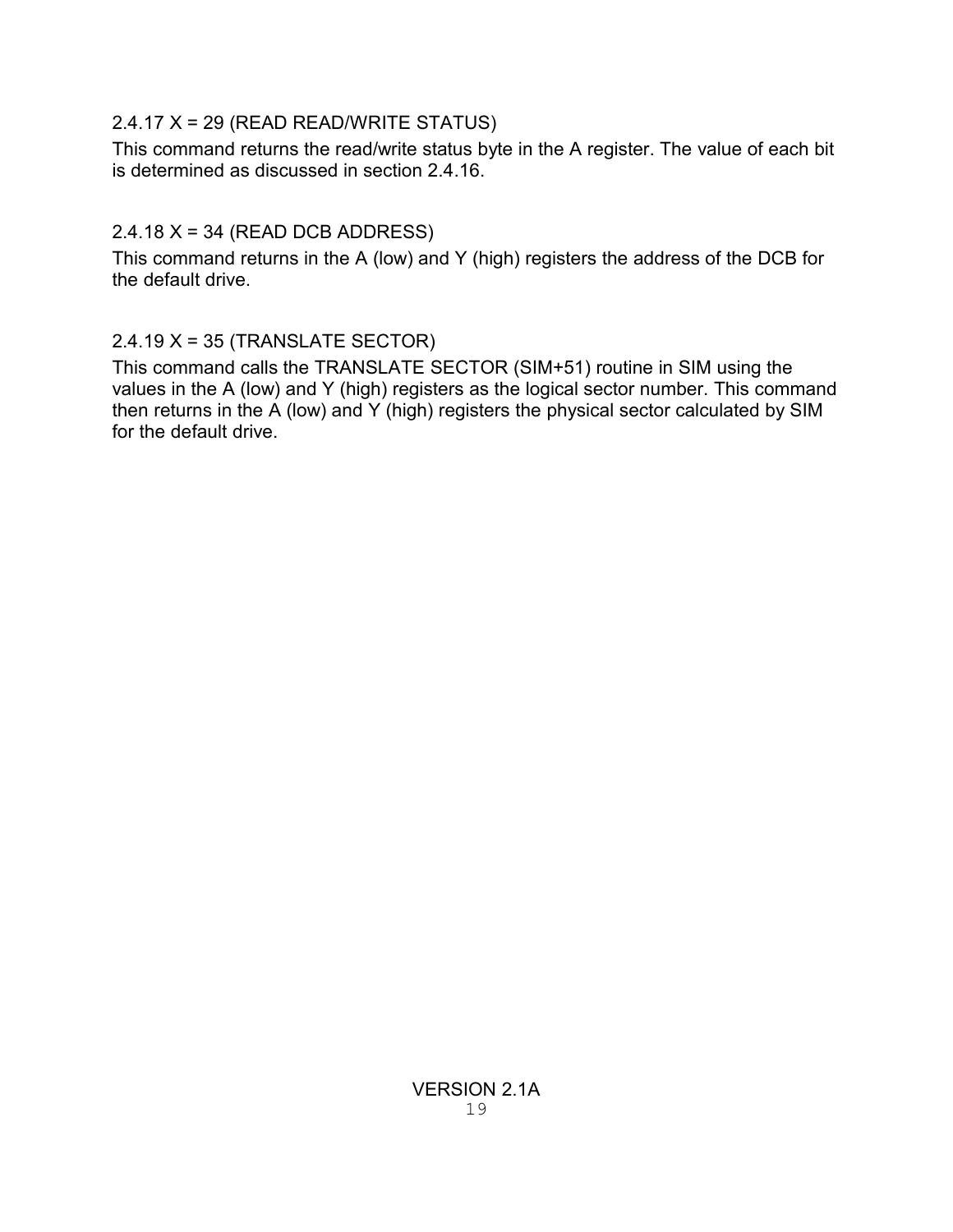# **SECTION 3 – SYSTEM INTERFACE MODULE (SIM)**

### 3.1 GENERAL CONCEPT

Unlike PEM which executes a function determined by the contents of the X register, SIM executes eighteen different functions based upon the address used to enter SIM, provides a block of data that defines the users console characteristics (the CONSOLE DEFINITION BLOCK or CDB), provides a block of data which defines the characteristics of each disk in the system (the DISK CONTROL BLOCK or DCB), and contains the disk allocation and checksum maps maintained by PEM. Figure 3-1 lists the function entry points. Each function, the DCB, the CDB, and the allocation and checksum maps are described in the following sections.

The X register has no meaning upon entry to SIM and except for the READ CLOCK function also has no meaning upon exit from SIM. The A register is the primary SIM input data register except for those functions requiring a sixteen bit parameter for which the A register holds the low byte of the parameter and the high byte is in the Y register. The A register is also the primary SIM output data register but just as was the case for inputs, both the A and Y registers are used for sixteen bit parameters.

During execution of all commands SIM may use all CPU registers and the stack. Exit from SIM is accomplished by execution of a RTS (except for COLD and WARM BOOTS) hence each function operates like a subroutine. For those functions which require data to be returned, the only thing that SIM must guarantee is the value in the data register(s) since the CPU flags are not checked by PEM or any other calling program but rather the value in the register(s) is checked. Thus, for example, if a return value in A should be 0 to indicate that no error occurred, PEM does not rely upon the Z flag being set but will test A to see if its contents are zero.

### 3.2 SYSTEM INITIALIZATION FUNCTIONS

These two functions do not return to the calling program but instead set up the system and then execute CCM.

## 3.2.1 EXECUTE COLD BOOT INITIALIZATION (SIM)

The function is executed by BOOT after CCM, PEM, and SIM are loaded into memory by BOOT. Its primary function is to set-up the JMP's at \$100 to SIM+3 and at \$103 to PEM, to set the buffer to the default location (\$128), and to set the default drive as drive A. It must also initialize the stack, CPU flags (particularly I), and the system I/O devices.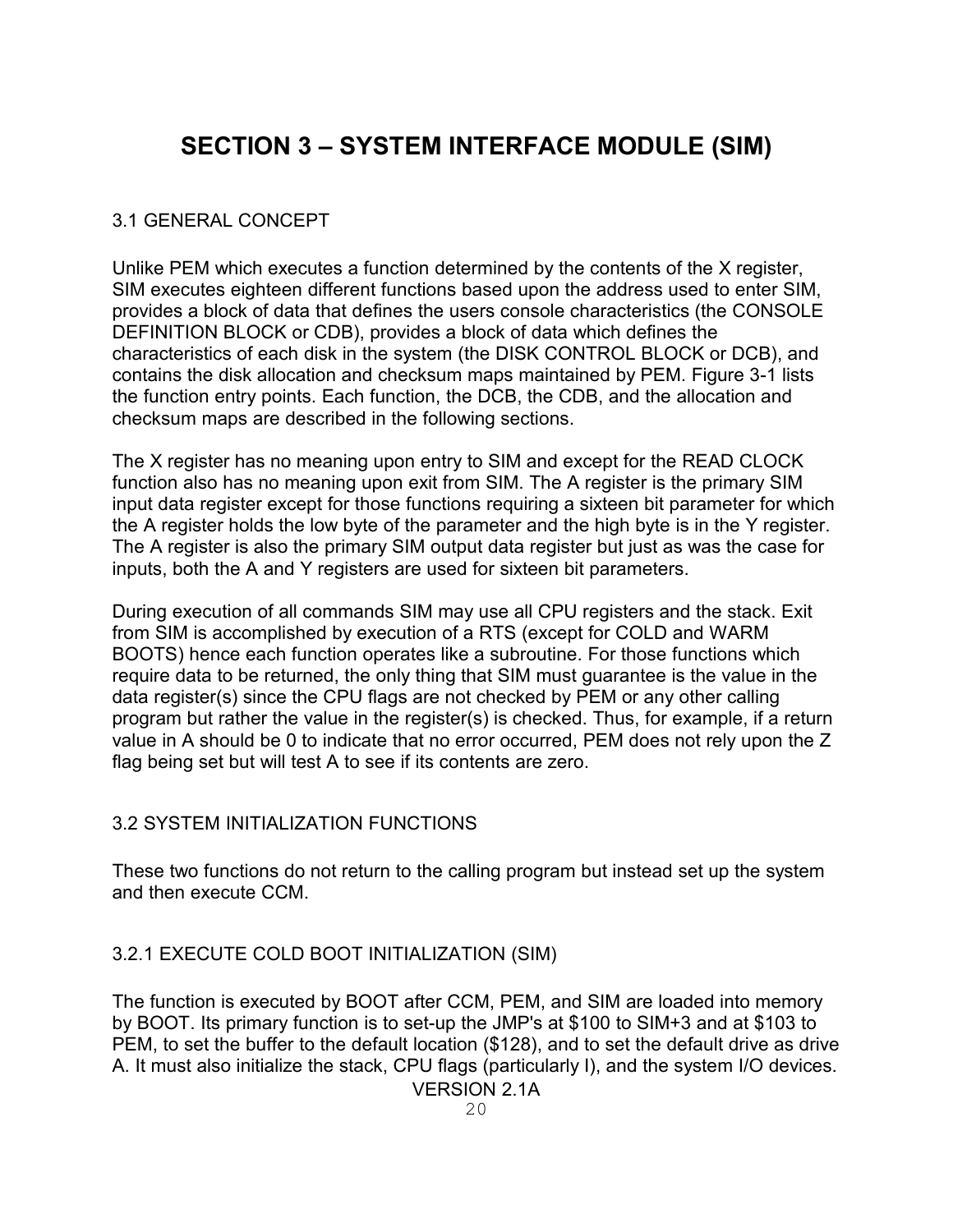The exit from this function is a JMP to CCM with the number corresponding to the default drive (normally 0 for drive A) in the A register. Note that while the SIM listing shows an elaborate process of prompts and user inputs which allows the user to specify the number of drives, this is not necessary since the number of drives could be included in the assembly code. The advantage of having a user input is that SIM does not have to change if the number of drives changes.

3.2.2 EXECUTE WARM BOOT (SIM+3)

This function which is normally entered either via the JMP at \$100 or via execution of the WARM BOOT  $(X = 0)$  command in PEM, must accomplish the following steps:

Set Interrupt Vector/JMP (if used) Set Stack and CPU Flags Read CCM and PEM from Drive A Set up JMPs at \$100 and \$103 Set Buffer to Default (\$128) Jump to CCM with Default Drive Number in A

It is important to note that this function does not read SIM into memory from the disk and does not initialize the I/O devices.

| <b>Entry Address</b> | Function                   |
|----------------------|----------------------------|
| <b>SIM</b>           | <b>EXECUTE COLD BOOT</b>   |
| $SIM+3$              | <b>EXECUTE WARM BOOT</b>   |
| $SIM+6$              | <b>READ CONSOLE STATUS</b> |
| $SIM+9$              | <b>READ FROM CONSOLE</b>   |
| $SIM+12$             | <b>WRITE TO CONSOLE</b>    |
| $SIM+15$             | <b>WRITE TO LIST</b>       |
| $SIM+18$             | <b>WRITE TO PUNCH</b>      |
| $SIM+21$             | <b>READ FROM READER</b>    |
| $SIM+24$             | <b>HOME SELECTED DRIVE</b> |
| $SIM+27$             | <b>SELECT DRIVE</b>        |
| $SIM+30$             | <b>SET TRACK</b>           |
| $SIM+33$             | <b>SET SECTOR</b>          |
| $SIM+36$             | <b>SET BUFFER ADDRESS</b>  |
| $SIM+39$             | <b>READ SECTOR</b>         |
| $SIM+42$             | <b>WRITE SECTOR</b>        |
| $SIM+45$             | <b>READ LIST STATUS</b>    |
| $SIM+48$             | <b>READ CLOCK</b>          |
| $SIM+51$             | <b>TRANSLATE SECTOR</b>    |

Figure 3-1 SIM Functions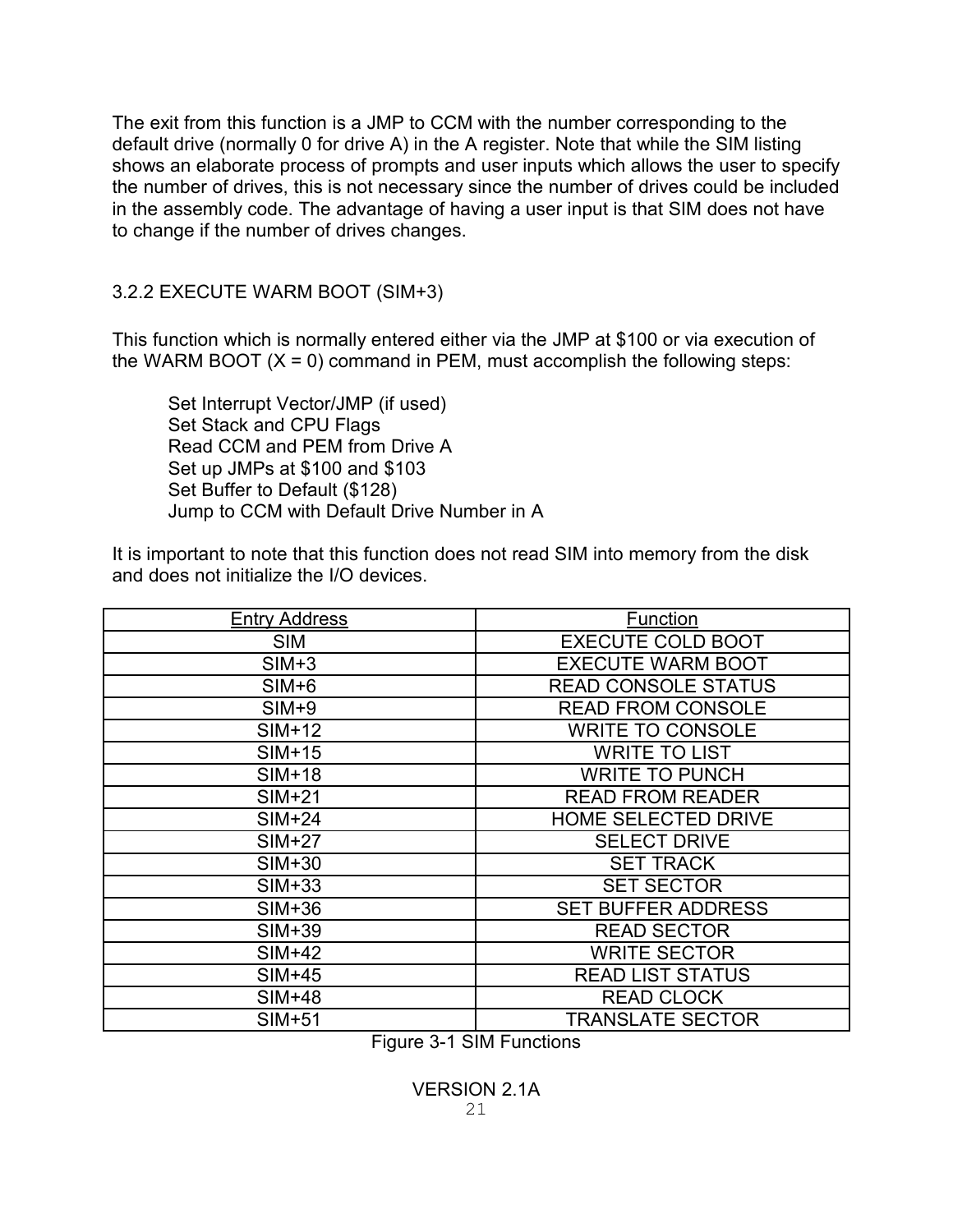### 3.3 CHARACTER I/O FUNCTIONS

The following functions handle all single character I/O operations.

## 3.3.1 READ CONSOLE STATUS (SIM+6)

This function tests the console input device and if an input is ready then a non-zero byte is returned in A. If no input is ready the returned value in A is set to zero. This function does not actually read the input.

## 3.3.2 READ FROM CONSOLE (SIM+9)

This function reads a single ASCII character from the console input device. If no input is ready, this routine must wait until an input is ready. The MSB of the character (Bit 7) is set to zero and the character is returned in the A register. This character must not be echoed by SIM or by the software or hardware called by SIM.

## 3.3.2 WRITE TO CONSOLE (SIM+12)

This function writes the single ASCII character in the A register to the console output device. The A register contents need not be preserved.

## *CAUTION*

#### *PEM does not filter out any control characters except for HT (\$9 or ctl-i) and all characters whose MSB is 1 are also not filtered. SIM or the routines called by SIM must filter out any potentially dangerous characters.*

### 3.3.4 WRITE TO LIST (SIM+15)

This function writes the single ASCII character in the A register to the list device. This function should behave exactly like the WRITE TO CONSOLE function at SIM+12. The one difference is that if this routine is called from the PEM WRITE TO LIST DEVICE (X = 5) routine, then the HT (\$9 or ctl-i) character will not have been expanded. If on the other hand this routine has been called because the LIST ECHO flag was set and characters are being output from the PEM CONSOLE OUTPUT  $(X = 2)$  routine, then the HT characters will have been expanded prior to the call to WRITE TO LIST (SIM +15). While standard DOS/65 programs do not require that this routine include a HT expansion routine, it is recommended that such a capability be included.

## 3.3.5 WRITE TO PUNCH (SIM+18)

This routine transfers a single byte to the users punch device. Note that this may actually be almost any device but is usually a serial output device such as a cassette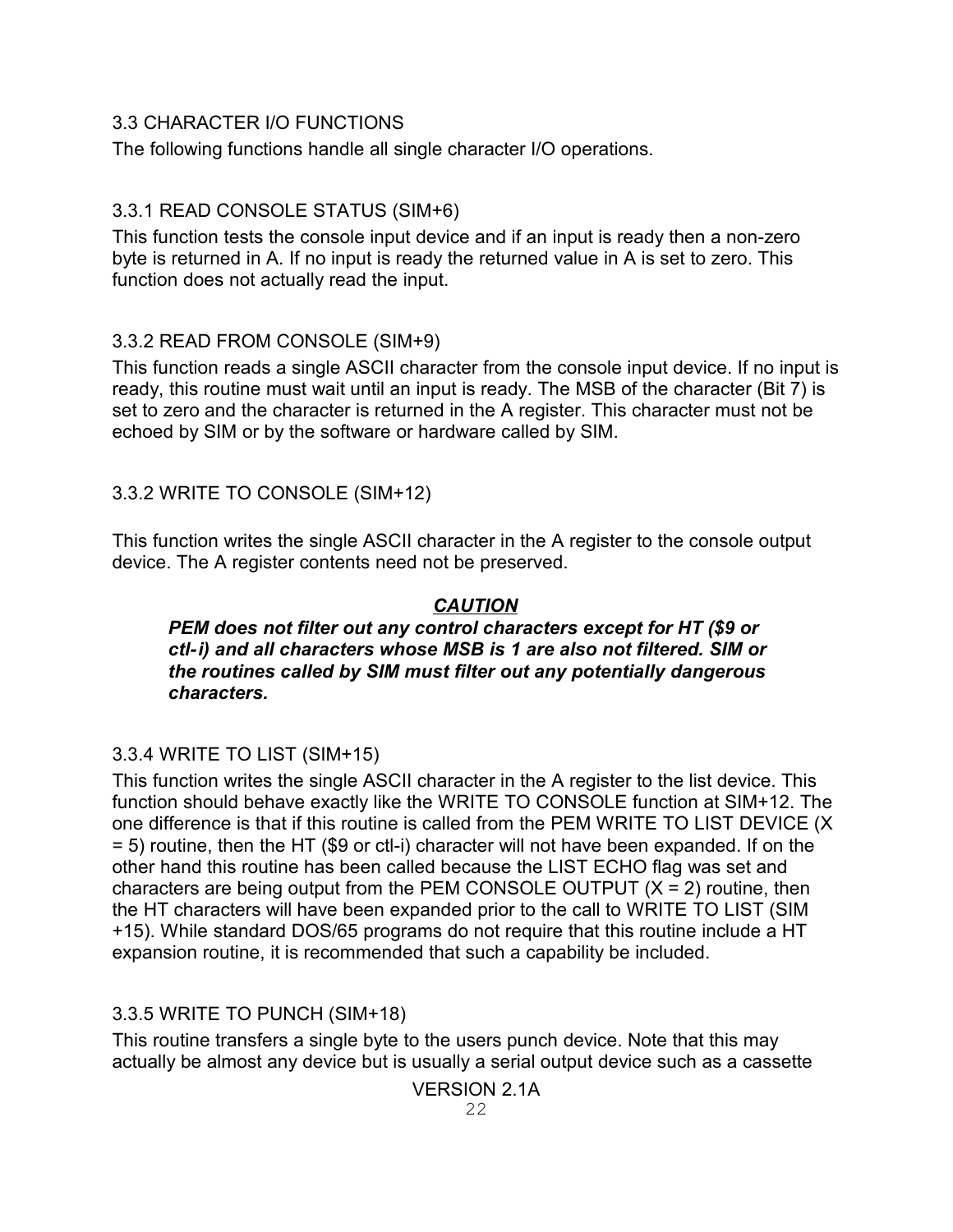recorder or a modem. Note that no standard DOS/65 program uses this entry and PEM does not alter the byte passed through it to this SIM function.

#### 3.3.6 READ FROM READER (SIM+21)

This routine returns a single byte to PEM in the A register. Like the punch output routine, this function is not used in any standard DOS/65 programs. PEM also does not alter the byte when returned to user through PEM.

### 3.3.7 READ LIST STATUS (SIM+45)

This routine returns a zero if the list device can not accept another input and a non-zero value if it can accept another input. This routine is intended for use in such programs as spoolers where it is desired to output data to the list device but not to suffer the delays possible if the WRITE TO LIST DEVICE routine is called and then must wait for the device to be ready to accept a character. This entry is not used by CCM or the standard system transients.

#### 3.4 DISK I/O AND CONTROL FUNCTIONS

The following functions control the disk subsystem in response to PEM file oriented commands.

### 3.4.1 HOME SELECTED DRIVE (SIM+24)

This routine causes the currently selected drive to immediately move to the home position (Track 0). This routine has no return value requirements.

### 3.4.2 SELECT DRIVE (SIM+27)

This routine sets the drive for all following operations to the value of the A register (0 for drive A, 1 for B, 2 for C, and so on up to 7 for H). It is recommended that the drive not be physically selected until a home, read, or write command is received by SIM. This routine must return a value that is the address of the DCB for the selected drive. This address must use the standard DOS/65 convention which places the low byte of the address in A and the high byte of the address in Y. If the selected drive is not present in the system both A and Y should be set to zero.

The following example shows one way to code SELECT DRIVE for a system having two drives:

| SELDSK | CMP  | #2      | see if too big     |
|--------|------|---------|--------------------|
|        | BCS. | NTVALD. | it is!!!           |
|        | STA  | DI SKNO | save for later use |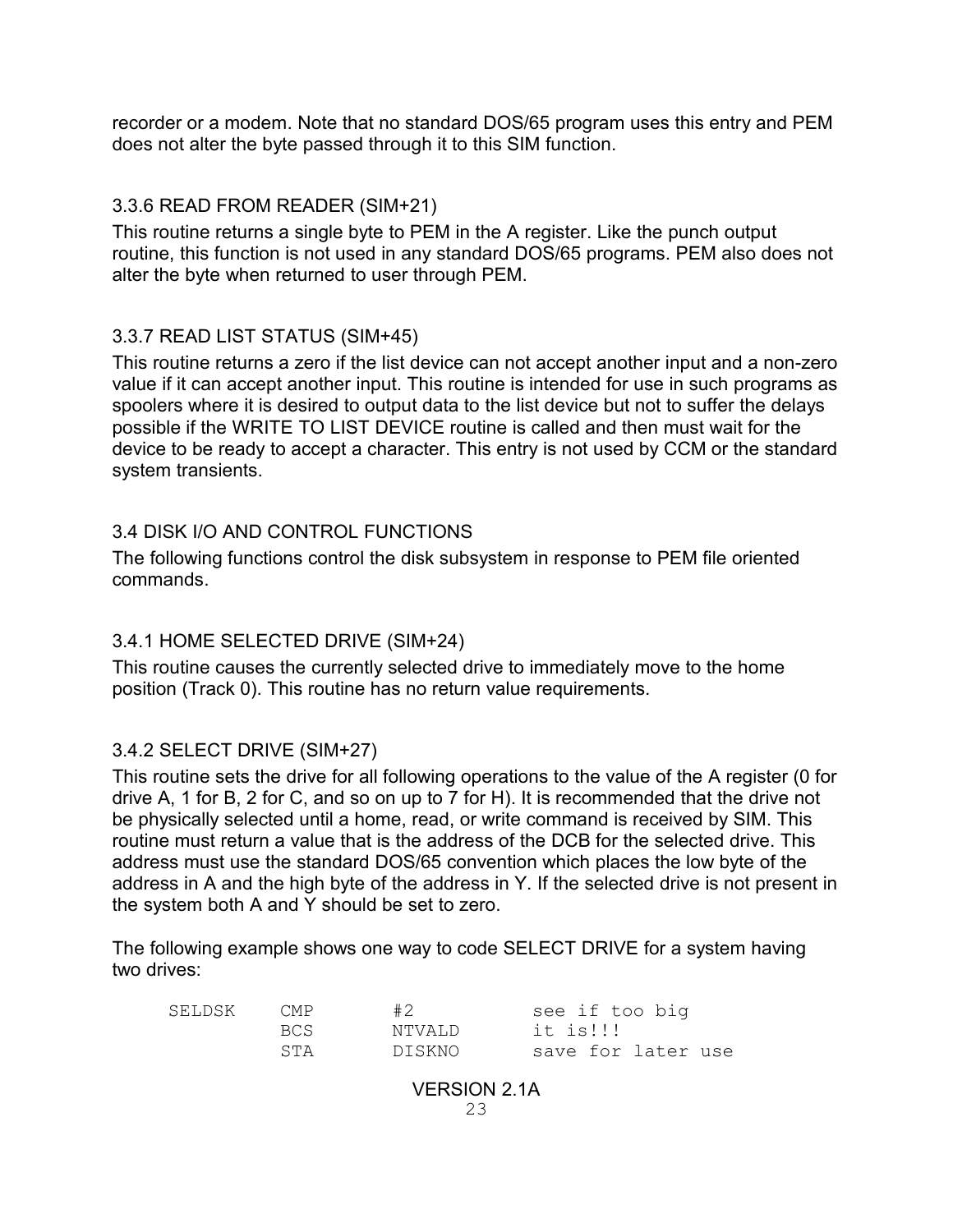|        | ASL<br>TAX | А             | multiply by two<br>make an index |
|--------|------------|---------------|----------------------------------|
|        | LDA        | DCBTBL, X     | get address low                  |
|        | LDY        | $DCBTBL+1, X$ | and high                         |
|        | <b>RTS</b> |               |                                  |
| NTVALD | LDA        | #0            | set ay to 0                      |
|        | TAY        |               |                                  |
|        | <b>RTS</b> |               |                                  |
| DCBTBL | .WOR       | DCB0, DCB1    | addresses of dcbs                |

#### 3.4.3 SET TRACK (SIM+30)

This routine should set the track for all following disk I/O operation to the value in the A (low) and Y (high) registers. This value will range from 0 to a number determined by PEM as a function of the DCB contents. This routine has no return value requirements.

#### 3.4.4 SET SECTOR (SIM+33)

This routine sets the sector number (logical record number) for all following disk I/O operations to the value in the A (low) and Y (high) registers. This value is only a physical sector number if the physical sector size is one record (128 bytes) long. The range of logical record numbers is determined by the DCB for the selected drive and will range from 0 to records.per.track-1 (NRECRD-1). The value passed to this function is also affected by the action of the TRANSLATE SECTOR function at SIM+51. For example, an eight inch single sided, single density disk uses a translation table that converts the logical sector number to a physical sector number in the range of 1 to NRECRD while also incorporating interleave for performance enhancement.

#### *CAUTION*

*Some transients are designed only for the IBM standard single density format and use direct physical, 128 byte sector I/O. If general use is planned they may need to be converted to use of the full capability of SIM including the de-blocking described in APPENDIX E.*

#### 3.4.5 SET BUFFER ADDRESS (SIM+36)

This routine sets the sector buffer starting address for all following disk I/O operations to the value in A (low) register and Y (high) register. This routine has no return value requirements.

#### 3.4.6 READ SECTOR (SIM+39)

This routine reads a single sector (128 bytes) from the current drive, track and sector and transfers it to the buffer beginning at the current buffer address. None of these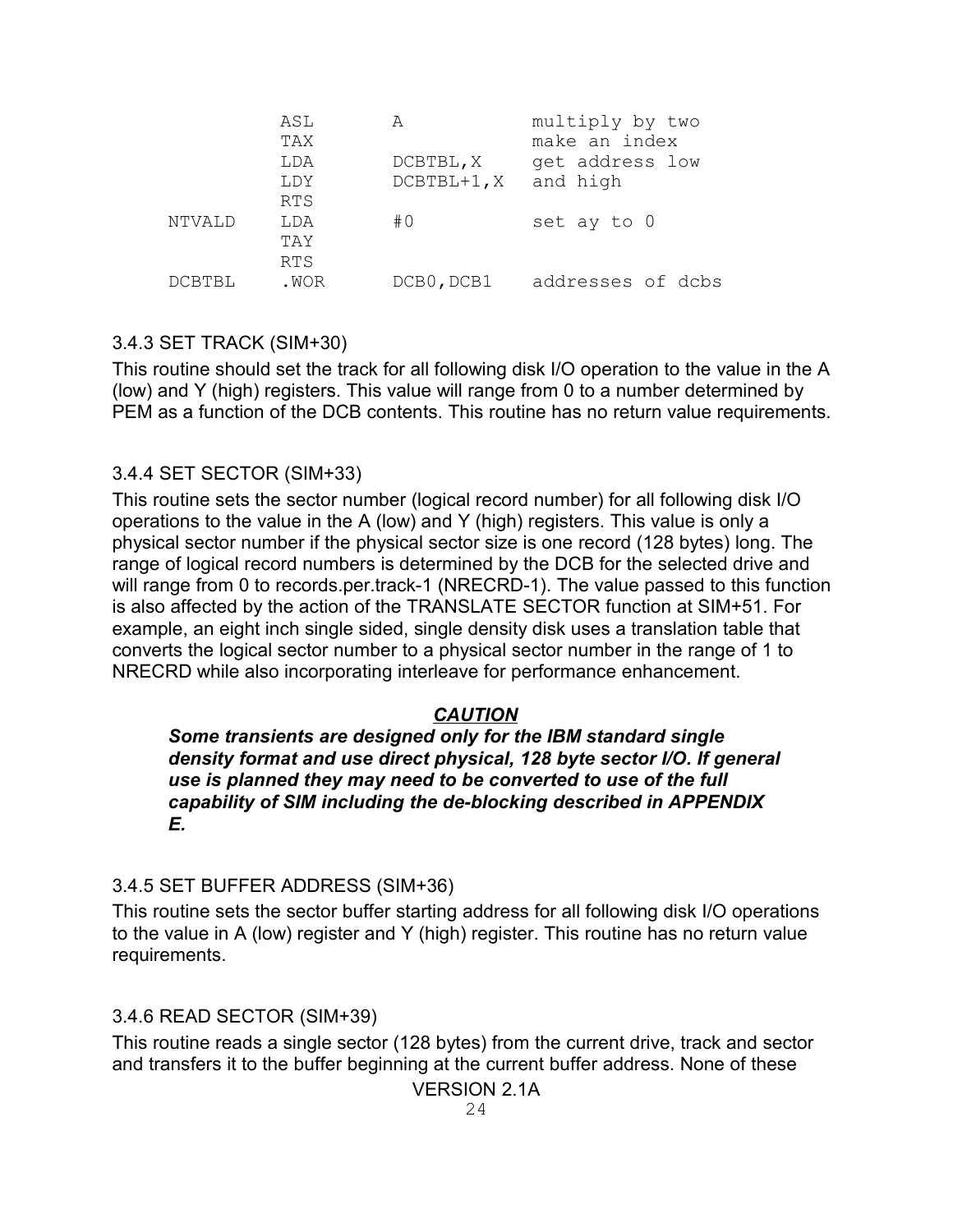parameters (drive, track, sector, or buffer address) are affected by this operation. If this function is successful, then the value of the A register upon return to PEM should be set to 0. If the function is not successful, then the value of the A register upon return to PEM should be set to a non-zero value.

#### 3.4.7 WRITE SECTOR (SIM+42)

This routine writes a single sector (128 bytes) to the current drive, track, and sector from the buffer beginning at the current buffer address. None of these parameters (drive, track, sector, or buffer address) are affected by this operation. If this function is successful, then the value of the A register upon return to PEM should be set to 0. If the function is not successful, then the value of the A register upon return to PEM should be set to a non-zero value.

At entry to this function, PEM sets A equal to one of the following values:

- 0 if the write is to an allocated record
- 1 **if the write is to a directory record**
- 2 if the write is to an unallocated record

Use of these values described in APPENDIX E – DEBLOCKING.

### 3.4.8 TRANSLATE SECTOR (SIM+51)

This routine translates a logical record number in the A (low) and Y (high) registers into a physical sector number in the A (low) and Y (high) registers for the currently selected drive. For many floppy disk formats this logical sector number can be used as an index into a translation table as shown in the following examples:

|       |            |           | ;translate - all drives identical & <=255 sectors per track  |
|-------|------------|-----------|--------------------------------------------------------------|
| XLATE | TAX        |           | A to index & ignore Y                                        |
|       | LDA        | XLTTBL, X | get table value                                              |
|       | <b>RTS</b> |           | return with physical                                         |
|       |            |           | ; translate - two different drives & <=255 sectors per track |
| XLATE | TAX        |           | A to index & ignore Y                                        |
|       | LDA        | NXTDRV    | get drive number                                             |
|       | BNE        | SETS2     | branch if not drive 0                                        |
|       | LDA        | XLTTO, X  | else get value                                               |
|       | <b>RTS</b> |           | exit                                                         |
| SETS2 | LDA        | XLTT1, X  | get value                                                    |
|       | <b>RTS</b> |           | and return with it                                           |

#### NOTE

This function is normally only used when the physical sector is one record (128 bytes) long. For disks having physical records > 128 bytes long this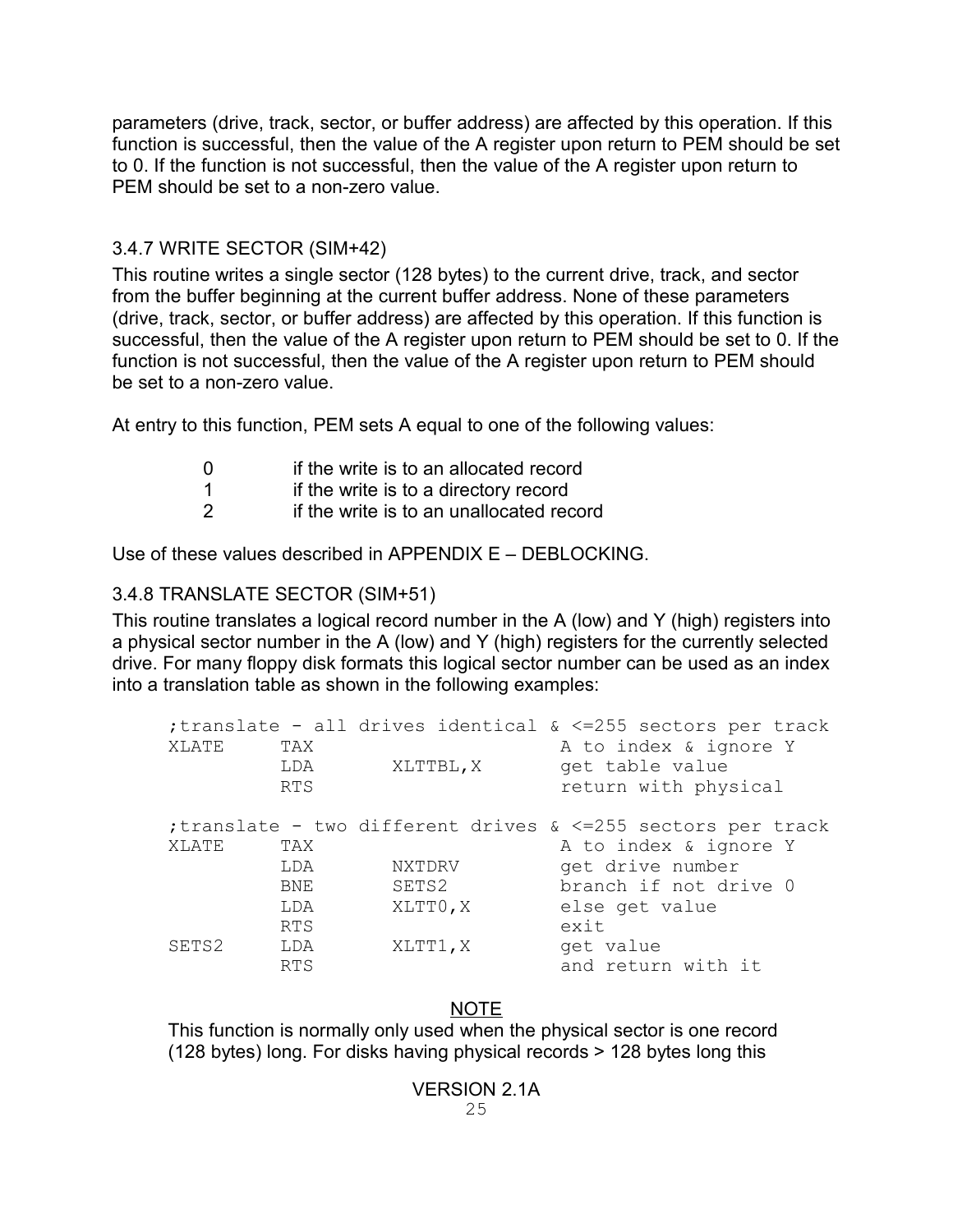function should return the logical record number unaltered.

## 3.5 READ CLOCK (SIM+48)

This entry provides a standard means to return a real-time clock value to transients. The return time should be in 1/60ths of a second for a 24 hour clock. Thus the return value should be between \$000000 and \$4F19FF (5183999) inclusive. Since the return value requires more than two bytes, the normal DOS/65 parameter passing standards have been extended in this case to use the X register. Thus for example a time of \$4F19FF would be returned as

A=\$FF Y=\$19 X=\$4F

If the user does not have a real-time clock then the most significant bit of X should be set to 1. In such a case the code at the entry point could be

> LDX #128 RTS

An example of how to convert this capability to a clock time in a BASIC-E/65 subroutine is as follows:

```
tea=512
sim=tea+12
x.reg=tea+17
poke x.reg,48
time=call(sim)
if \text{peek}(x.\text{req}) > 127\}then\
          print "NO CLOCK!":\
          return
time=peek(x.reg)*65536+time
hours=int(time/216000)
time=time-(hours*216000)
minutes=int(time/3600)
time=time-(minutes*3600)
seconds=int(time/60)
print hours;":";minutes;":";seconds
return
```
Neither CCM, PEM nor any standard transient uses this entry, however future versions may use the real time clock for such functions as calculation of assembly or compile time and rate. In that case the clock will only be used if the X value indicates that the clock is actually present.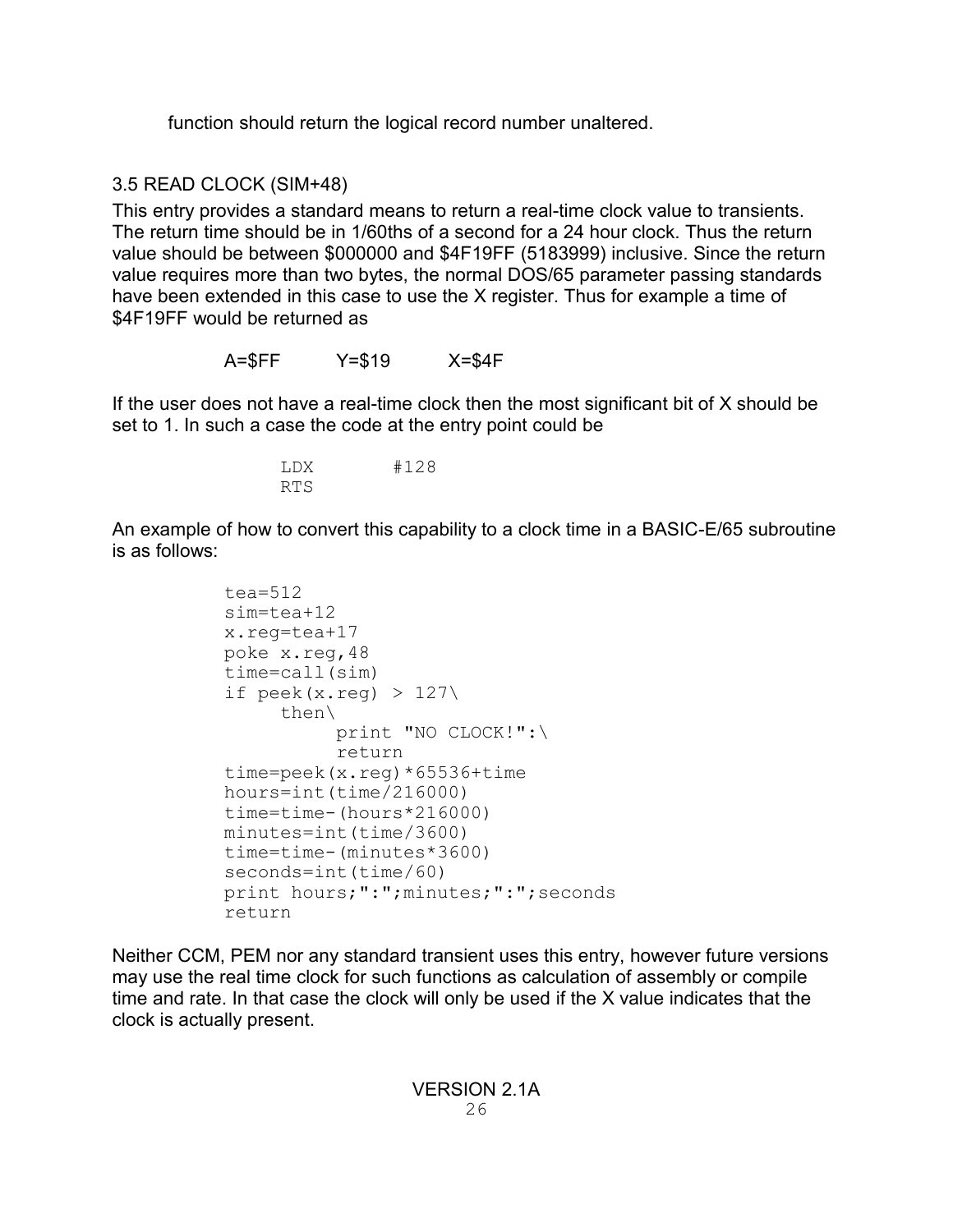### 3.6 CONSOLE DEFINITION BLOCK (SIM+54)

The man-machine interface provided by the console uses a block of data which defines the characteristics of the users console output device. That block of data begins at SIM +54 and is defined by the following assembly language (the data shown is for example only). Each individual entry is discussed in Section 3.6.1.

| scratch byte           |
|------------------------|
| backspace              |
| clear to end of line   |
| forward space          |
| normal attributes      |
| invert attributes      |
| lines per screen       |
| char per line          |
| formfeed               |
| home                   |
| clear to end of screen |
|                        |

## NOTE

If the console actually requires a multiple character sequence to accomplish the function described then the single character in this block should function as a "trigger" which causes the full sequence to be generated by the console output routine in SIM.

### 3.6.1 DATA DEFINITIONS

The following descriptive terms are used in many of the data descriptions and are defined here for clarity.

### Control Character

One of the ASCII characters having a hexadecimal value of from \$00 through \$1F. Since the CR (\$0D) and LF (\$0A) are already used as output characters by DOS/65 they can not normally be used as to accomplish any of the special functions defined below. They can be used if the resulting action is an acceptable substitute for a function which is not otherwise supported by the users console.

### Non-Printing

This term means that the character does not result in placement of a character on the screen and does not cause the cursor to move except as specified.

### 3.6.1.1 SCRATCH (SIM+54)

This byte is used by PEM as a scratch byte. It need not be initialized to any specific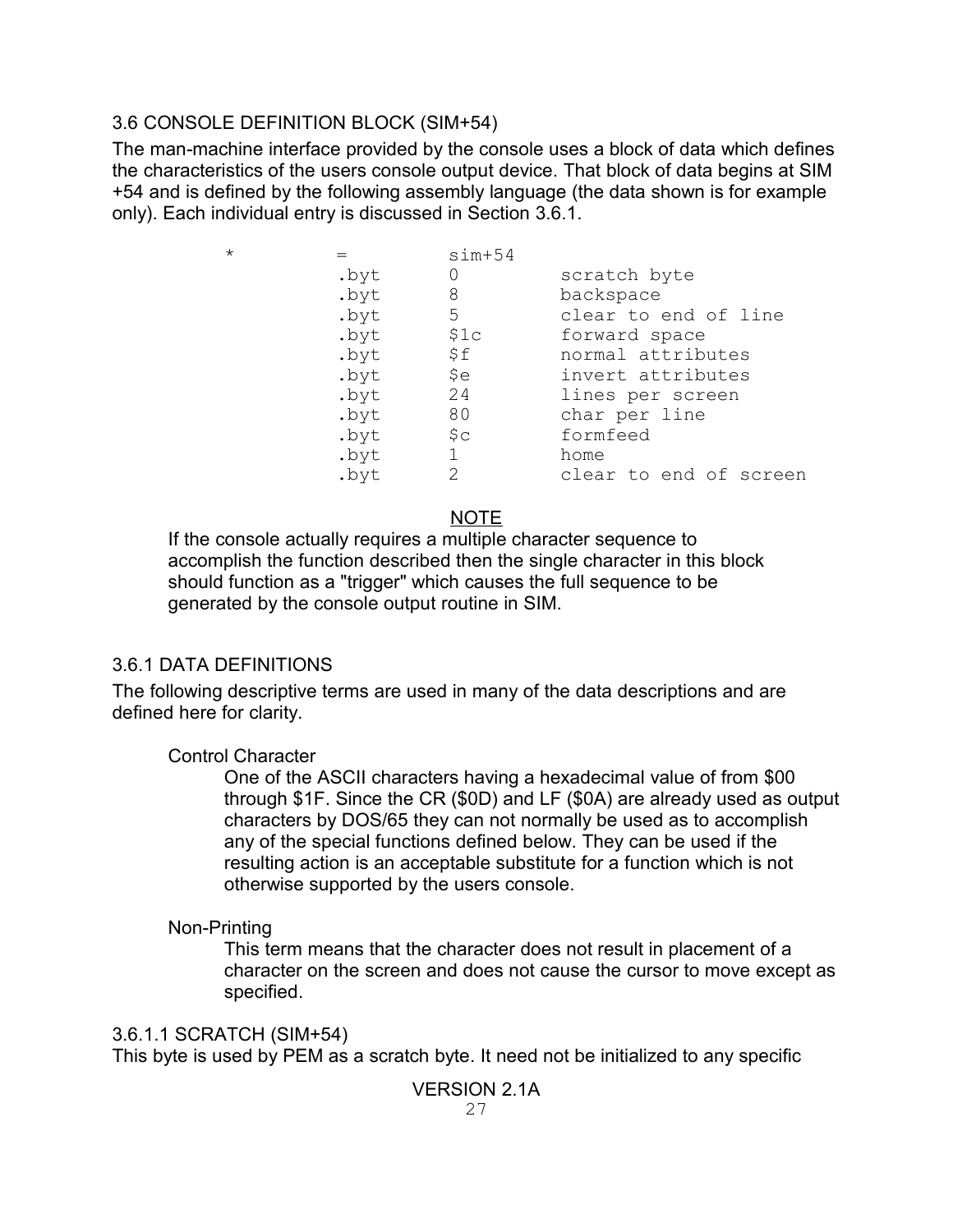value by SIM but must not be altered by SIM or any transient.

## 3.6.1.2 BACKSPACE (SIM+55)

This byte should be the non-printing, control character which when sent to the console causes the cursor to move one position to the left. If the cursor is at the left edge of the screen when this character is sent to the console no action should be taken. Other than the change in display attributes (e.g., blink, underline, reverse) associated with the cursor, the character at the old and new cursor positions should not be altered as a result of this character.

# 3.6.1.3 CLEAR TO END OF LINE (SIM+56)

This byte should be the non-printing, control character which when sent to the console will cause every position after the cursor and in the same line as the cursor and the position at the cursor to be cleared. If the console does not support such a function a linefeed (\$0A) may be substituted. In this case some line editing inputs (ctl-r and ctl-x) will cause the console output to scroll up to display a blank line rather than clearing the current line as the CLEAR TO END OF LINE character should.

## 3.6.1.4 FORWARD SPACE (SIM+57)

This byte should be the non-printing, control character which when sent to the console causes the cursor to move one position to the right. If the cursor is at the right edge of the screen when this character is sent to the console no action should be taken. Other than the change in display attributes (e.g., blink, underline, reverse) associated with the cursor, the character at the old and new cursor positions should not be altered as a result of this character. The action of this character is the reverse of the BACKSPACE character. If this function is not supported by the console an ASCII space (\$20) may be substituted. The only adverse effect is that input prompts (e.g., the normal CCM prompt) will be destroyed when a ctl-r or ctl-x is used during editing.

## 3.6.1.5 NORMAL ATTRIBUTES (SIM+58)

This byte should be the non-printing, control character which when sent to the console causes all following characters sent to the console to be displayed in "normal" mode. The definition of "normal" is up to the user but would typically mean normal video, not underlined, not blinking or similar attributes. If this function and the INVERT ATTRIBUTES function are not supported by the console then this character should be set to the NULL (\$00) and the output routine in SIM should ignore the NULL.

## 3.6.1.6 INVERT ATTRIBUTES (SIM+59)

This byte should be the non-printing, control character which when sent to the console causes all following characters sent to the console to be displayed in "inverted" mode. The definition of "inverted" is up to the user but would typically mean inverted video, underline, blinking or similar attributes. If this function and the NORMAL ATTRIBUTES function are not supported by the console then this byte should be set to an ASCII "Up Arrow" (\$5E).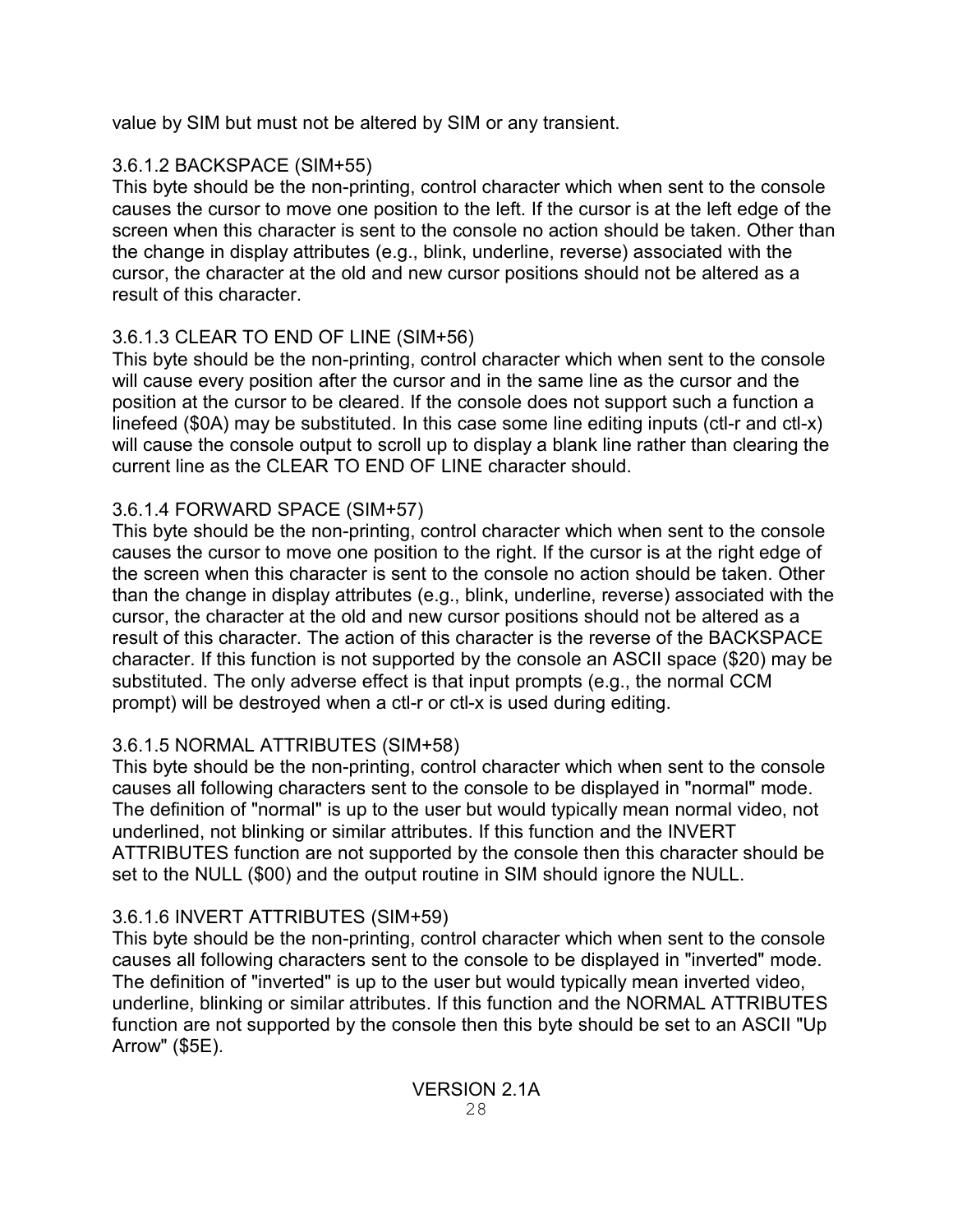#### 3.6.1.7 LINES PER SCREEN (SIM+60)

This byte should be the number of lines in one full screen of data on the console. Typical values are 16 and 24. Hardcopy terminals should use 24 in order to preclude excess output lengths for programs which use this parameter to determine the allowable number of lines to output.

#### 3.6.1.8 CHARACTERS PER LINE (SIM+61)

This byte should be the number of characters in a single line on the console output device. Typical values are 20, 32, 40, 64, 72, 80.

#### 3.6.1.9 FORMFEED (SIM+62)

This byte should be the non-printing, control character which when sent to the console will cause the screen to be cleared and the cursor to be positioned at the upper left hand (home) position.

#### 3.6.1.10 HOME (SIM+63)

This byte should be the non-printing, control character which when sent to the console will cause the cursor to be positioned at the upper left hand (home) position. Other than the change in display attributes (e.g., blink, underline, reverse) associated with the cursor, the character at the old and new cursor positions should not be altered as a result of this character.

### 3.6.1.11 CLEAR TO END OF SCREEN (SIM+64)

This byte should be the non-printing, control character which when sent to the console causes all positions after the cursor and the position at the cursor to be cleared. The cursor location should not be altered as a result of this character.

### 3.6.2 USAGE

Version 2.1 of DOS/65 does not use all of the data in the console definition block. The following table shows which elements of the block are used by each program. Many other transients (e.g., RUN.COM) use the buffered input capabilities of PEM and thus indirectly use the data in the console definition block.

|                          | <b>PEM</b><br>Input | <b>PEM</b><br>Output | <b>CCM</b> | <b>EDIT</b> | <b>DEBUG</b> | <b>ASM</b> |
|--------------------------|---------------------|----------------------|------------|-------------|--------------|------------|
|                          |                     |                      |            |             |              |            |
| <b>BACKSPACE</b>         | х                   | х                    |            | X           |              |            |
| CLEAR TO EOL             | X                   |                      |            | X           |              |            |
| <b>FORWARD SPACE</b>     | X                   | X                    |            |             |              |            |
| NORMAL ATTRIBUTES        | X                   |                      | x          | X           |              |            |
| <b>INVERT ATTRIBUTES</b> | X                   |                      | x          | X           |              |            |
| <b>LINES PER SCREEN</b>  |                     |                      |            |             | x            |            |
| CHAR PER LINE            |                     |                      | X          |             | Χ            |            |
| <b>FORMFEED</b>          |                     |                      |            |             |              | X          |
| <b>HOME</b>              |                     |                      |            |             |              |            |
| CLEAR TO EOS             |                     |                      |            |             |              |            |
|                          |                     |                      |            |             |              |            |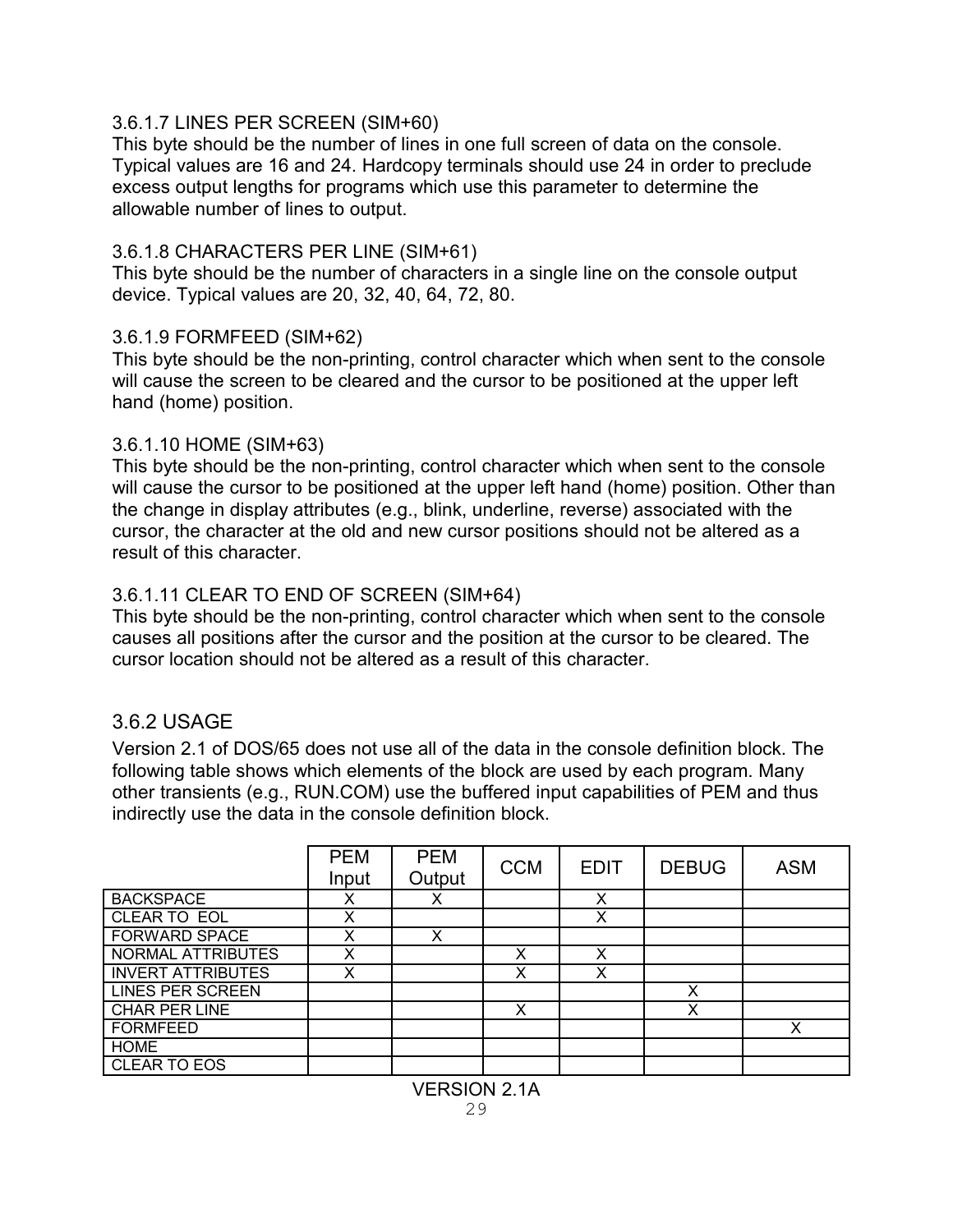#### NOTE

The Normal and Invert Attributes characters are only used to echo control characters.

#### 3.6.3 STANDARD CHARACTERS

The CR (\$0D), LF (\$0A) and DELETE (\$7F) are used extensively by DOS/65 and are assumed to result in the following action when sent to the console:

#### CR

Places cursor at left edge of screen but does not scroll the screen or in any other way cause the cursor to move from the original line. No characters are altered by the CR other than the attributes associated with the cursor itself.

#### LF

Moves cursor to the next line. If the cursor is already on the last line of the screen the screen should scroll up and clear the new bottom line. The position of the cursor in the line should not be altered as a result of the action of this character.

#### DELETE

Prints some character on the screen. If the users console does not print a character when it receives a DELETE, then the following code should be inserted in the WRITE TO CONSOLE routine in SIM:

| CMP | #\$7F |
|-----|-------|
| BNE | $*+4$ |
| LDA | #' '  |

#### 3.7 DCB CONTENTS

Version 2.1 allows a wide variety of disk formats to be used. In order to implement that flexibility the user must define several parameters and place them in a DISK CONTROL BLOCK (DCB) organized as follows (numbers shown are example only):

| MAXBLK | .WOR 242          |               | maximum block number             |
|--------|-------------------|---------------|----------------------------------|
| NRECRD | .WOR 26           |               | number of 128 byte records/track |
| NSYSTR | .WOR <sub>2</sub> |               | number of system tracks          |
| BLKSCD | .BYT 0            |               | allocation block size code       |
| MAXDIR | .WOR 63           |               | maximum directory number         |
| ALCMAP |                   | $.WOR$ \$F345 | address of allocation map        |
| CHKFLG | .BYT 0            |               | checksum flag                    |
| CHKMAP |                   | .WOR \$F365   | address of checksum map          |
|        |                   |               |                                  |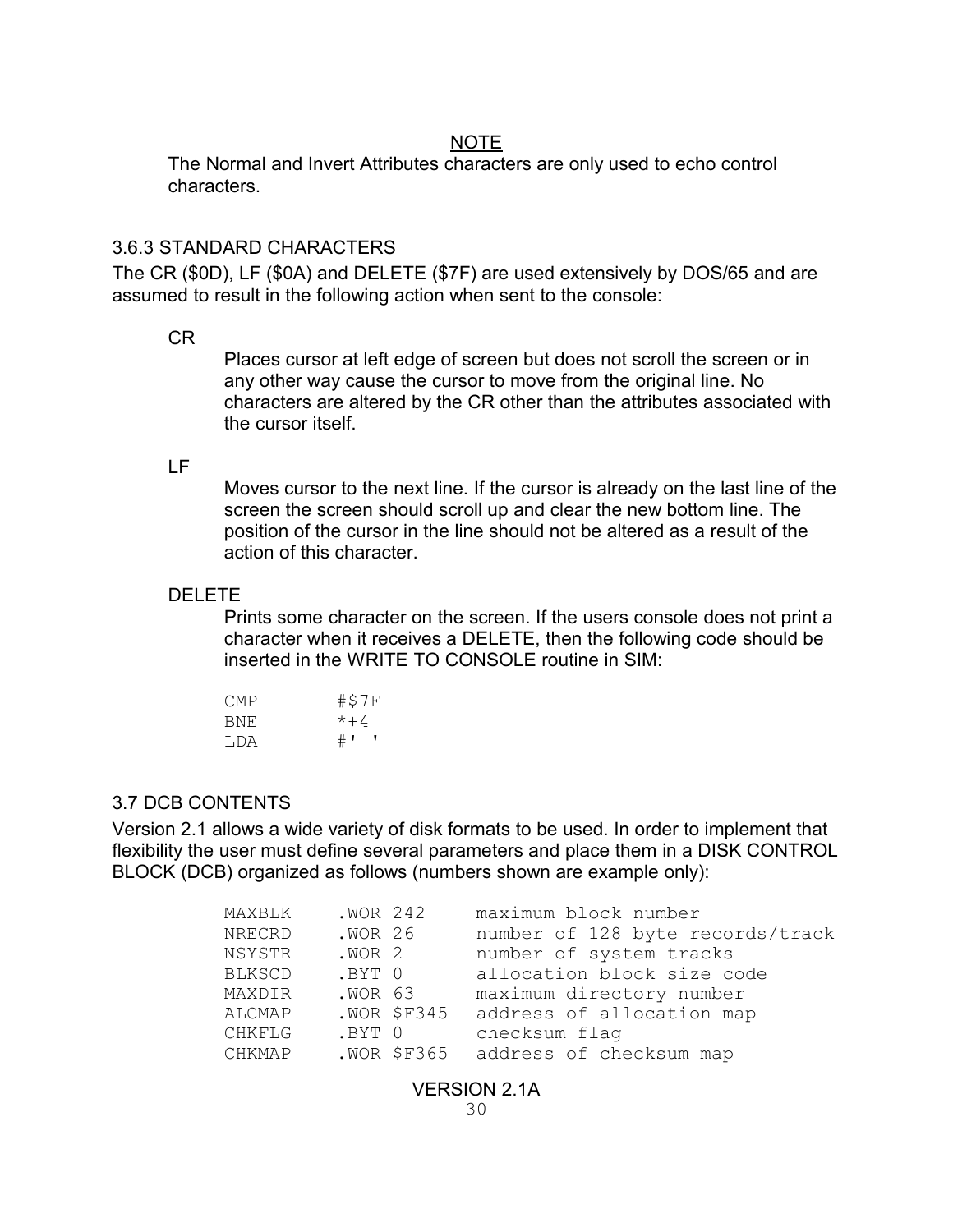Note that each drive must have a unique DCB. Each of the DCB parameters is discussed in the following sections:

#### NOTE

All references to records refer to 128 byte, DOS/65 sectors or records. If a user wishes to use hardware sectors of some other length all blocking/deblocking is the users responsibility as described in APPENDIX E. All data transfers to and from PEM or any other program which calls SIM must be in the form of 128 byte records. The buffer length in DOS/65 is set at 128 therefore that buffer can only be used as the hardware sector buffer when the hardware sector length is 128. Any larger sector size will require use of a separate buffer in SIM and transfer of data to/from the current DOS/65 buffer location as logical records of 128 bytes. For example a Kaypro IV double-sided, double density 5.25 inch disk would appear to DOS/65 Version 2.1 to consist of 40 records per track. In that case the users SIM must handle the blocking & unblocking associated with handling the 512 byte hardware sectors of the disk and getting the correct 128 bytes out of the hardware sector or putting the 128 bytes back into the right position.

## *CAUTION*

#### *While Version 2 allows each disk in the system to be different and even allows the disk characteristics to be dynamically altered, once a given disk (i.e., the magnetic media) is used with a specific DCB parameter set it can only be used with that same DCB parameter set.*

## 3.7.1 NUMBER OF SYSTEM TRACKS (NSYSTR)

For disks which must contain the operating system in a form which can be created and loaded using the normal approach or which are to be used for interchange with other users, sufficient space must be reserved on the disk for BOOT, CCM, PEM and SIM. This space must be allocated as whole tracks. It is possible to create a data-only disk by setting NSYSTR to zero.

As a minimum of 5504 bytes are required for BOOT, CCM, PEM and SIM, the number of system tracks which must be allocated can be calculated as follows:

bytes.per.track=(sectors.per.track)\*128

system.tracks=5504/(bytes.per.track)

EXAMPLE:

sectors.per.track=18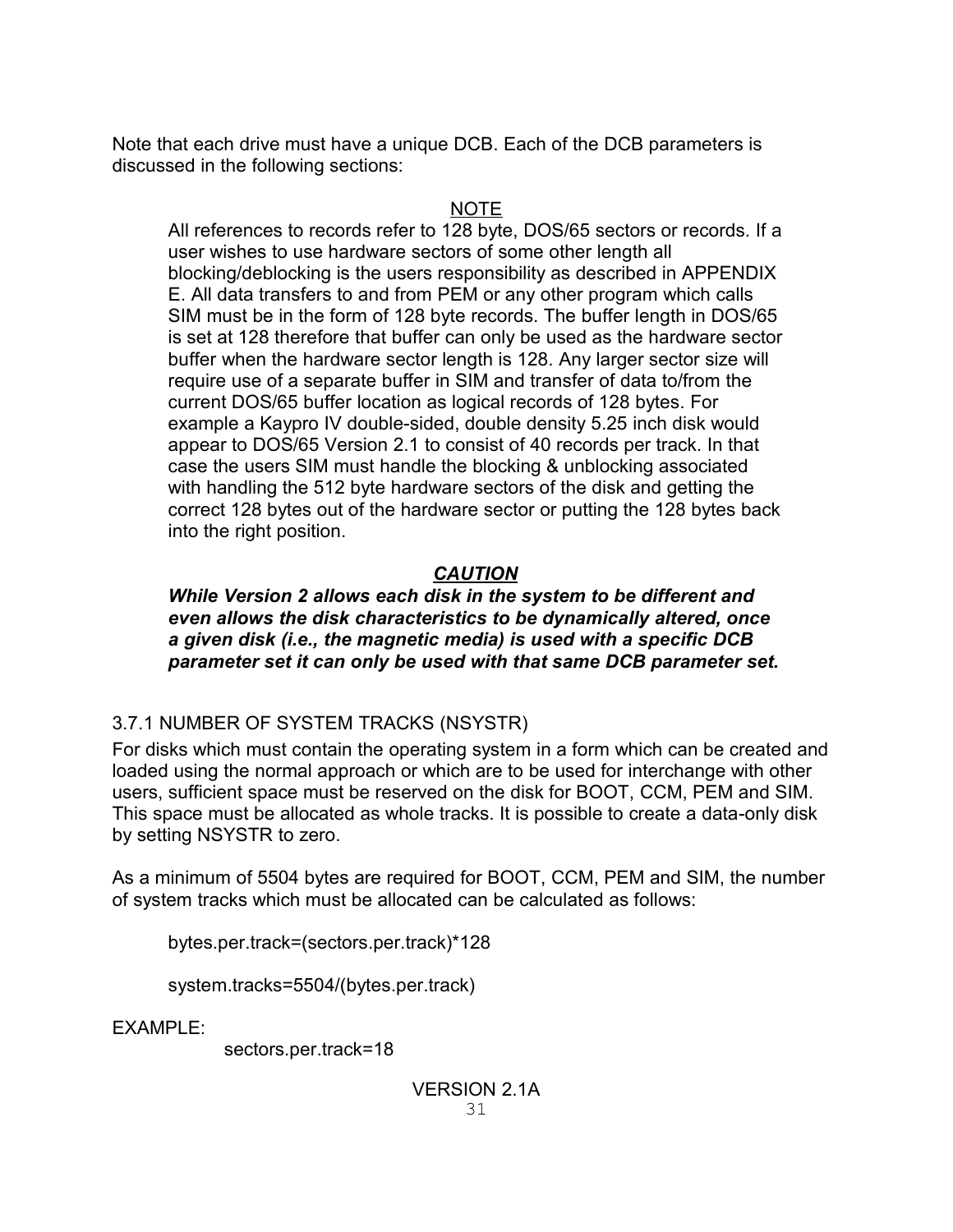#### bytes.per.track=18\*128=2304 system.tracks=5504/2304=2.4 therefore NSYSTR=3

### 3.7.2 NUMBER OF RECORDS (NRECRD)

The NRECRD parameter is the number of 128 byte, DOS/65 records in a track. No calculation is usually needed to determine this number except in cases where the hardware sector size is larger than 128 bytes. In that case

NRECRD=(number.of.hardware.sectors)\*(hardware.sector.size)/128

#### 3.7.3 ALLOCATION BLOCK SIZE CODE (BLKSCD)

Disk space is allocated in blocks as a function of the block size code (BLKSCD). The value of BLKSCD for each of the allowable allocation block sizes is shown in the following table:

| BLOCK SIZE (K=1024) | <b>BLKSCD</b> |
|---------------------|---------------|
|                     |               |
|                     |               |
|                     |               |
|                     |               |
| <b>AV</b>           |               |

### 3.7.4 MAXIMUM BLOCK NUMBER (MAXBLK)

The disk allocation blocks on a disk are numbered from zero through the value of the parameter MAXBLK. This parameter is calculated as follows:

data.bytes=(total.tracks-system.tracks)\*(sectors.per.track)\*128

maximum.block.number=integer.part.of(data.bytes/block.size)-1

EXAMPLE:

total.tracks=40 system.tracks=2 sectors.per.track=26 data.bytes=(40-2)\*(26)\*128=126464 block.size=1024 number.of.blocks=int(126464/1024)=123 therefore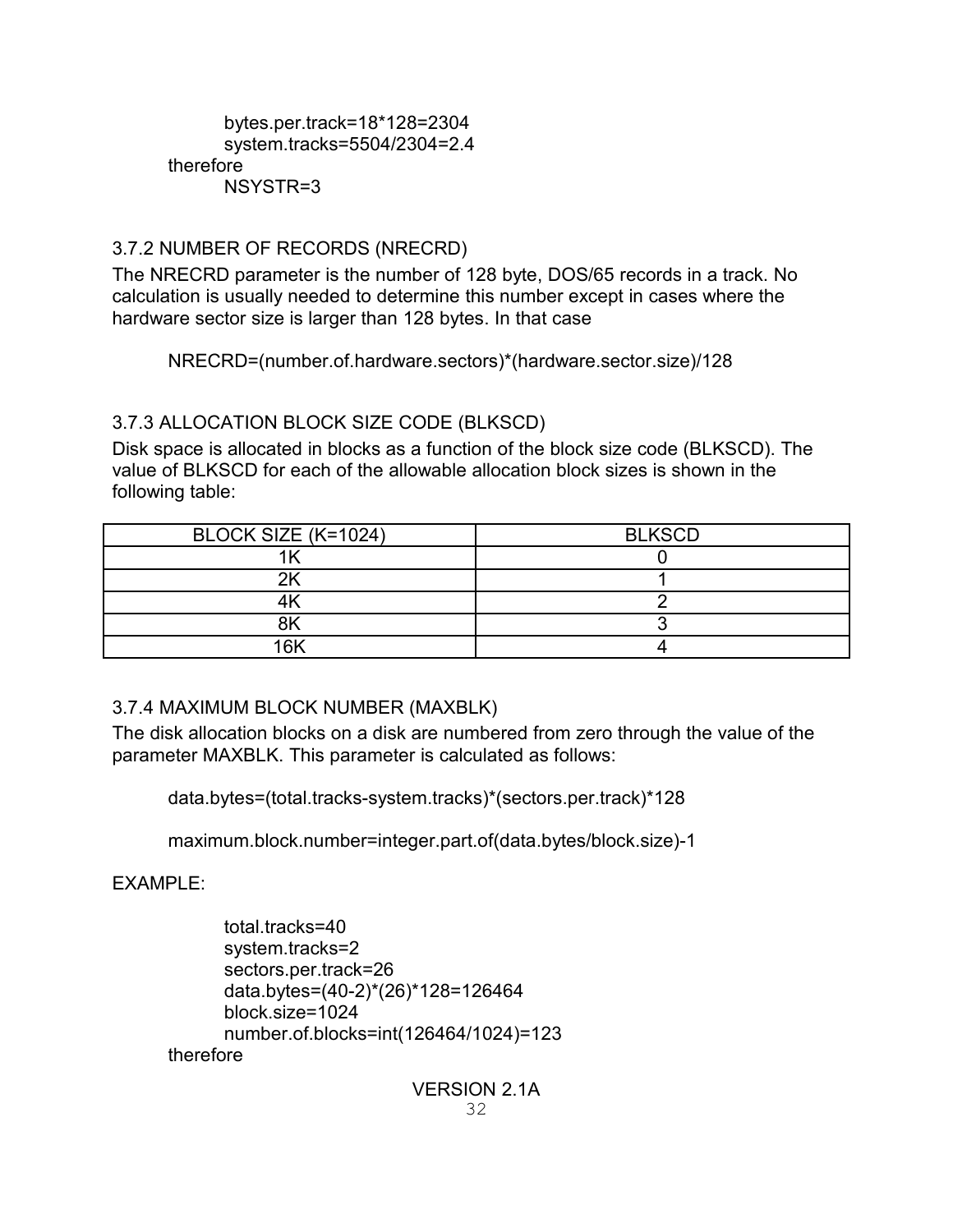## NOTE

If the maximum block number is greater than 65535 with the selected block.size then the block size must be increased and MAXBLK recalculated or MAXBLK must be set to 65535. In the later case some disk capacity will be wasted. If the maximum block number is greater than 65535 with a block size of 16K then MAXBLK must be set to 65535. Some disk capacity will be wasted in that case.

## 3.7.5 MAXIMUM DIRECTORY NUMBER (MAXDIR)

The first few records of the data area on a disk are used for the directory. MAXDIR defines the maximum directory number for the disk and is one less than the number of directory entries allowed for the drive. Note that since 4 directory entries are stored in each DOS/65 record the number of records devoted to the directory can be calculated as follows:

number.directory.records=integer.part.of(MAXDIR/4)+1

While all SIF formats use 64 directory entries and hence use a MAXDIR of 63, the user can use other values for internal use as desired. Disks having a large capacity will be most likely to require additional directory space.

## 3.7.6 ADDRESS OF ALLOCATION MAP (ALCMAP)

SIM must contain a space devoted to the disk allocation map for each drive. Each drive must have its own unique space. ALCMAP is the address of the first byte of that space. The length of that space is calculated as follows:

alloc.map.length=integer.part.of(MAXBLK/8)+1

**EXAMPLE:** 

MAXBLK=345 alloc.map.length=(345/8)+1=43+1=44

In this example the space in SIM would be reserved with a line in the SIM assembly source that looked like:

AMAP0 \*= \*+44

The entry in the DCB for ALCMAP would be: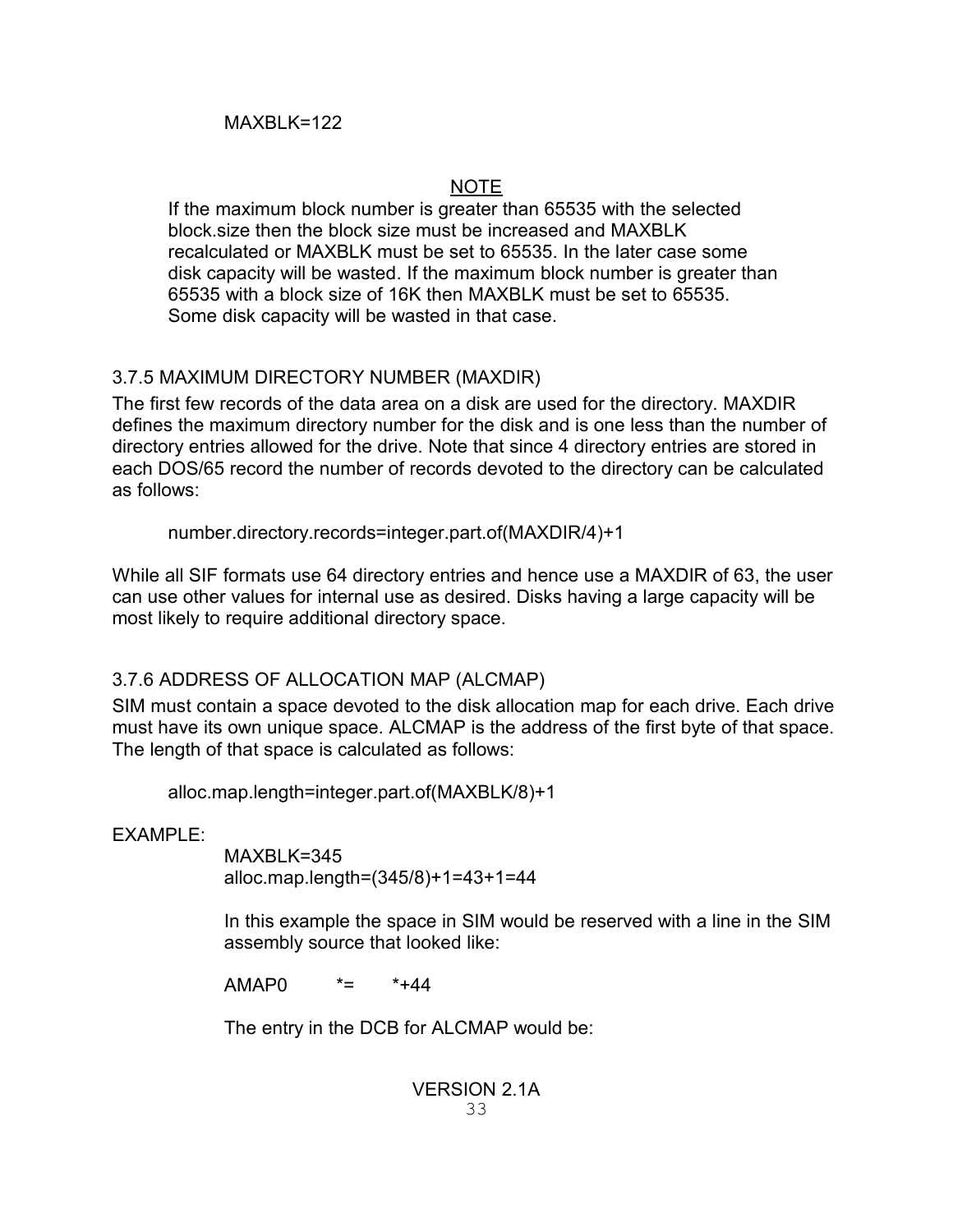#### .wor AMAP0

## 3.7.7 CHECK FLAG (CHKFLG)

As discussed in section 2.4.1, DOS/65 maintains a set of checksums for each directory record on each disk. Whenever a write operation is performed on that disk, the checksums stored by PEM are compared to the checksums on the disk for which the write is being attempted. If those checksums do not match, the disk is marked as READ ONLY (R/O) and the write is aborted. While this is a good check for removable disks, it is not necessary for non-removable disks and would slow down I/O operations. If CHKFLG is zero, then checksums will be tested. If the user desires to eliminate testing of checksums then CHKFLG should be set to 128 (\$80).

## 3.7.8 ADDRESS OF CHECKSUM MAP (CHKMAP)

As discussed in section 2.4.1 and 3.7.7, DOS/65 maintains a set of checksums for each directory record on each disk. As was the case for the allocation map, the set of checksums are actually located in SIM but are maintained by PEM. A unique space must be allocated for each drive. The length of that space is calculated as follows:

check.map.length=integer.part.of(MAXDIR)/4+1

EXAMPLE:

MAXDIR=63 check.map.length=(63/4)+1=15+1=16

In this example the space in SIM would be reserved with a line in the SIM assembly source that looked like:

CMAP0 \*= \*+16

The entry in the DCB for CHKMAP would be:

.wor CMAP0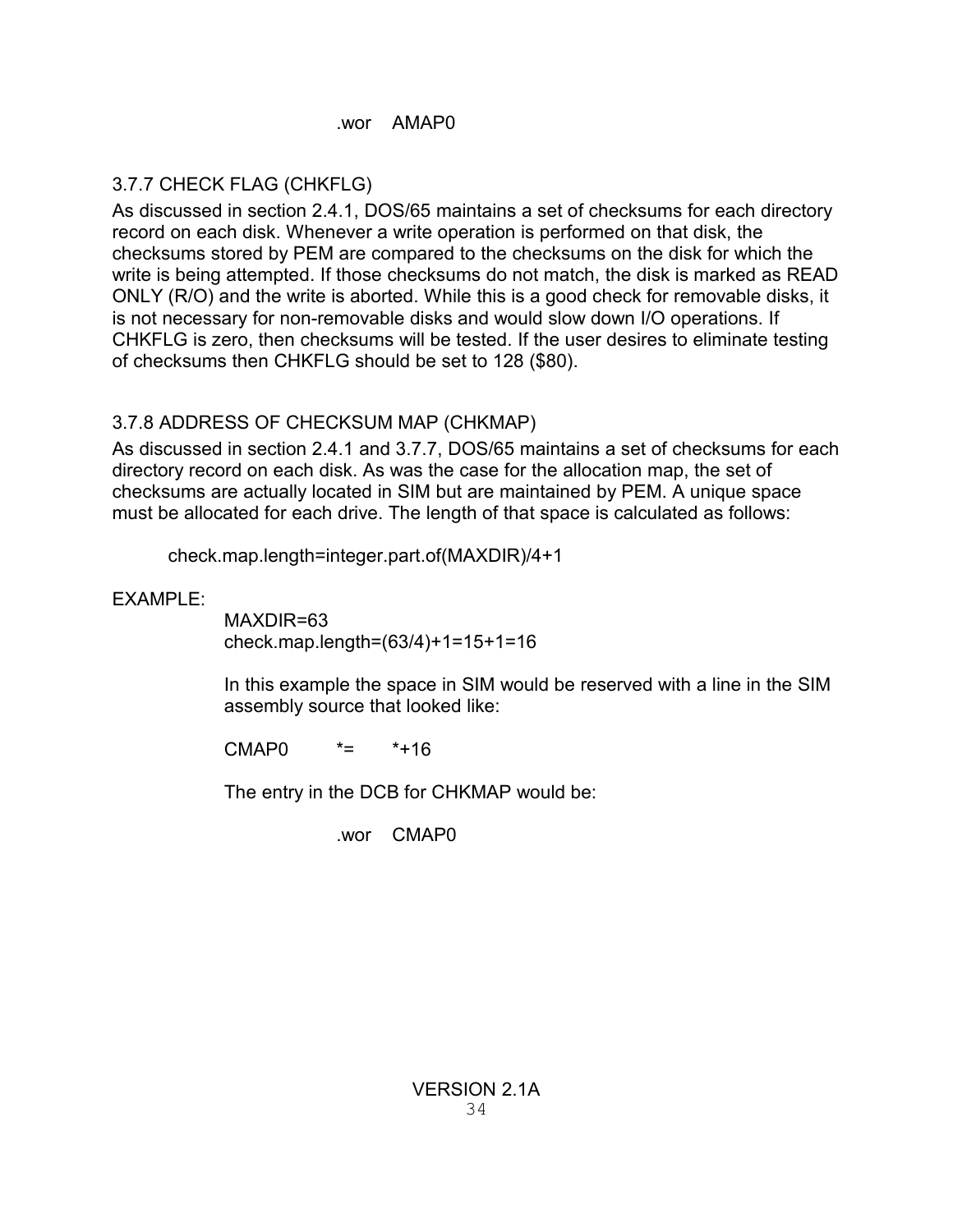# **APPENDIX A - SYSTEM MODULE LOCATION ON DISK**

| <b>MODULE</b>    | <b>LENGTH</b> | <b>SECTORS</b> | <b>FIRST</b>        | <b>LAST</b>         |
|------------------|---------------|----------------|---------------------|---------------------|
|                  | <b>BYTES</b>  |                | <b>TRACK/SECTOR</b> | <b>TRACK/SECTOR</b> |
| SIFA&D           |               |                |                     |                     |
| <b>BOOT</b>      | 128           | 1              | 0/1                 | 0/1                 |
| <b>CCM</b>       | 2048          | 16             | 0/2                 | 0/17                |
| <b>PEM</b>       | 3072          | 24             | 0/18                | 1/15                |
| <b>SIM</b>       | 256 & up      | 2 & up         | 1/16                |                     |
| SIFB&C           |               |                |                     |                     |
| <b>BOOT</b>      | 128           | 1              | 0/1                 | 0/1                 |
| <b>CCM</b>       | 2048          | 16             | 0/2                 | 0/17                |
| <b>PEM</b>       | 3072          | 24             | 0/18                | 2/5                 |
| <b>SIM</b>       | 256 & up      | 2 & up         | 2/6                 |                     |
| SIF <sub>E</sub> |               |                |                     |                     |
| <b>BOOT</b>      | 128           | 1              | 0/1                 | 0/1                 |
| <b>CCM</b>       | 2048          | 16             | 0/2                 | 1/1                 |
| <b>PEM</b>       | 3072          | 24             | 1/2                 | 2/9                 |
| <b>SIM</b>       | 256 & up      | 2 & up         | 2/10                |                     |
| SIFF&G           |               |                |                     |                     |
| <b>BOOT</b>      | 128           | 1              | 0/1                 | 0/1                 |
| <b>CCM</b>       | 2048          | 16             | 0/2                 | 0/17                |
| <b>PEM</b>       | 3072          | 24             | 0/18                | 1/11                |
| <b>SIM</b>       | 256 & up      | 2 & up         | 1/12                |                     |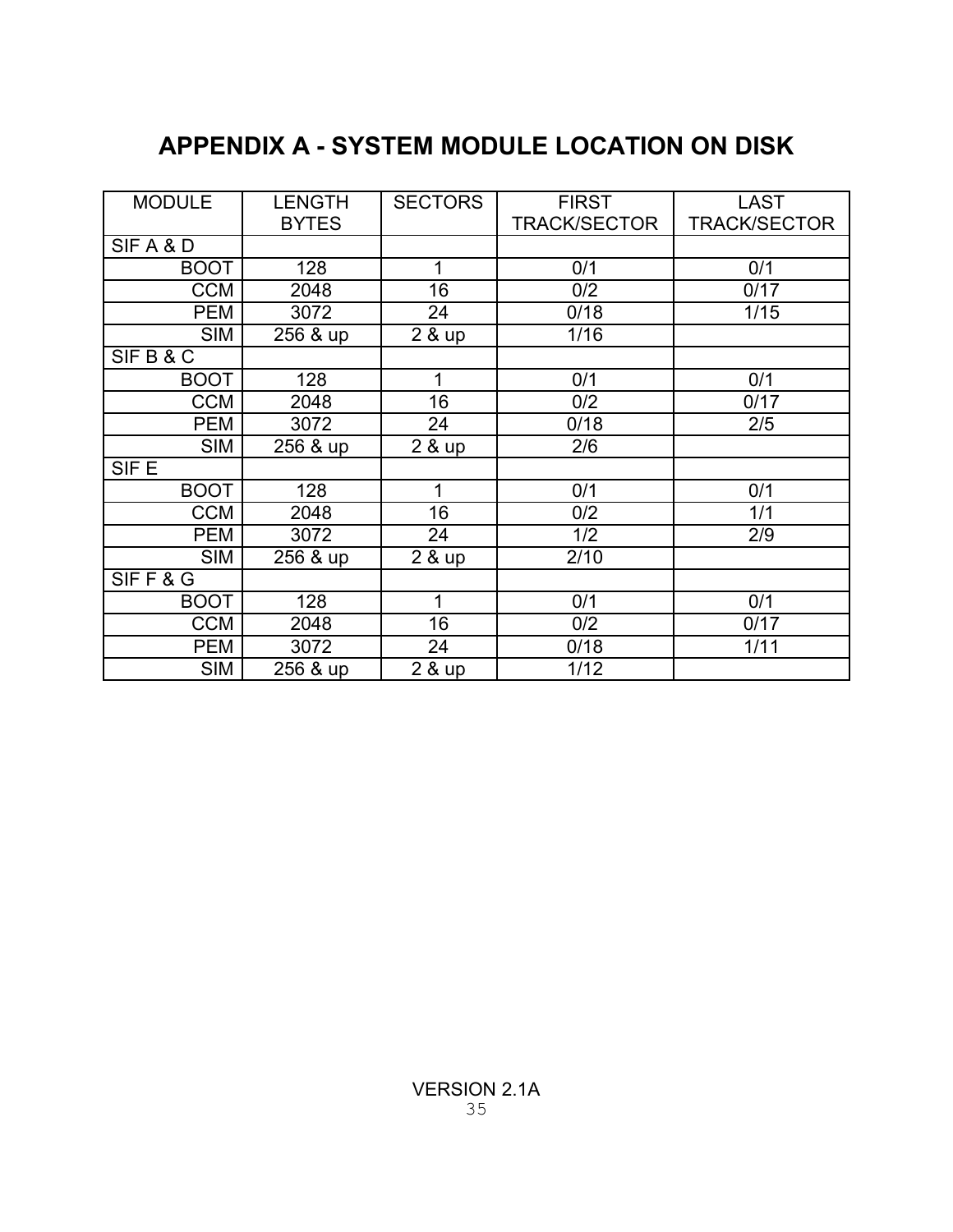# **APPENDIX B - DOS/65 MEMORY USAGE**

#### B.1 DOS/65 PECULIAR LOCATIONS

As illustrated in Figure B-1, some DOS/65 locations vary as a function of the version while others are fixed. Both of these categories will be discussed separately.

#### B.1.1 FIXED LOCATIONS

All versions of DOS/65 use the lower part of page 1 as shown in Figure B-2 for certain critical items. Specifically in all versions the assembly code which describes page one is:

|        |            | \$100   |                          |
|--------|------------|---------|--------------------------|
| WBOOT  | <b>JMP</b> | $SIM+3$ | Warm Boot                |
| PEMJMP | <b>JMP</b> | PEM     | Jump to PEM              |
| TOBYTE | . BYT      |         | I/O status byte (unused) |
| DFLFCB | $x =$      | $*+33$  | Default fcb              |
| DFLBUF | $x =$      | $*+128$ | Default buffer           |

- \$100-102 Jump to DOS/65 Warm Boot A warm boot reads back into memory CCM and PEM (but not SIM) and then runs CCM.
- \$103-105 Jump to PEM
- \$107-\$127 Default FCB This is set up by CCM when a transient is executed.
- \$128-\$1A7 Default Disk Buffer

Since the default disk buffer and fcb can be moved almost anywhere, no real stack space is lost. Moreover, the jump addresses for PEM and Warm Boot could both be captured by the transient and thus free all of Page one for unrestricted use by the transient. While the fcb and buffer can be moved almost anywhere, the use of the 128 byte default buffer (one record or sector) is straightforward. A read will fill in the buffer with data from the disk while a write will transfer the data in the buffer to the disk. At least two schemes are useable in reading or writing large amounts of data - either move the data to the buffer or move the buffer to the data. Moving the data to the buffer is the safest approach but is also probably the slowest. Moving the buffer to (really through) the data as successive records are written has one danger. During a write operation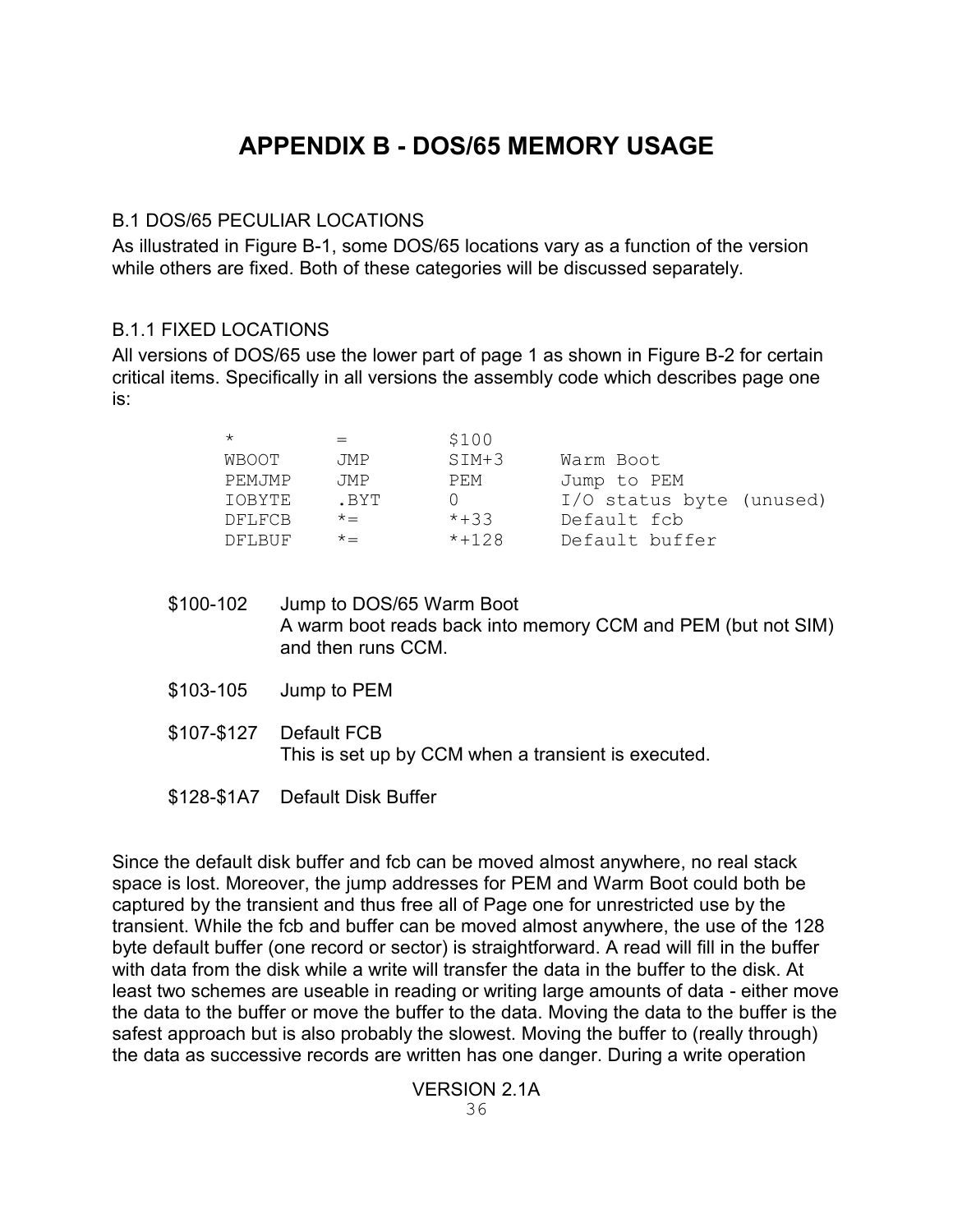which requires opening of a new extent, the contents of the buffer are destroyed. Thus, a user program which used that approach would find part of the data in memory to be in error after the write. If more than 16K bytes must be written, than do not use the moving buffer approach.

## B.1.2 VARIABLE LOCATIONS

The only location which varies as a function of the version is the TEA start address.

| SIM - variable length |
|-----------------------|
| PEM - 3072 bytes      |
| $CCM - 2048$ bytes    |
| TEA - variable length |
|                       |
| PAGE 1                |
| PAGE 0                |
|                       |

#### NOTES

1. TEA start address is a function only of version (e.g., S=\$200, K=\$2000) but is always on a page boundary. TEA length is a function of version, MEMORY SIZE, and SIM length. Transients are loaded at start of TEA and entered at start of TEA for execution. 2. CCM, PEM and SIM start addresses are a function of MEMORY SIZE and SIM length but are always on a page boundary.

3. Lower half of Page 0 (\$00 - \$7F) is used by BOOT for some versions. BOOT is not permanently RAM resident thus page zero is free after BOOT completes execution.

4. First sixteen bytes in Page 0 have some restrictions. See text for details.

5. SIM is at least one page (256 bytes) long. It usually occupies the highest memory not used for essential I/O or ROM-based software.

6. See Figure B-2 for details of Page 1 memory usage.

Figure B-1 DOS/65 Memory Map

| \$1A8 to \$1FF Stack        |
|-----------------------------|
| \$128 to 1A7 Default Buffer |
| \$107 to \$127 Default FCB  |
| \$106 IO Status Byte        |
| \$103 to \$105 JMP PEM      |
| \$100 to \$102 JMP SIM+3    |

Figure B-2 Page One Memory Map

## B.2 RESTRICTED LOCATIONS

Because of the way in which PEM saves, uses, and restores page zero; the first 16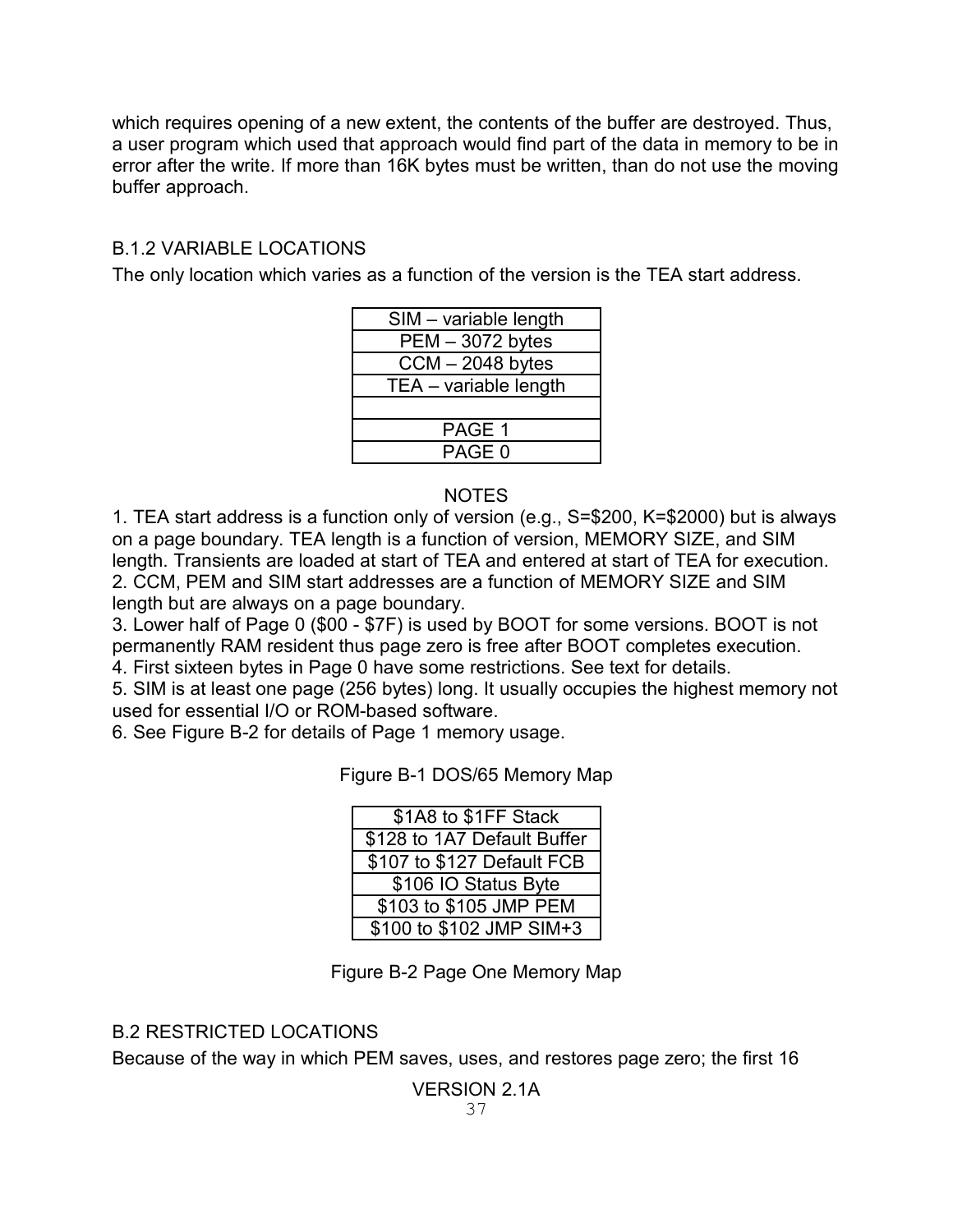bytes in page zero (\$00 through \$0F) cannot be used as part of fcbs, disk buffers, console input buffers or output strings. This does not mean that those locations are modified by DOS/65 - they are not modified nor is any other part of page zero. They can be used for any purpose other than those mentioned above with absolutely no problems. One additional consequence of the save-use-restore approach used by PEM is that a 6502 Reset may result in a scrambled page zero. So if the system hangs up, a 6502 Reset will normally require a DOS/65 cold start to be executed.

Upon entry to SIM from PEM it is possible that the first sixteen bytes of page zero will contain critical PEM parameters rather than the data stored there by a transient. Transients should not use those locations for storage of data to be used by SIM unless the data is passed to SIM through PEM or prior to calling PEM.

While DOS/65 itself (i.e., CCM, PEM, or SIM) does not require any part of page zero to be dedicated to its use, most of the transients supplied with DOS/65 do use some of page zero. In the current version, no program uses more than the region from \$02 through \$BF. Allowing for future growth it is suggested that the user follow these guidelines for use of page zero by SIM or the routines called by SIM:

1. Use page zero beginning at the top (i.e., \$FF)

2. Use an absolute minimum number of page zero locations (preferably 32 or less)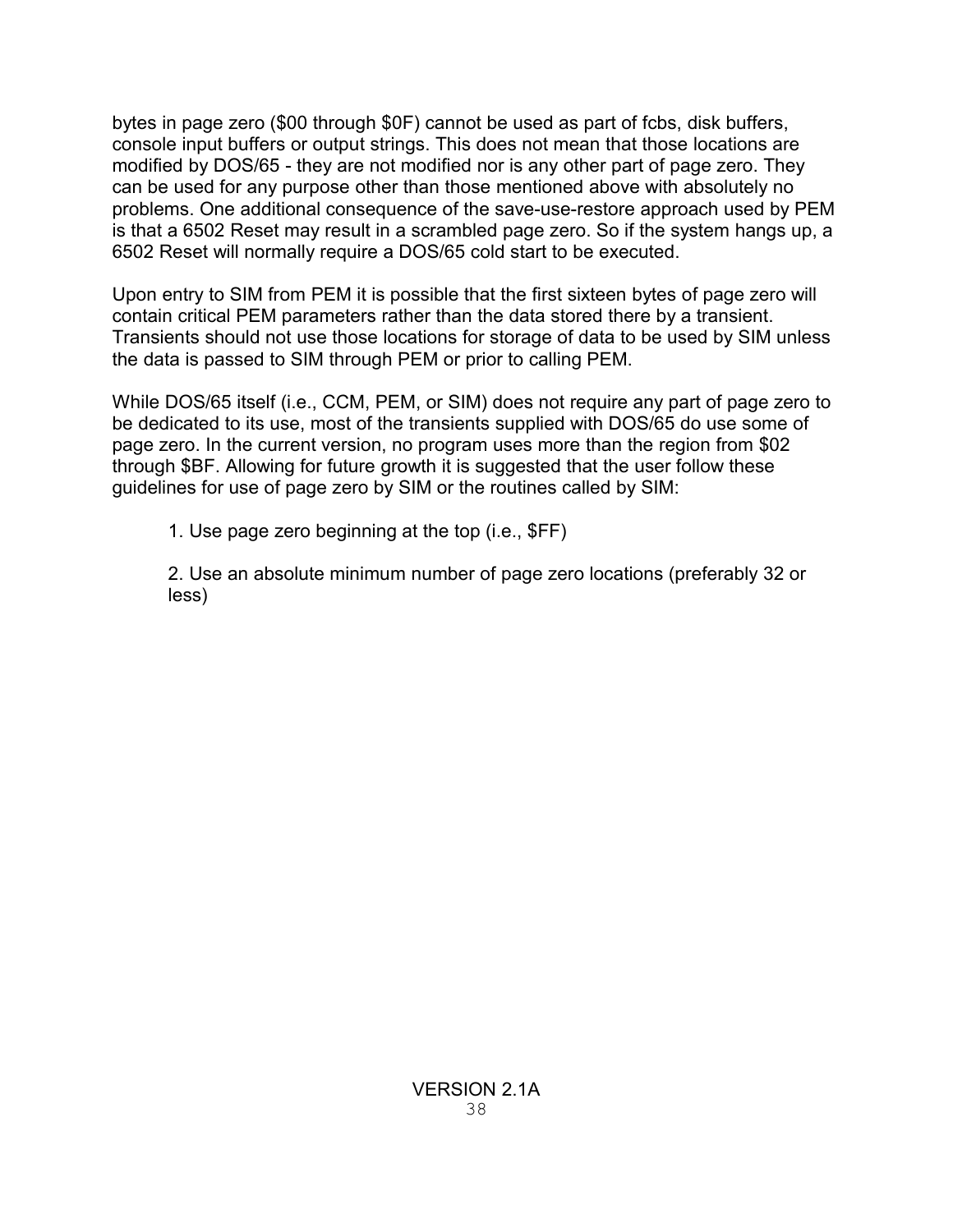# **APPENDIX C - FLAGS AND INTERRUPTS**

### C.1 CPU FLAGS

Calls to PEM will always result in the decimal flag (D) being cleared since the first thing that happens in PEM is a CLD instruction. The interrupt flag is not altered by CCM or PEM. If the interrupt option for SIM is used, then SIM will disable interrupts during disk I/O operations but will always exit with interrupts enabled  $(I = 0)$ . The use of interrupts by the system or applications S/W is discussed more fully below. The state of the overflow (V) flag is indeterminate upon return from PEM as is the state of the carry flag (C). The zero and negative flags (Z and N) are set or cleared as a function of the return value in A.

### C.2 INTERRUPTS

While DOS/65 (and PEM in particular) is not designed to use interrupts it can be used in an interrupt environment. The major limitation is how page zero is used by PEM and SIM (CCM uses no page zero memory!). Since SIM and PEM do some swapping of user and DOS/65 data in and out of page zero, the state of page zero (i.e., is the user data there or is it DOS/65 data) upon execution of a random interrupt is not easily determined. If the interrupt routine does not use or alter the affected parts of page zero and if the CPU state is fully restored upon return to DOS/65 (as it should be anyway), there would be no problem.

## *CAUTION*

*Do not attempt to use PEM as a reentrant routine in an interrupt environment. It is not designed to be reentrant and will not work properly.*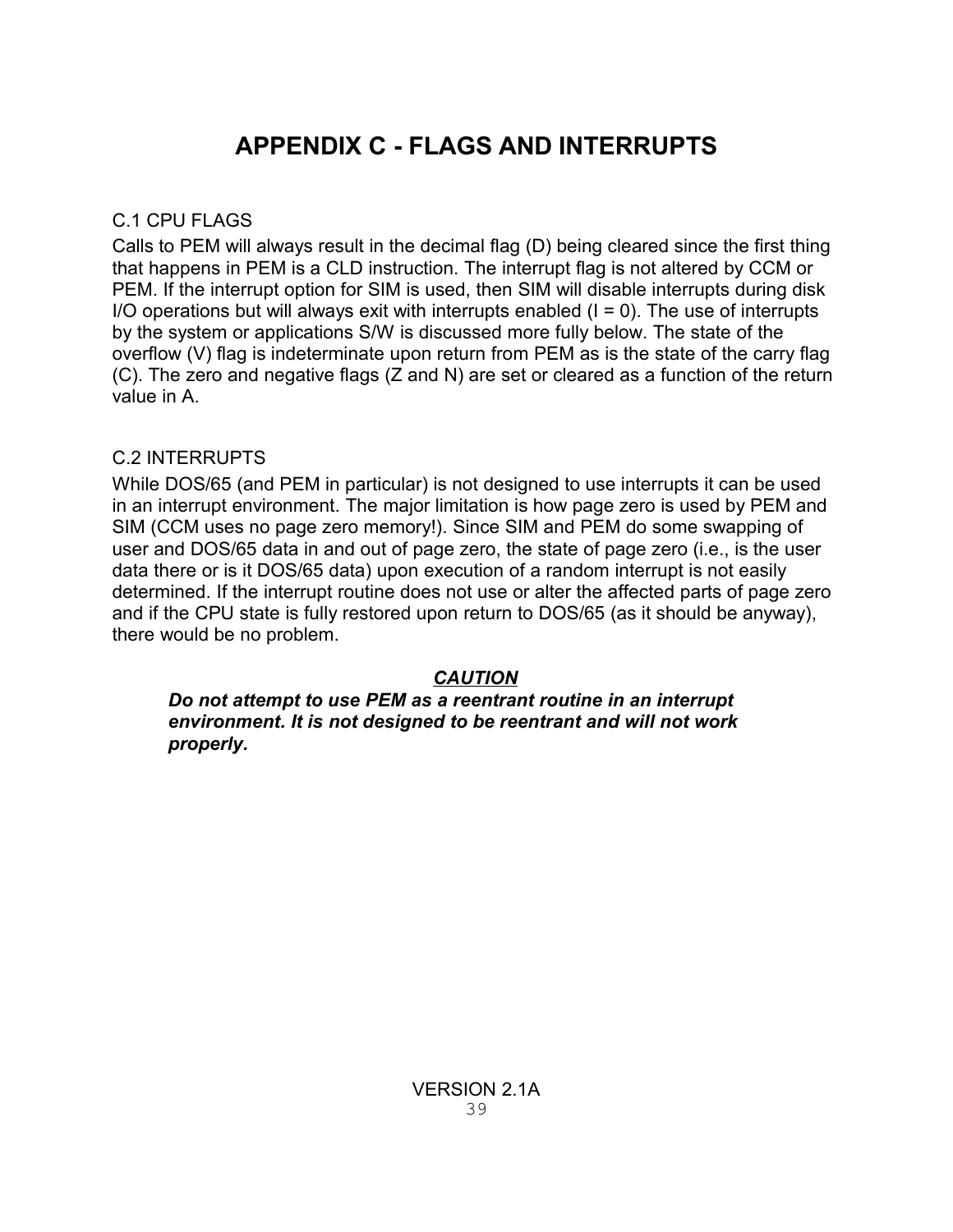# **APPENDIX D - STANDARD INTERCHANGE FORMATS**

The following Standard Interchange Formats (SIF) are available for DOS/65 Version 2.1. Some of these require special action and are only available by special order. Those are designated by the yellow highlighting in the table. Other formats, e.g., C64 CP/M 1541, are under development.

| Code               | Media          | Tracks | <b>MAXBLK</b> | <b>NSYSTR</b>  | <b>NRECRD</b> | Format<br><b>Notes</b> | <b>Translation</b><br>Table |
|--------------------|----------------|--------|---------------|----------------|---------------|------------------------|-----------------------------|
| STD-8<br>$(SIF-A)$ | 8 "            | 77     | 242           | $\overline{2}$ | 26            | 1, 2, 3, 7             | 1                           |
| SIF-B              | $5.25$ "       | 35     | 71            | $\overline{3}$ | 18            | 1,2,4,7                | $\overline{2}$              |
| SIF-C              | $5.25$ "       | 80     | 172           | $\overline{3}$ | 18            | 1, 2, 7                | $\overline{2}$              |
| OSI-8<br>(SIF-D)   | 8 <sup>4</sup> | 77     | 239           | $\overline{3}$ | 26            | 5,7                    | 1                           |
| OSI-5<br>$(SIF-E)$ | $5.25$ "       | 40     | 71            | $\overline{4}$ | 16            | 5,6                    | <b>None</b>                 |
| <b>SIF-F</b>       | $5.25$ "       | 40     | 141           | $\overline{2}$ | 30            | 2,8,7                  | $\overline{2}$              |
| SIF-G              | $5.25$ "       | 80     | 145           | $\overline{2}$ | 30            | 2,8,9                  | $\overline{2}$              |
| K-IV               | $5.25$ "       | 40     | 196           |                | 40            | 10                     | <b>None</b>                 |

## FORMAT NOTES

1. Diskettes must be single sided, single density, soft sectored diskettes with hardware sectors of 128 bytes.

2. Diskettes should be formatted for compatibility with the Western Digital series of LSI controller circuits.

3. "Out-of-the-box" IBM compatible single density eight inch diskettes will also be satisfactory if they meet all other requirements.

4. It is recommended that all diskettes be certified and formatted for 40 tracks so that users having a 40 track capable drive can use the full diskette surface by changing MAXBLK to 82.

5. Diskettes shall be formatted for compatibility with the standard OSI disk controller hardware using the standards defined in the OSI NOTES.

6. Physical sector number shall be one more than the logical sector number.

7. Diskettes shall use BLKSCD=0 (1K) and MAXDIR=63 (64 directory entries).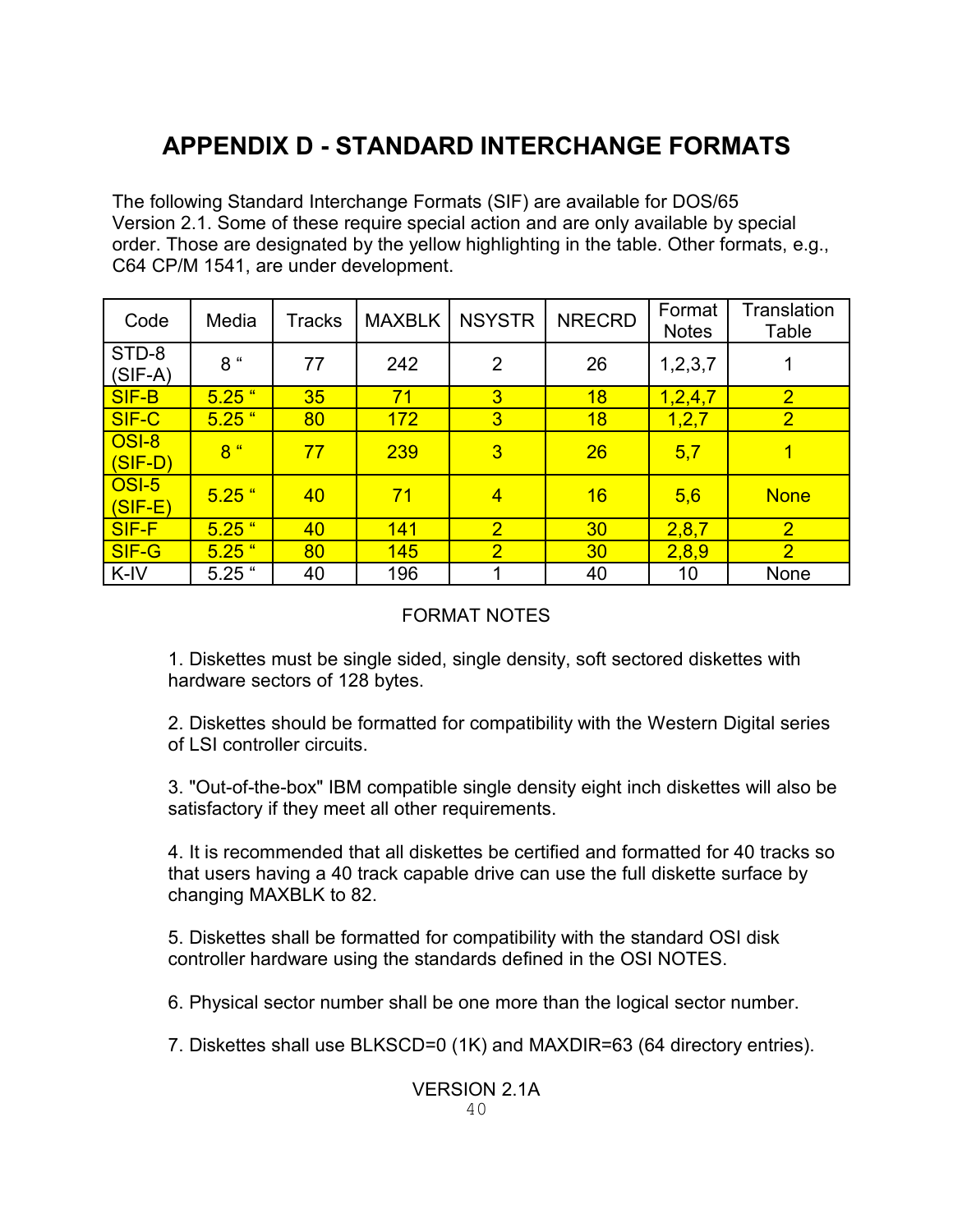8. Diskettes must be single sided, double density, soft sectored diskettes with hardware sectors of 128 bytes.

9. Diskettes shall use BLKSCD=1 (2K) and MAXDIR=63 (64 directory entries).

10. Kaypro IV formatted diskettes (i.e., double-sided, double-density, 40 track, 5.25 inch diskettes) can be used and freely interchanged with Kaypro IV or compatible CP/M machines with one possible exception. That exception is the result of the slightly different way in which DOS/65 defines directory space allocation. CP/M provides separate means of specifying the number of directory entries and the number of blocks allocated to those entries. For the Kaypro IV format this feature was used to specify 64 directory entries but to allocate two 2048 byte blocks for the directory rather than the single 2048 byte block actually needed to store the directory. DOS/65 does not provide separate ways to define the number of directory entries and the number of blocks allocated to the directory. For the Kaypro IV format DOS/65 would only allocate one block to the directory. That would mean that data would start at the wrong block. As a result, DOS/65 says that a Kaypro IV diskette can store 128 directory entries so that two blocks will be allocated. This makes the diskettes fully compatible unless the DOS/65 user writes more than 64 entries in the directory. While that is possible it is unlikely. However, as a consequence of this anomaly the user should always ensure that no more than 64 directory entries are used if diskettes are actually to be exchanged with Kaypro IV compatible CP/M systems.

#### SECTOR TRANSLATION TABLE 1

| OGICAL                  | <u> IYSICAL</u>           |
|-------------------------|---------------------------|
| 0                       | 1                         |
| 1                       | 7                         |
| $\overline{2}$          | 13                        |
| 3                       | 19                        |
| $\overline{\mathbf{4}}$ | 25                        |
| 5                       | 5                         |
| 6                       | 11                        |
| $\overline{7}$          | 17                        |
| 8                       | 23                        |
| 9                       | 3                         |
| 10                      | 9                         |
| 11                      | 15                        |
| 12                      | 21                        |
| 13                      | $\overline{2}$            |
| 14                      | 8                         |
| 15                      | 14                        |
| 16                      | 20                        |
| 17                      | 26                        |
|                         | <b>VERSION 2.1A</b><br>41 |
|                         |                           |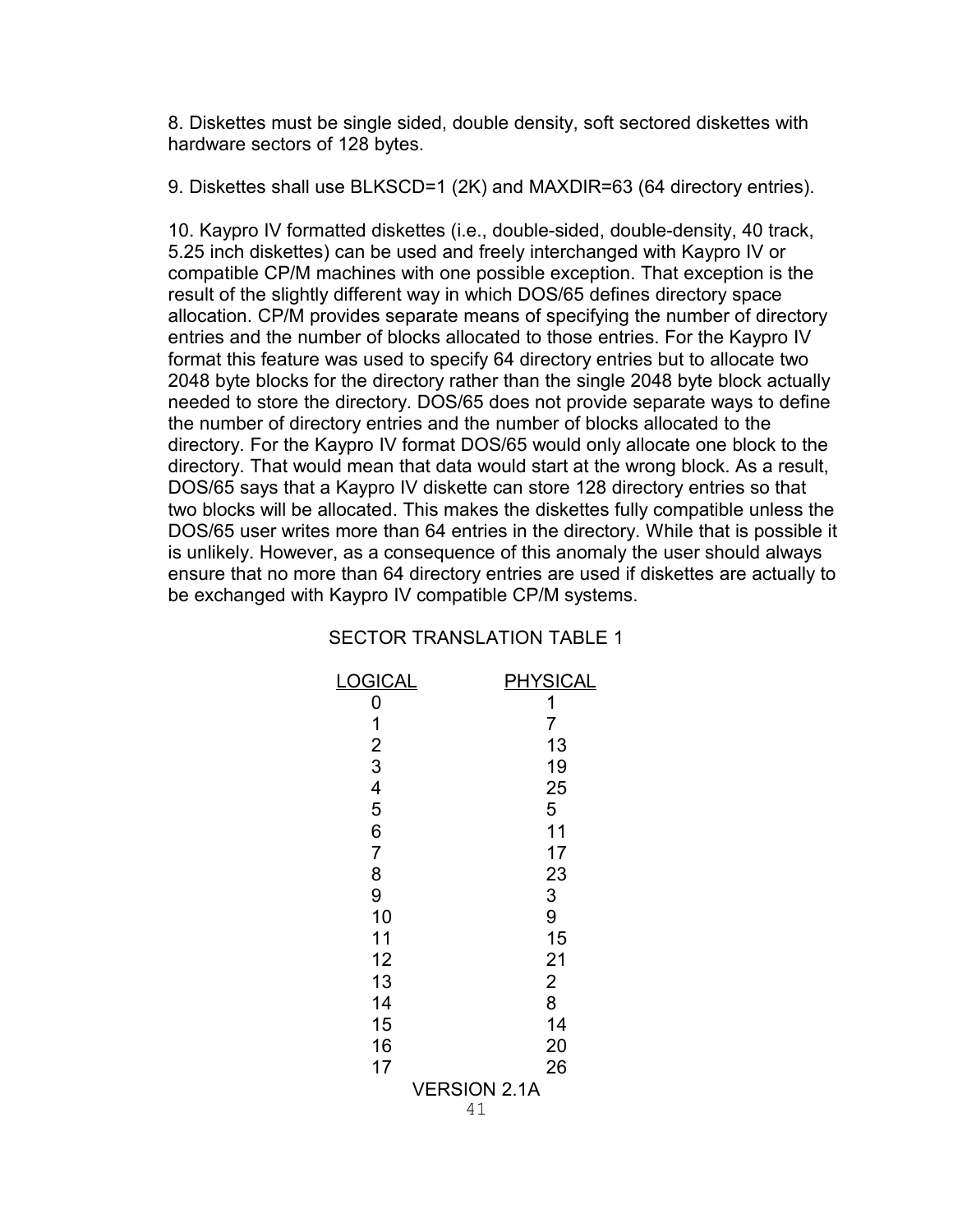| 18 | 6  |
|----|----|
| 19 | 12 |
| 20 | 18 |
| 21 | 24 |
| 22 | 4  |
| 23 | 10 |
| 24 | 16 |
| 25 | 22 |

## SECTOR TRANSLATION TABLE 2

| <b>LOGICAL</b> | <u>PHYSICAL</u> | <b>LOGICAL</b> | <u>PHYSICAL</u> |
|----------------|-----------------|----------------|-----------------|
| 0              | 1               | 18             | 20              |
| 1              | 3               | 19             | 22              |
| 2              | 5               | 20             | 24              |
| 3              | 7               | 21             | 26              |
| 4              | 9               | 22             | 28              |
| 5              | 11              | 23             | 30              |
| 6              | 13              | 24             | 19              |
| 7              | 15              | 25             | 21              |
| 8              | 17              | 26             | 23              |
| 9              | 2               | 27             | 25              |
| 10             | 4               | 28             | 27              |
| 11             | 6               | 29             | 29              |
| 12             | 8               |                |                 |
| 13             | 10              |                |                 |
| 14             | 12              |                |                 |
| 15             | 14              |                |                 |
| 16             | 16              |                |                 |
| 17             | 18              |                |                 |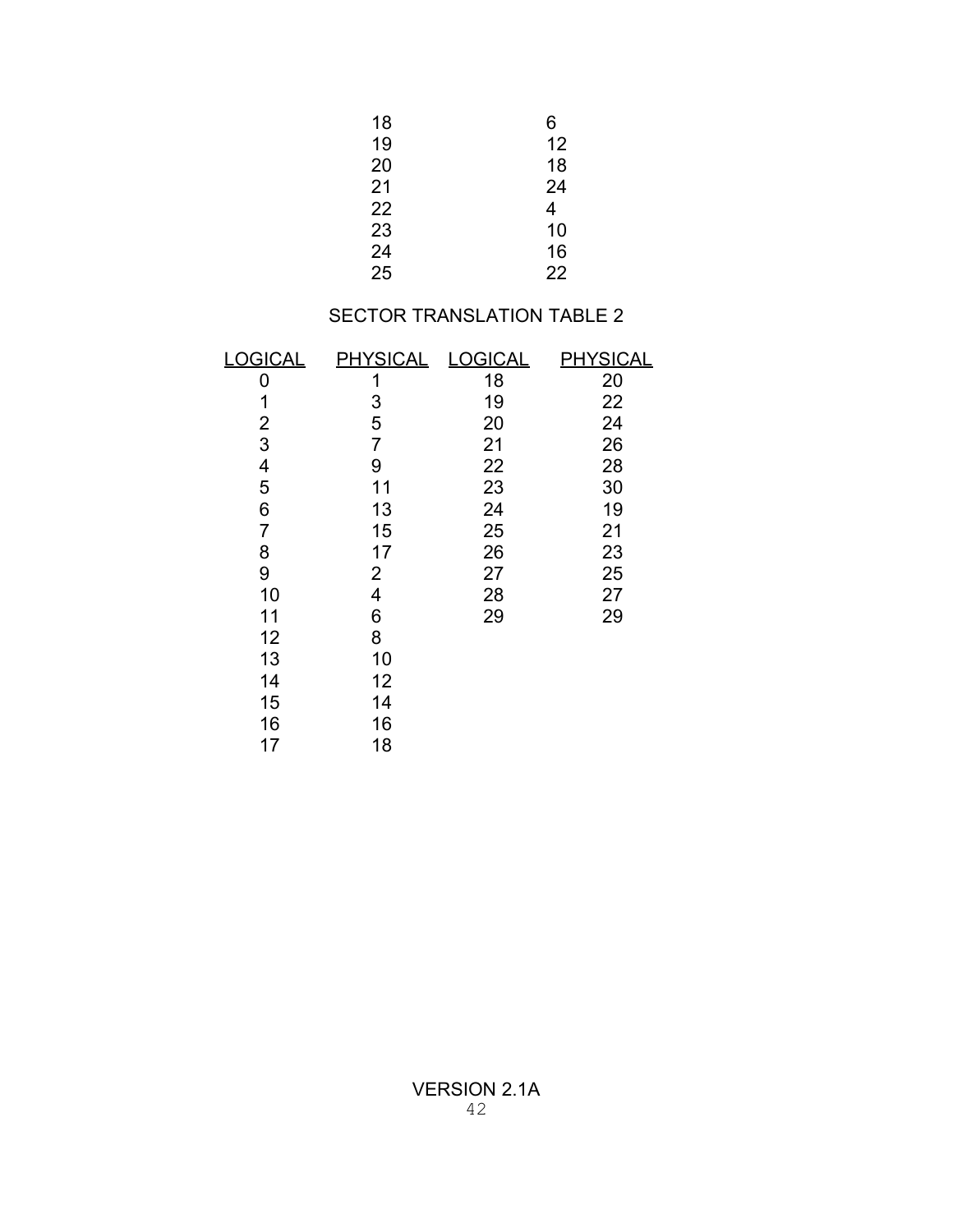# **APPENDIX E - DEBLOCKING**

#### E.1 GENERAL

DOS/65 Version 2.1 includes the logic needed to optimize read and write performance with disks having physical sector sizes larger than the 128 byte DOS/65 record. This is achieved by passing parameters to SIM as well as by the addition of code to SIM.

#### E.2 PERFORMANCE

This algorithm provides the following performance improvements

BASELINE (8" SSSD) = 42 sec.

8" SSDD (512 bytes/sector) = 27 sec.

when executing a typical assembly. It is interesting to note that the improvement noted for DOS/65 was comparable to that noted for similar de-blocking under CP/M.

#### E.3 SAMPLE CODE

```
;deblock
;sector deblocking algorithms for dos/65 2.1
;released: 24 november 1985
;last revision:
; 15 march 2008
                ; converted to TASM 3.x format
;dos/65 to host disk constants
;these parameters will need to be set to the values
;appropriate for the system in question.
;data shown is for example only.
blksiz = 2048 ;dos/65 allocation size
hstsiz = 256 ;host disk sector size
hstspt = 32 ;host disk sectors/trk
hstblk = hstsiz/128 ;dos/65 sects/host sector
d65spt = hstblk*hstspt ;dos/65 sectors/track
secmsk = hstblk-1 ; sector mask
secshf = hstblk/2 ;shift to get host sector
;pem constants on entry to write
\begin{array}{rcl}\n\text{wral1} & = & 0 \\
\text{wral2} & = & 1\n\end{array} ; write to allocated ;
      = 1 <br>= 1 ;write to directory<br>;write to unallocat
wrual = 2 ;write to unallocated
;page zero definitions
;the starting address should be set to an
;appropriate location in upper part of
;page zero.
pzstrt = $e0 ;first free page zero
;note that four page zero bytes are needed.
        *= pzstrt
                           VERSION 2.1A
```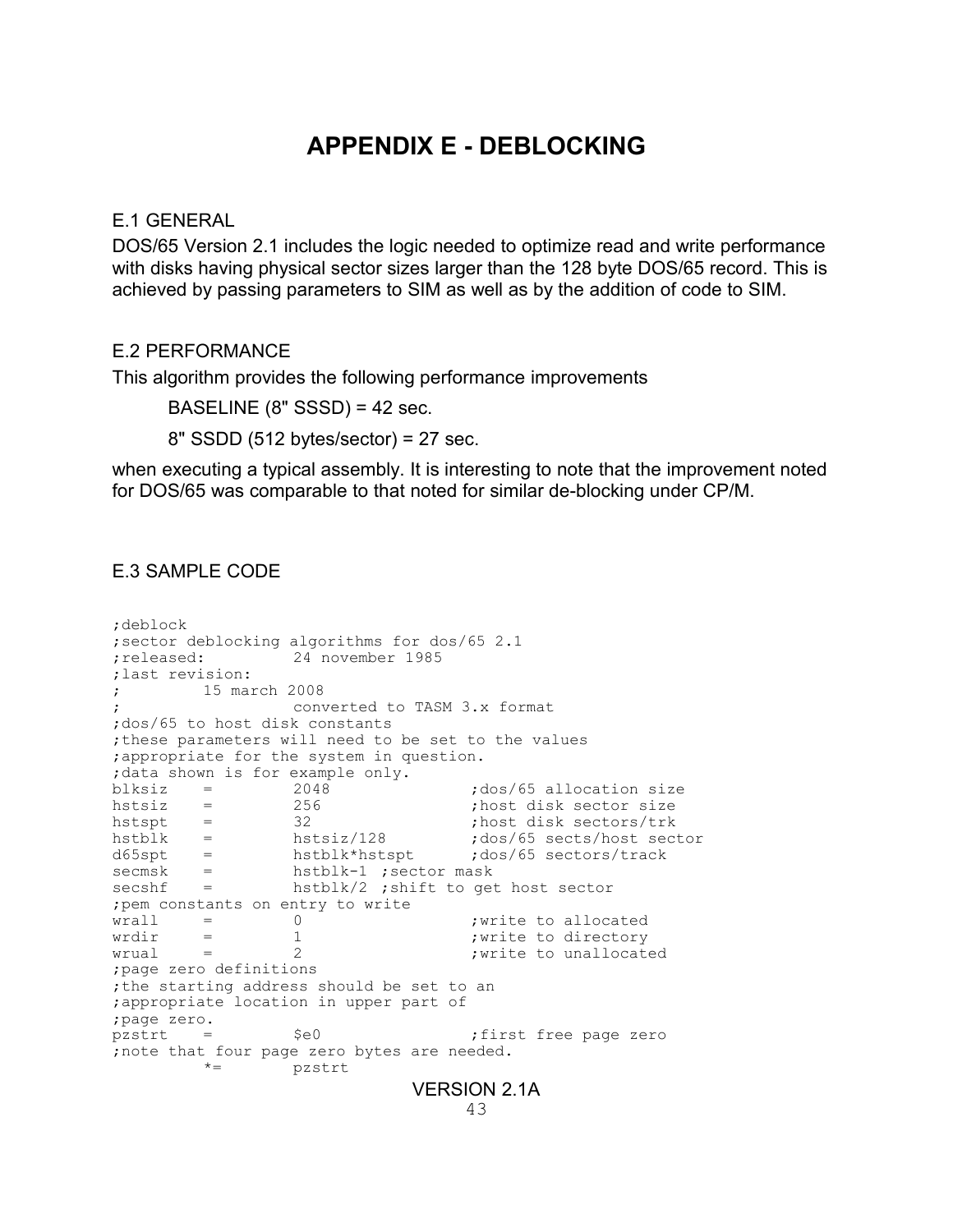dmaadr  $*$  =  $*$ +2 ;dos/65 buffer location<br>myepnt  $*$  =  $*$ +2 ;host buffer loaction mvepnt \*= \*+2 ;host buffer loaction ;code after here is shown at \$f000 as an example only ;it is normally in the sim location as defined by the sim addressing.<br> $* =$  \$f000 \*= \$f000 ;The sim entry points given below show the ;code which is relevant to deblocking only. boot ;insert normal boot code here wboot ;insert normal warm boot code here ;initialize key variables ;this code would normally be in the setup section. ;clear a sta hstact **in** the sta hstact the sta unalloc count<br>
sta unacnt the standard telecont ; clear unalloc count ;normal code to get ready to go to ccm goes here ;home the selected disk home 1da hstwrt ;check for pending write bne homed ;there is so skip ahead<br>sta hstact :clear host active flag sta hstact **in the set is stated host active flag** homed ; normal code for home starts here rts ;select disk seldsk sta sekdsk **;**seek disk number ;insert normal dcb address capture rts ; set track given by registers ay settrk sta sektrk ; save seek track sty sektrk+1 rts ;set sector given by registers ay setsec sta seksec ; save seek sector sty seksec+1 rts ; set dma address given by ay setdma sta dmaadr **;**save address sty dmaadr+1 rts ;translate sector number sectrn rts ;do nothing ; the read entry point takes the place of ;the previous sim definition for read. ;read the selected dos/65 sector read 1dx #0 ;x <-- 0<br>stx unacnt ;clear u ; clear unallocated count inx ;x <-- 1 stx readop **;**say is read operation stx rsflag **;**must read data inx  $\qquad \qquad ;x < - -$  wrual stx wrtype  $\begin{array}{ccc} 1 & \text{if } x \neq 0 \\ \text{if } x = 0 \\ \text{if } x = 1 \end{array}$  sum and  $\begin{array}{ccc} 1 & \text{if } x = 0 \\ \text{if } x = 0 \\ \text{if } x = 0 \end{array}$ jmp rwoper ;to perform the read ;The write entry point takes the place of ;the previous sim defintion for write. ;write the selected dos/65 sector write sta wrtype **;** save param from pem ldx  $\#0$  ; say is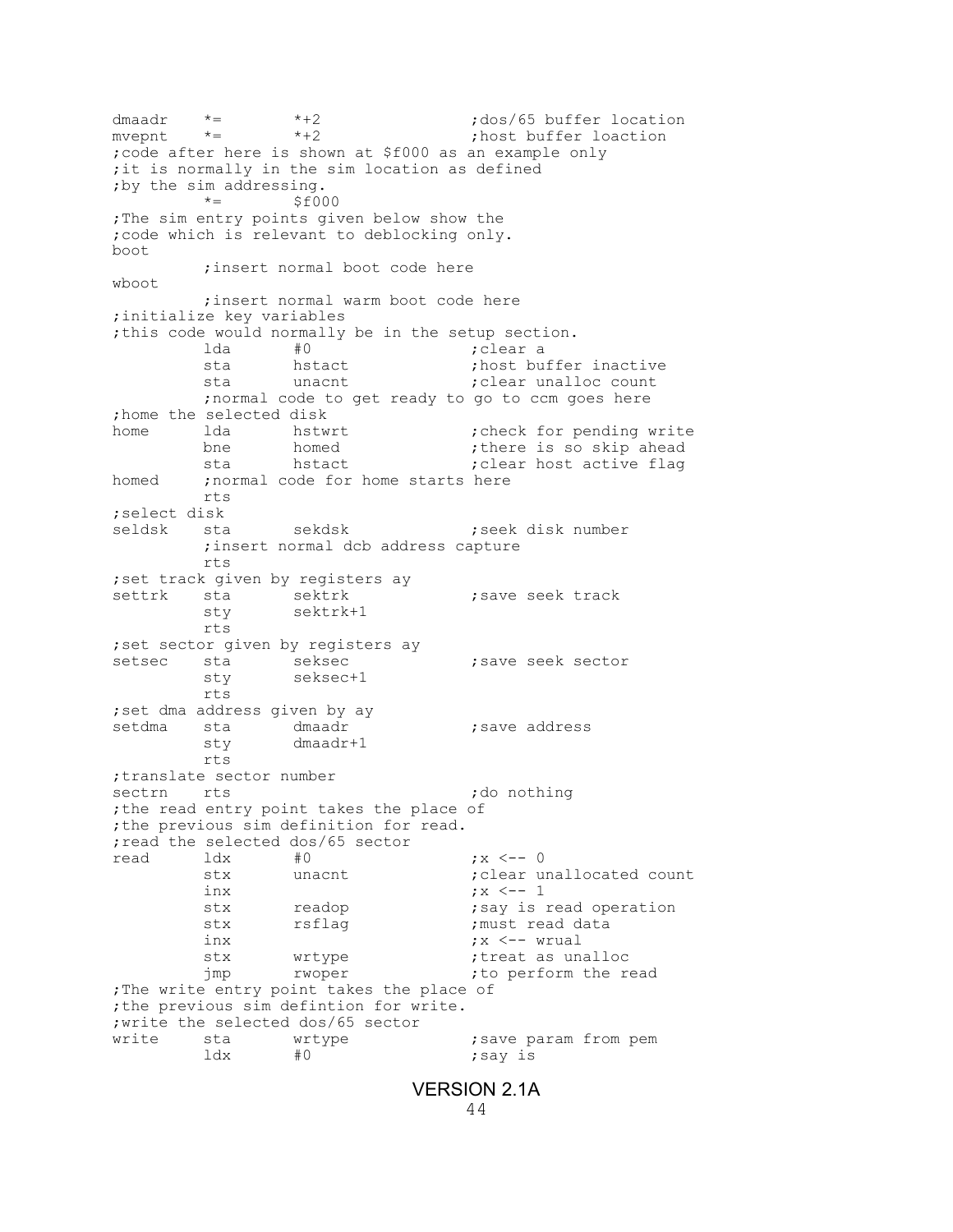stx readop ;not a read operation cmp #wrual ;write unallocated?<br>bne chkuna ;check for unalloc ; check for unalloc ; write to unallocated, set parameters lda #blksiz/128 ;next unalloc recs sta unacnt<br>lda sekdsk lda sekdsk seek ;disk to seek<br>dangda seks :unadsk <-- seks sta unadsk ;unadsk <-- sekdsk<br>1da sektrk sektrk ldy sektrk+1 sta unatrk ;unatrk <-- sectrk sty unatrk+1<br>lda seksec lda seksec<br>ldy seksec+ seksec+1<br>unasec sta unasec ;unasec <-- seksec sty unasec+1 ;check for write to unallocated sector chkuna lda unacnt **industrial is that** the chunalloc remain?<br>
beg alloc **industrial is the contract to the contract to the contract to the contract to the chunal contract to the contract of the chunch chunch chunch and chu** beq alloc ; skip if not ;more unallocated records remain dec unacnt ;unacnt <-- unacnt-1<br>lda sekdsk sekdsk<br>unadsk cmp unadsk  $;$  sekdsk = unadsk?<br>bne alloc  $;$  skip if not ;skip if not ;disks are the same lda unatrk **;**sektrk = unatrk?<br>
cmp sektrk cmp sektrk<br>bne alloc ;no so skip lda unatrk+1 cmp sektrk+1 bne alloc **i**skip if not ;tracks are the same lda unasec ;seksec = unasec? cmp seksec<br>bne alloc bne alloc ;no so skip<br>lda unasec+1 unasec+1 cmp seksec+1<br>bne alloc ;skip if not ; match, move to next sector for future ref<br>inc unasec ; una  $;$  unasec = unasec +1 bne nounsc inc unasec+1 nounsc lda unasec **in the lead of track?** cmp #<d65spt ;count dos/65 sectors lda unasec+1 sbc #>d65spt<br>bcc noovf ; skip if no overflow ;overflow to next track ;unasec  $<-$ - 0 sta unasec<br>sta unasec+ sta unasec+1<br>inc unatrk inc unatrk  $\leftarrow$  ;unatrk  $\leftarrow$  - unatrk+1<br>bne noovf noovf inc unatrk+1 ; match found, mark as unnecessary read noovf 1da #0 ;0 to accumulator sta rsflag *;rsflag <--* 0 beg rwoper ;to perform the write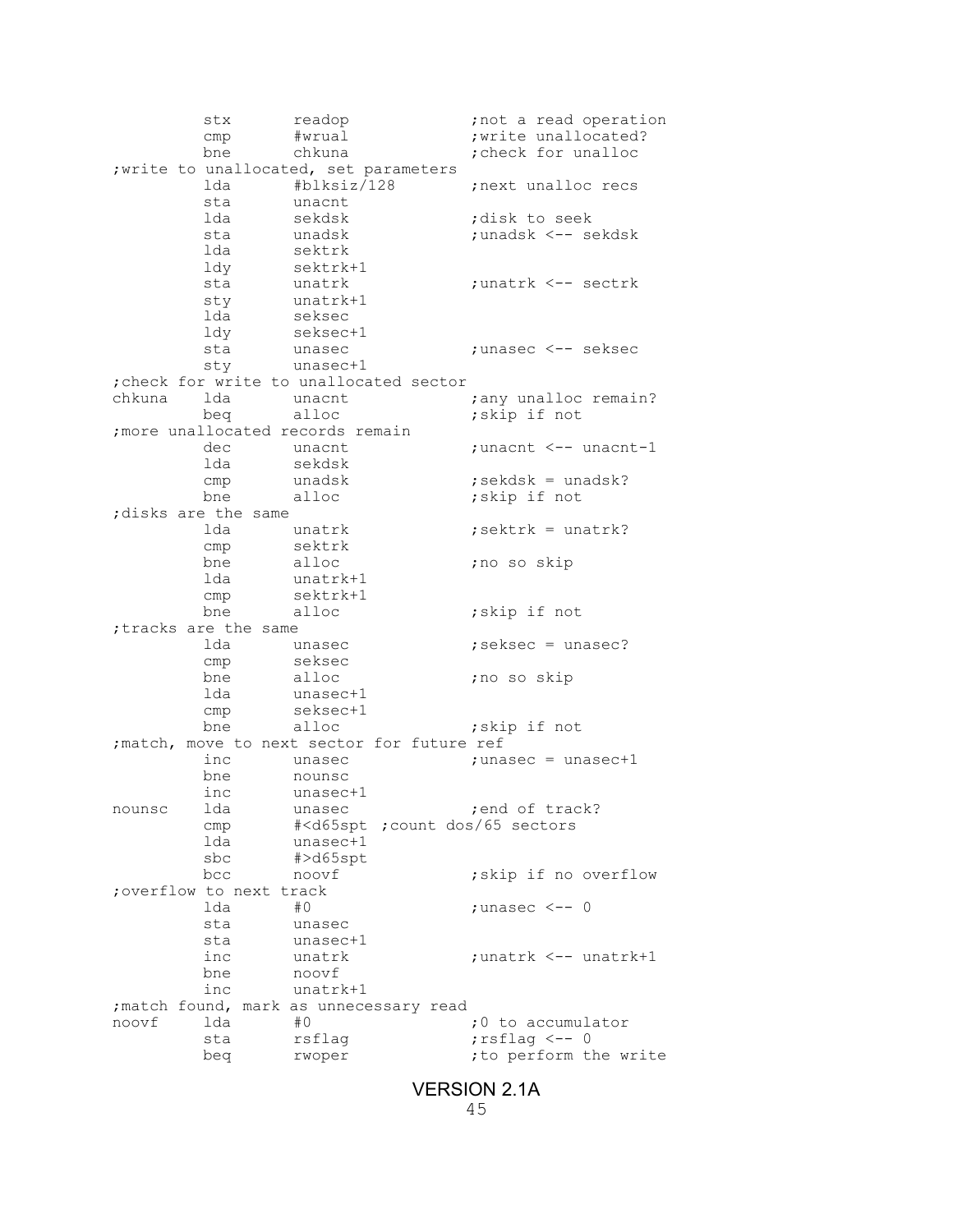;not an unallocated record, requires pre-read alloc ldx #0 ;x <-- 0<br>stx unacnt ;unacnt ; stx unacnt ;unacnt <-- 0<br>inx ;x <-- 1 inx ;x <-- 1 stx rsflag *rsflag rsflag* <-- 1 ;common code for read and write follows ; enter here to perform the read/write<br>rwoper lda #0 rwoper lda #0 ;zero to accum sta erflag ;no errors (yet) lda seksec **;**compute host sector<br>ldy seksec+1 ldy seksec+1 sta sekhst<br>sty sekhst sty sekhst+1<br>ldx #secshf ldx #secshf ;get shift count shflpe lsr sekhst+1 ;do high ror sekhst ;then low dex bne shflpe **;**loop if more ;active host sector? lda hstact **in the flage in the flage is a** task to the flage is a vector of the same is a vector of the same is  $\frac{1}{100}$  is a vector of the same is a vector of the same is a vector of the same is a vector of the same i pha ;save inx <br>stx <br>hstact <br>  $\begin{array}{ccc} & & \\ & x & & \\ & & \\ \end{array}$ hstact pla ;get flag back beq filhst ;fill host if not active ;host buffer active, same as seek buffer? lda sekdsk ; same disk? bne nmatch ;same disk, same track? lda hsttrk ;sektrk = hsttrk? cmp sektrk bne nmatch **;**no<br>lda hsttrk+1 hsttrk+1 cmp sektrk+1<br>bne nmatch nmatch ;same disk, same track, same sector?  $;\text{sekhst = hstsec?}$ cmp hstsec<br>bne nmatch hmatch ;no lda sekhst+1 cmp hstsec+1 beq match  $;$  skip if match ;proper disk, but not correct sector nmatch lda hstwrt ;host written?<br>beg filhst :skip is was beq filhst  $\begin{array}{ccc} 1 & 1 & 1 \\ 1 & 1 & 1 \\ 1 & 1 & 1 \\ 1 & 1 & 1 \\ 1 & 1 & 1 \\ 1 & 1 & 1 \\ 1 & 1 & 1 \\ 1 & 1 & 1 \\ 1 & 1 & 1 \\ 1 & 1 & 1 \\ 1 & 1 & 1 \\ 1 & 1 & 1 \\ 1 & 1 & 1 \\ 1 & 1 & 1 \\ 1 & 1 & 1 \\ 1 & 1 & 1 \\ 1 & 1 & 1 \\ 1 & 1 & 1 \\ 1 & 1 & 1 \\ 1 & 1 & 1 & 1 \\ 1 & 1 & 1 & 1 \\ 1 & 1 & 1$ ; else clear host buff ;may have to fill the host buffer ;so set host parameters lda sekdsk<br>sta hstdsk sta hstdsk<br>lda sektrk lda sektrk<br>ldy sektrk sektrk+1 sta hsttrk sty hsttrk+1 lda sekhst ldy sekhst+1 sta hstsec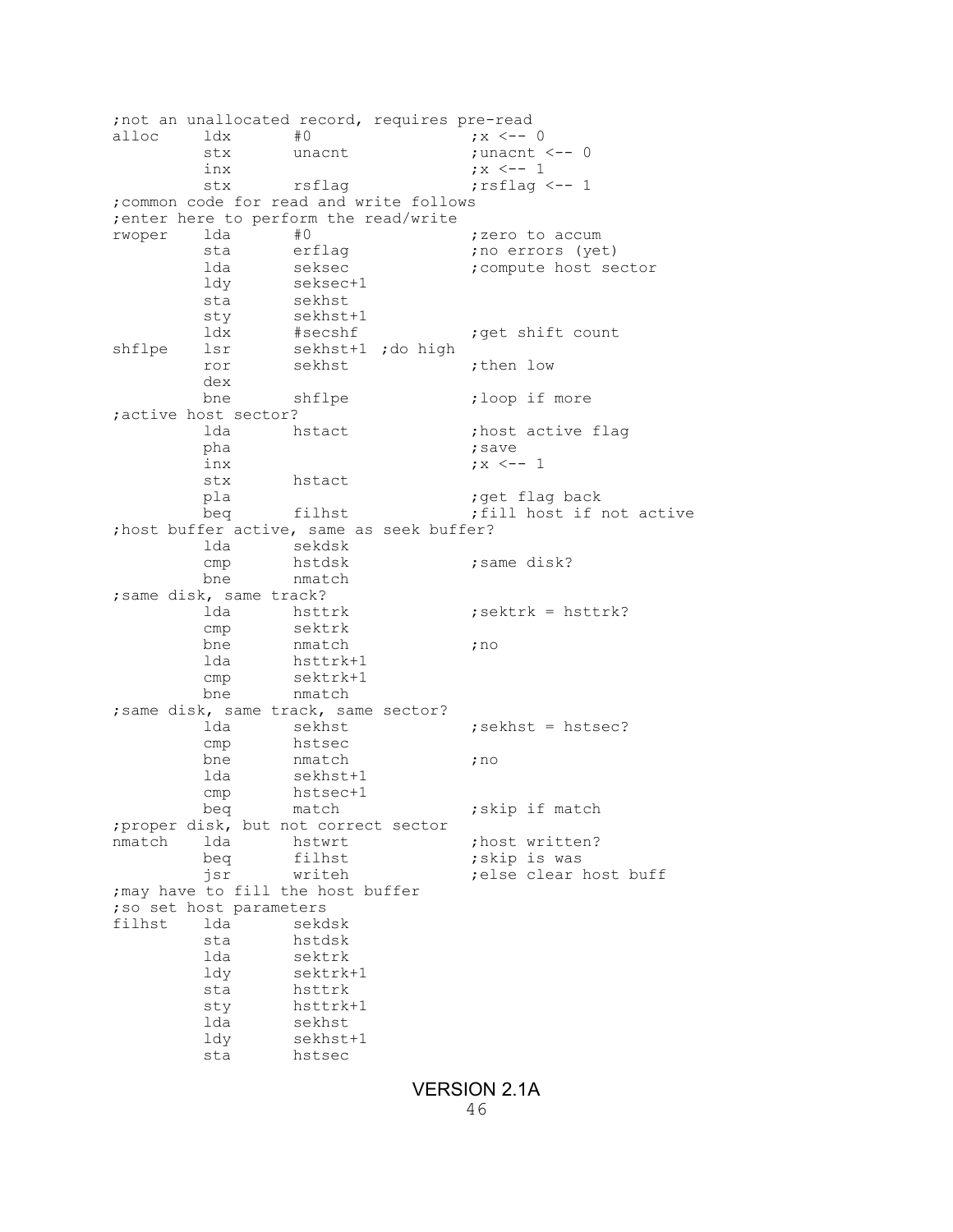sty hstsec+1 lda rsflag ;need to read?<br>beq noread ;no beq noread<br>jsr readh ;yes, if 1 noread 1da #0 ;0 to accum sta hstwrt **;**no pending write ;copy data to or from buffer match lda #0 ;clear move pointer sta mvepnt sta mvepnt+1<br>lda seksec lda seksec **in itles in seksector number**<br>and #secmsk **i** least signif bits and #secmsk ; least signif bits<br>tax ; make a counter tax ;make a counter beq nooff ;done if zero<br>clc clcpnt lda mvepnt<br>adc #128 #128 sta mvepnt lda mvepnt+1<br>adc #0 adc sta mvepnt+1 dex<br>bne clcpnt ;loop if more ; mvepnt has relative host buffer address<br>nooff clc  $\alpha$ nooff clc ;add hstbuf lda #<hstbuf<br>adc mvepnt adc mvepnt<br>sta mvepnt mvepnt lda #>hstbuf adc mvepnt+1 sta mvepnt+1 ; at this point mvepnt contains the address of the ; sector of interest in the hstbuf buffer.<br>ldv #127 ; le ldy #127 ;length of move - 1 ldx readop ;which way? rmove  $;$  skip if read ;write operation so move from dmaadr to mvepnt inx <br>stx <br>hstwrt <br>hstwrt <br>hstwrt <br>hstwrt stx hstwrt ;hstwrt <-- 1<br>1da (dmaadr), y wmove lda (dmaadr),y sta (mvepnt), y dey bpl wmove ;loop if more bmi endmve **;**else done ;read operation so move from mvepnt to dmaadr rmove 1da (mvepnt), y<br>sta (dmaadr), y (dmaadr), y dey<br>bpl rmove  $\qquad \qquad ;\text{loop if more}$ %;data has been moved to/from host buffer<br>endmve lda wrtype ; endmve lda wrtype  $\begin{array}{ccc} \text{endmove} & \text{if} \text{write type} \\ \text{cmp} & \text{fwdir} & \text{if} \text{to direct} \end{array}$ cmp #wrdir ;to directory?<br>bne nodir ;done if not ;done if not ;clear host buffer for directory write lda erflag **;**get error flag bne nodir  $\begin{array}{ccc} \text{; done if errors} \\ \text{; say buffer wri} \end{array}$ sta hstwrt **;**say buffer written jsr writeh